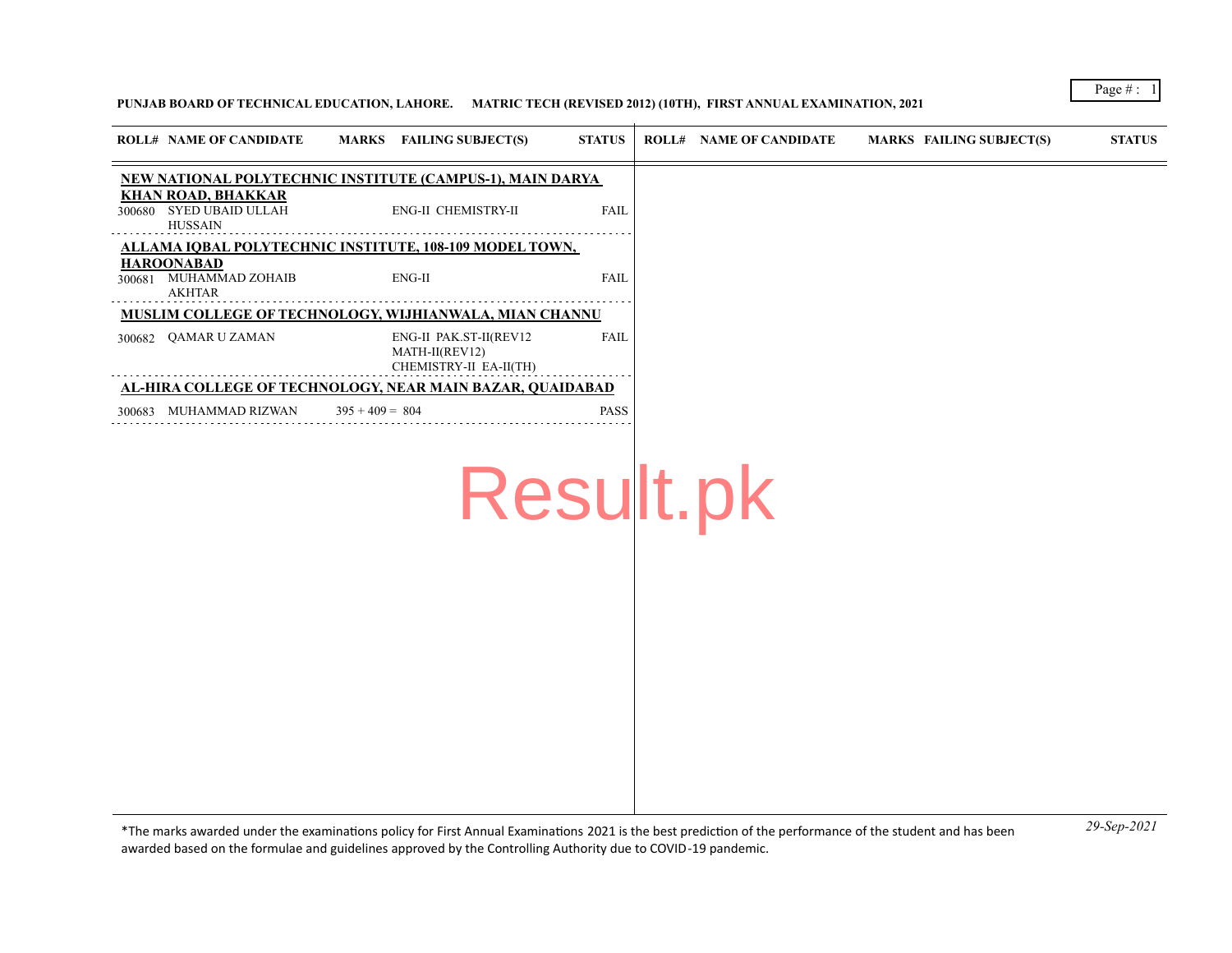## **PUNJAB BOARD OF TECHNICAL EDUCATION, LAHORE. MATRIC TECH (REVISED 2015) (10TH), FIRST ANNUAL EXAMINATION, 2021**

|        | <b>ROLL# NAME OF CANDIDATE</b>                                                              | MARKS FAILING SUBJECT(S)                                                                                                               | <b>STATUS</b>                   |        | <b>ROLL# NAME OF CANDIDATE</b>          | <b>MARKS FAILING SUBJECT(S)</b>                                                      | <b>STATUS</b>              |
|--------|---------------------------------------------------------------------------------------------|----------------------------------------------------------------------------------------------------------------------------------------|---------------------------------|--------|-----------------------------------------|--------------------------------------------------------------------------------------|----------------------------|
|        | 300684 MUHAMMAD SHAHZAD                                                                     | DR. ABDUL QADEER POLYTECHNIC INSTITUTE, ALLAHABAD MOHALLA<br>HAJI LUKHAY KHAN, WARD NO. 1 TEH. CHUNIAN, ALLAHABAD<br>$370 + 382 = 752$ | <b>PASS</b>                     |        | 300707 NABI BAKHASH EHSAN               | CHEM-II(TH, PR) PHY-II(TH,<br>PR) MATH-II(REV12)<br>TDRAWING-II(PR) EA-II(TH,<br>PR) | FAIL                       |
|        | 300685 SAYED SHAHZAIB GILLANI $368 + 380 = 748$                                             |                                                                                                                                        | <b>PASS</b><br>.                |        | 300708 SOFIA RANI                       | $368 + 380 = 748$                                                                    | <b>PASS</b>                |
|        | 300686 MUHAMMAD AMIN                                                                        | $368 + 379 = 747$                                                                                                                      | <b>PASS</b>                     |        |                                         | 300709 RAJAB ALI BHATTI $370 + 384 = 754$                                            | <b>PASS</b>                |
| 300687 | MUHAMMAD BILAL                                                                              | $368 + 378 = 746$                                                                                                                      | <b>PASS</b>                     |        | 300710 AURANGZAIB                       | $368 + 380 = 748$                                                                    | <b>PASS</b>                |
|        | 300688 AHMAD SHAHZAD<br>300689 BASHARAT ALI                                                 | $365 + 377 = 742$<br>$368 + 378 = 746$                                                                                                 | <b>PASS</b><br>.<br><b>PASS</b> |        | 300711 MUHAMMAD USMAN                   | $CHEM-II(TH)$ $PHY-II(TH)$<br>$ENG-II EA-II(TH)$                                     | 2.2.2.2.2.1<br><b>FAIL</b> |
|        | .SHARAT ALI<br>-----------------------<br>300690 ALI HAMZA<br>300691 ABDUL RAHMAN 389 + 401 | $368 + 378 = 746$<br>$389 + 401 = 790$                                                                                                 | <b>PASS</b><br><b>PASS</b>      |        | 300712 MUHAMMAD SAAD                    | CHEM-II(TH) PHY-II(TH)<br>ENG-II MATH-II(REV12)<br>$EA-II(TH)$                       | <b>FAIL</b>                |
|        | 300692 ALI HAMZA                                                                            | CHEM-II(TH) PHY-II(TH)<br>MATH-II(REV12) EA-II(TH)                                                                                     | FAIL                            |        | 300713 DILAWAR ALI                      | CHEM-II(TH, PR) PHY-II(TH)<br>ENG-II MATH-II(REV12)<br>PAK.ST-II(REV12 EA-II(TH)     | FAIL                       |
|        | 300693 FAYYAZ AZIZ<br>300694 MUHAMMAD NASIR                                                 | $365 + 376 = 741$<br>$375 + 389 = 764$                                                                                                 | <b>PASS</b><br><b>PASS</b>      |        | 300714 ZAHOOR AHMED                     | ENG-II PAK.ST-II(REV12<br>$EA-II(TH)$                                                | <b>FAIL</b>                |
|        | 300695 RANA ATTIQ UR REHMAN                                                                 | CHEM-II(TH) PHY-II(TH)<br>MATH-II(REV $ Z $ $\rightarrow$ Y-II(TH)                                                                     | FAIL                            |        | <b>CHISHTAN FOAD, BAHAWALNAGAR</b>      | <b>LAHORE COLLEGE OF TECHNOLOGY, HOUSE #100, MADINA TOWN</b>                         |                            |
|        | 300696 ALI ASJAD                                                                            | $424 + 447 = 871$                                                                                                                      | AS!                             |        | 30 715 ARY M USSAIN                     | $424 + 446 = 870$                                                                    | <b>PASS</b>                |
|        | 300697 ANSAR RAYYAZ                                                                         | <b>GHOUS TECHNICAL INSTITUTE, GOVT. MIDDLE SCHOCL #2. AR. EV.AL.</b><br>$368 + 380 = 748$                                              | <b>PASS</b>                     | 30v/1v | <b>TUTANMAD ARSLAN</b><br>KHTAR         | $389 + 401 = 790$                                                                    | .<br><b>PASS</b>           |
|        | 300698 SYED SHAH WALI BABAR $375 + 385 = 760$                                               |                                                                                                                                        | <b>PASS</b><br>.                |        | 300717 MUHAMMAD WALEED<br><b>ASLAM</b>  | $415 + 432 = 847$                                                                    | <b>PASS</b>                |
|        | 300699 ALI RAZA                                                                             | $398 + 418 = 816$                                                                                                                      | <b>PASS</b>                     |        | 300718 MUHAMMAD RASHID                  | $368 + 380 = 748$                                                                    | <b>PASS</b>                |
|        | 300700 AQEEL KARIM                                                                          | $368 + 380 = 748$                                                                                                                      | <b>PASS</b>                     |        | 300719 SANAULLAH                        | $368 + 378 = 746$                                                                    | <b>PASS</b>                |
|        | 300701 NAVEED AHMED                                                                         | $368 + 380 = 748$                                                                                                                      | <b>PASS</b>                     |        | 300720 MAQBOOL QASIM                    | $368 + 378 = 746$                                                                    | <b>PASS</b><br>.           |
|        | 300702 MUHAMMAD UMAR<br><b>JABBAR</b>                                                       | $368 + 380 = 748$                                                                                                                      | <b>PASS</b>                     |        | 300721 MUHAMMAD JAVED                   | $397 + 413 = 810$                                                                    | <b>PASS</b>                |
|        | 300703 ALI HASSAN                                                                           | $404 + 422 = 826$                                                                                                                      | <b>PASS</b>                     |        | 300722 SHAHID RAFIQUE                   | $376 + 388 = 764$                                                                    | <b>PASS</b><br>.           |
| 300704 | AZRA PARVEEN                                                                                | $394 + 410 = 804$                                                                                                                      | <b>PASS</b>                     |        | 300723 SADDAM HUSSAIN                   | $368 + 378 = 746$                                                                    | <b>PASS</b>                |
|        | 300705 MUHAMMAD SOHAIL                                                                      | $413 + 430 = 843$<br><del>. ער</del> ט ע <del>נד י כוד</del>                                                                           | <b>PASS</b>                     |        | 300724 MUHAMMAD SHABBIR<br><b>AHMAD</b> |                                                                                      | RL Fee                     |
|        | 300706 YASEEN ASIF                                                                          | $398 + 418 = 816$                                                                                                                      | <b>PASS</b>                     |        | 300725 MUHAMMAD ABBAS                   |                                                                                      | RL Fee                     |
|        |                                                                                             |                                                                                                                                        |                                 |        | 300726 MUHAMMAD ZAMAN                   |                                                                                      | RL Fee                     |
|        |                                                                                             |                                                                                                                                        |                                 |        | 300727 ALI ZAMAN                        |                                                                                      | RL Fee                     |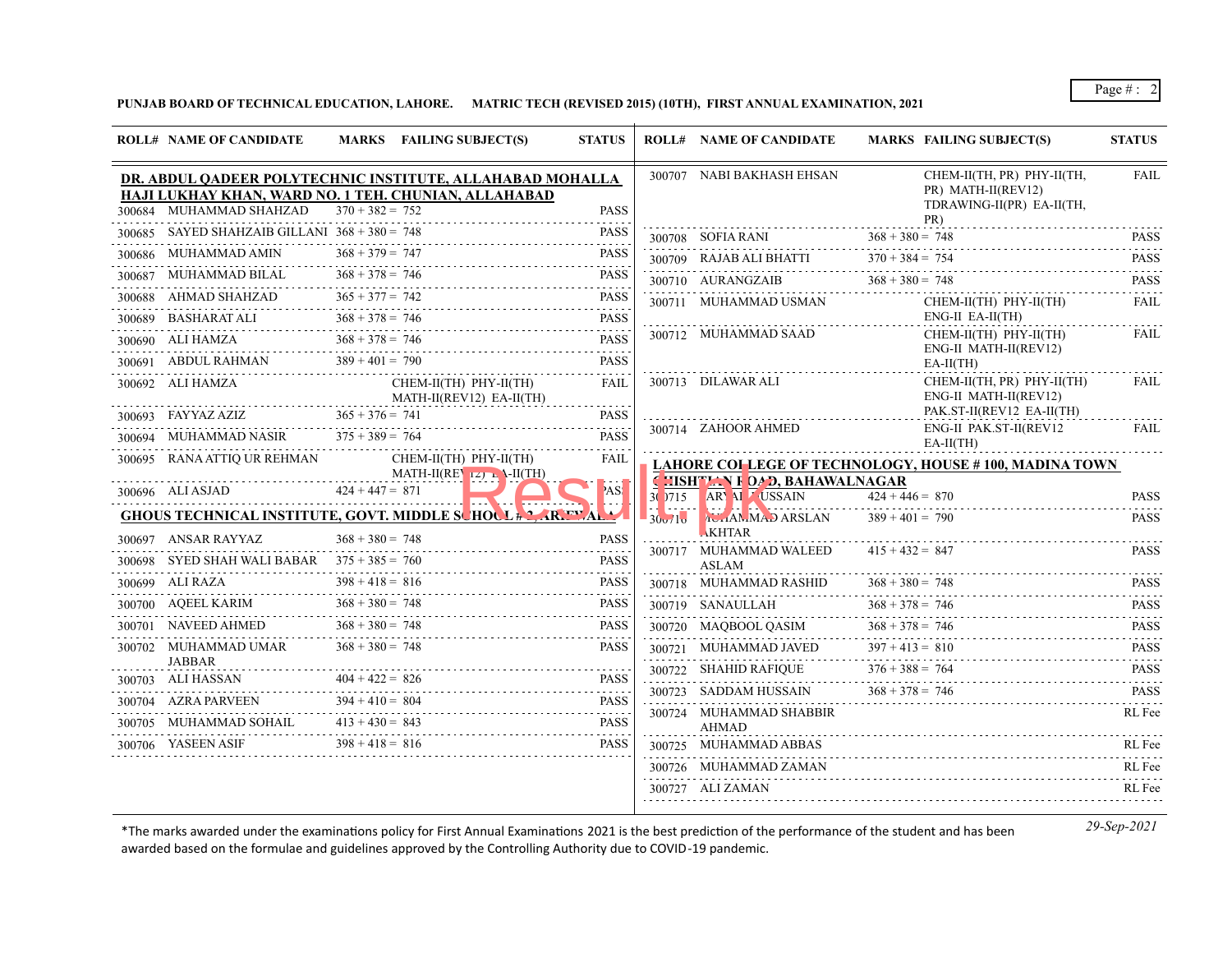**PUNJAB BOARD OF TECHNICAL EDUCATION, LAHORE. MATRIC TECH (REVISED 2015) (10TH), FIRST ANNUAL EXAMINATION, 2021**

|        | <b>ROLL# NAME OF CANDIDATE</b>          |                   | MARKS FAILING SUBJECT(S)                                          | <b>STATUS</b>      |         | <b>ROLL# NAME OF CANDIDATE</b>                | <b>MARKS FAILING SUBJECT(S)</b>                        | <b>STATUS</b>                                                                                                                                        |
|--------|-----------------------------------------|-------------------|-------------------------------------------------------------------|--------------------|---------|-----------------------------------------------|--------------------------------------------------------|------------------------------------------------------------------------------------------------------------------------------------------------------|
| 300728 | MUHAMMAD USMAN                          |                   |                                                                   | RL Fee             |         | 300755 IQRA AFTAB QURASHI                     | $492 + 524 = 1016$                                     | <b>PASS</b>                                                                                                                                          |
| 300729 | AHMAD ADEEL                             |                   |                                                                   | RL Fee             |         | 300756 SEERAT MERAJ                           | $423 + 436 = 859$                                      | <b>PASS</b>                                                                                                                                          |
|        | 300730 MUHAMMAD AHMED                   |                   |                                                                   | RL Fee             |         | 300757 ASMA RUBAB                             | $449 + 470 = 919$                                      | <b>PASS</b>                                                                                                                                          |
| 300731 | ABUBAKAR SHAFI                          |                   |                                                                   | RL Fee             |         | 300758 EMAAN NASARULLAH                       | $446 + 462 = 908$                                      | <b>PASS</b>                                                                                                                                          |
|        | 300732 AMJAD PARVEZ                     |                   |                                                                   | RL Fee             |         | 300759 SABAHAT ARSHAD                         | $410 + 421 = 831$                                      | .<br><b>PASS</b>                                                                                                                                     |
|        | 300733 MUHAMMAD FARHAN                  |                   |                                                                   | RL Fee             |         | 300760 MARYAM AHSAN                           | $400 + 413 = 813$                                      | PASS                                                                                                                                                 |
|        | <b>SHAFIOUE</b>                         |                   |                                                                   |                    |         | 300761 MUNIBA IRSHAD                          | $338 + 336 = 674$                                      | <b>PASS</b>                                                                                                                                          |
|        | 300734 ALI RAZA                         |                   |                                                                   | RL Fee             |         | 300762 ARFA KHAN                              | $385 + 397 = 782$                                      | .<br><b>PASS</b>                                                                                                                                     |
|        | 300735 MEHAK ALI                        |                   |                                                                   | RL Fee             |         | 300763 SANA BATOOL                            | $421 + 440 = 861$                                      | $- - - - - -$<br><b>PASS</b>                                                                                                                         |
|        | 300736 MUHAMMAD FAHAD                   |                   |                                                                   | RL Fee<br>.        |         | 300764 AEIMAN RAMZAN                          | $394 + 399 = 793$                                      | .<br><b>PASS</b>                                                                                                                                     |
|        | 300737 FEROZ AHMAD                      |                   |                                                                   | RL Fee             |         | 300765 NADIA BIBI                             | $333 + 333 = 666$                                      | .<br><b>PASS</b>                                                                                                                                     |
| 300738 | SYED JAWAD AHMAD SHAH $368 + 378 = 746$ |                   |                                                                   | <b>PASS</b>        |         | 300766 ZAHRA HANEEF                           | $390 + 402 = 792$                                      | <b>PASS</b>                                                                                                                                          |
| 300739 | MUHAMMAD SHAKEEL                        |                   |                                                                   | <b>ABSENT</b><br>. |         | 300767 SHAHIDA BIBI                           | $426 + 445 = 871$                                      | $\sim$ $\sim$ $\sim$ $\sim$ $\sim$ $\sim$<br><b>PASS</b>                                                                                             |
|        | 300740 MUHAMMAD ATIF NIAZ               |                   | CHEM-II(TH) MATH-II(REV12)                                        | <b>FAIL</b>        |         | 300768 GULL SABA                              | $390 + 402 = 792$                                      | <b>PASS</b>                                                                                                                                          |
|        | <b>GATE OPP. GPO, BAHAWALPUR</b>        |                   | <b>GOVERNMENT COLLEGE OF TECHNOLOGY FOR \ On. EN, NEAR FAREED</b> |                    | 30 1769 | SONIA, KBAR                                   | $333 + 332 = 665$                                      | .<br><b>PASS</b>                                                                                                                                     |
|        | 300741 KAINAT QURESHI                   | $430 + 443 = 873$ |                                                                   | AS!                | 30 770  | VAV E ATIMA                                   | .<br>$396 + 411 = 807$                                 | .<br><b>PASS</b>                                                                                                                                     |
|        | 300742 SAIRA RAFIQUE                    | $380 + 387 = 767$ |                                                                   | <b>PASS</b>        | 30v/71  | <b>IDRALATI</b>                               | $338 + 338 = 676$                                      | <b>PASS</b>                                                                                                                                          |
|        | 300743 SANIA RIZWAN                     | $340 + 335 = 675$ |                                                                   | <b>PASS</b>        |         | 300772 ASFA IRFAN                             | $400 + 406 = 806$                                      | .<br><b>PASS</b>                                                                                                                                     |
|        | 300744 ZAINAB JAFIR                     | $353 + 354 = 707$ |                                                                   | <b>PASS</b>        |         | 300773 SANIA IKRAM                            | $340 + 339 = 679$                                      | 111111<br><b>PASS</b>                                                                                                                                |
|        | 300745 AYESHA RASHEED                   | $340 + 336 = 676$ |                                                                   | <b>PASS</b>        |         | 300774 MARYAM SHAH                            | $333 + 334 = 667$                                      | <b>PASS</b>                                                                                                                                          |
|        | 300746 GULNAZ AKHTAR                    | $375 + 381 = 756$ |                                                                   | .<br><b>PASS</b>   |         | <b>MUHAMMAD</b>                               |                                                        |                                                                                                                                                      |
|        | 300747 FATIMA AKHTAR                    | $344 + 346 = 690$ |                                                                   | PASS               |         | 300775 RIMSHA SHAH MUHAMMAD $338 + 341 = 679$ |                                                        | <b>PASS</b>                                                                                                                                          |
|        | 300748 NIDA DOGAR                       | $333 + 331 = 664$ |                                                                   | <b>PASS</b>        |         | 300776 ESHA RAMZAN                            | $388 + 397 = 785$                                      | <b>PASS</b><br>.                                                                                                                                     |
| 300749 | RIMSHA FAREED                           | $410 + 426 = 836$ |                                                                   | <b>PASS</b>        |         | 300777 KINZA JAVED                            | CHEM-II(TH, PR)                                        | <b>FAIL</b>                                                                                                                                          |
|        | 300750 AYESHA BIBI                      | $388 + 396 = 784$ |                                                                   | .<br><b>PASS</b>   |         | <b>SHAHAB CENTRE, BASTI MALOOK</b>            | AZEEM COLLEGE OF TECHNOLOGY & MANGEMENT, NEAR UBL BANK |                                                                                                                                                      |
|        | 300751 SANA RAJU                        | $333 + 331 = 664$ |                                                                   | <b>PASS</b>        |         | 300778 MAHAM IOBAL                            | $477 + 508 = 985$                                      | <b>PASS</b>                                                                                                                                          |
|        | 300752 AYINA RAJU                       | $333 + 331 = 664$ |                                                                   | <b>PASS</b>        |         | 300779 SIDRA JAVEED                           | CHEM-II(TH) PHY-II(TH)                                 | FAIL                                                                                                                                                 |
|        | 300753 FARWA SAJID                      | $352 + 353 = 705$ |                                                                   | <b>PASS</b>        |         |                                               | MATH-II(REV12) CS-II(TH)                               | $\frac{1}{2} \left( \frac{1}{2} \right) \left( \frac{1}{2} \right) \left( \frac{1}{2} \right) \left( \frac{1}{2} \right) \left( \frac{1}{2} \right)$ |
|        | BUSHRA RASHEED                          | $431 + 453 = 884$ |                                                                   | PASS               |         | 300780 MUHAMMAD AMEER<br><b>MASOOM</b>        | $510 + 546 = 1056$                                     | <b>PASS</b>                                                                                                                                          |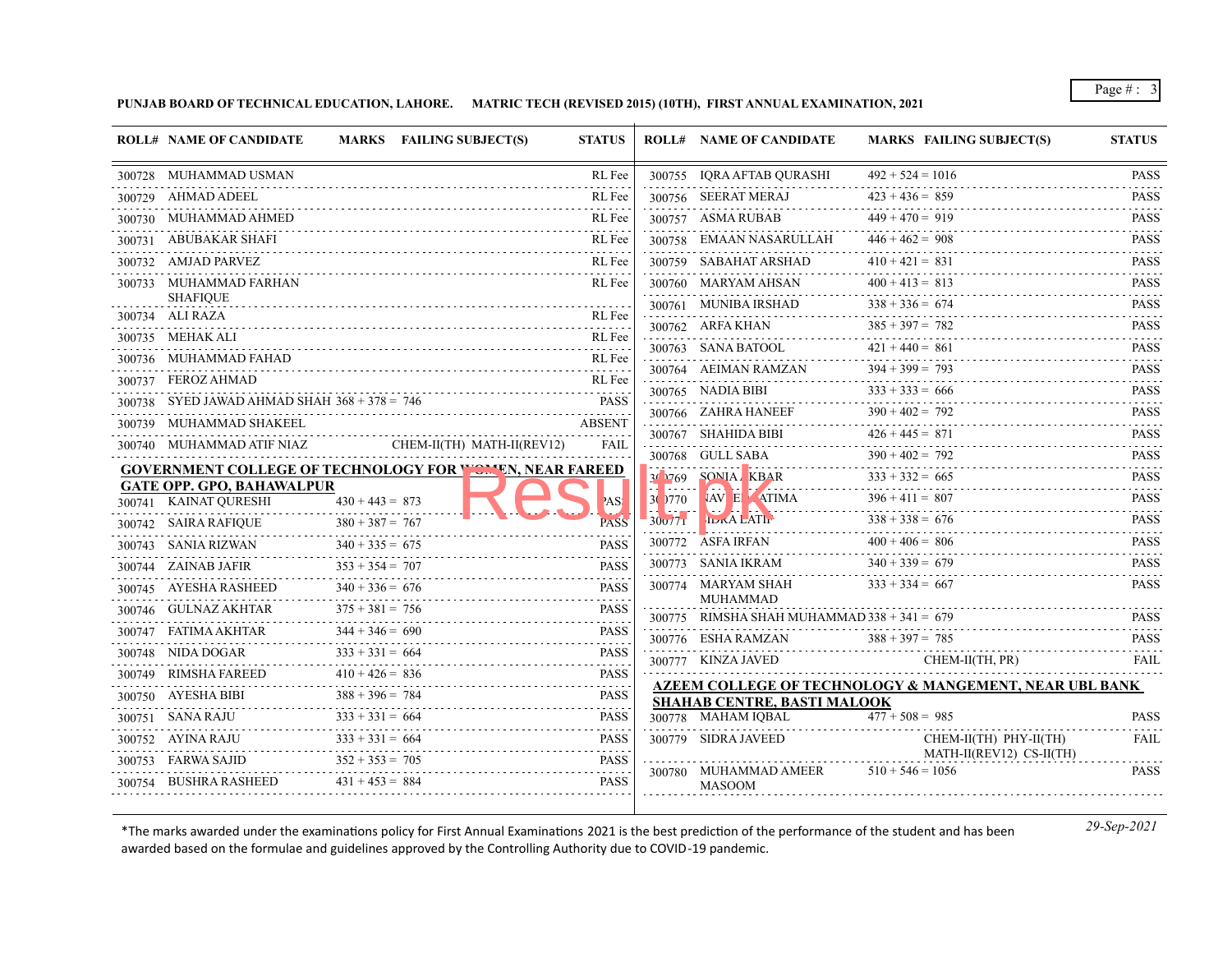**PUNJAB BOARD OF TECHNICAL EDUCATION, LAHORE. MATRIC TECH (REVISED 2015) (10TH), FIRST ANNUAL EXAMINATION, 2021**

| 300781 MUHAMMAD TAHA KHAN 516 + 551 = 1067<br>300809 MUHAMMAD AAMISH<br>$525 + 565 = 1090$<br><b>PASS</b><br>$462 + 487 = 949$<br>$548 + 589 = 1137$<br><b>PASS</b><br>300810 ZIA UR RAHMAN<br>300782 MUHAMMAD TARIQ<br>$497 + 526 = 1023$<br>$502 + 535 = 1037$<br>300783 MUHAMMAD BASIT ALI<br><b>PASS</b><br>300811 MUHAMMAD SAJID<br><b>BASHEER</b><br>$516 + 547 = 1063$<br><b>MUHAMMAD YAMEEN</b><br><b>PASS</b><br>300812 MUHAMMAD NOMAN<br>$519 + 555 = 1074$<br>.<br>$516 + 550 = 1066$<br>MUHAMMAD ARSHAD<br><b>PASS</b><br>300785<br><b>OADEER</b><br>$503 + 537 = 1040$<br>300786 MUHAMMAD ADIL<br>PASS<br>300813 UBAID ANWAR<br>CHEM-II(TH) PHY-II(TH)<br>MATH-II(REV12) EA-II(TH)<br>$497 + 531 = 1028$<br>300787 MUHAMMAD RIZWAN<br><b>PASS</b><br>$484 + 512 = 996$<br>300814 ZEESHAN ALAM<br>$526 + 565 = 1091$<br><b>PASS</b><br>300788 MUHAMMAD AFZAAL<br>300815 MUHAMMAD HUSSAIN<br>$502 + 535 = 1037$<br>$526 + 561 = 1087$<br><b>PASS</b><br>300789 MUHAMMAD FAIZ KHAN<br><b>NAWAZ</b><br>$520 + 557 = 1077$<br>MUHAMMAD ABDULLAH<br><b>PASS</b><br>300816 MUHAMMAD HASEEB<br>$519 + 559 = 1078$<br>KHAN<br><b>PASS</b><br>MUHAMMAD AHSAN IQBAL $534 + 569 = 1103$<br>$497 + 527 = 1024$<br>300817 BABAR ALI<br>$516 + 550 = 1066$<br>300792 SAJWAL WAZEER<br><b>PASS</b><br>$525 + 561 = 1086$<br>300818 RAO MUHAMMAD ABID<br>$477 + 507 = 984$<br>MUHAMMAD RASHEED<br><b>PASS</b><br>300793<br><b>MUNIR</b><br>$516 + 550 = 1066$<br>ABDUL HAQ SALEEM<br><b>PASS</b><br>300819 RAO MUHAMMAD RASHID $525 + 561 = 1086$<br><b>MUNIR</b><br>$516 + 547 = 1063$<br>300795 SHOAIB RAZA<br><b>PASS</b><br>$516 + 551 = 1067$<br>AJ U <i>FASAN</i><br>30 1820<br>MUHAMMAD ZEESHAN ARIF487 + $518 = 1005$<br>'AS!<br>$415 + 430 = 845$<br>3()82 <sup>1</sup><br><b>ULA A AR</b><br>300797 MAKKI UR REHMAN<br>$516 + 547 = 1063$<br><b>MUHAMMAD HAMMAD</b><br>$497 + 529 = 1026$<br>300822<br>300798 YASIR NAVEED<br>CHEM-II(TH) PHY-II(TH)<br>FAIL<br><b>DASTGEER</b><br>MATH-II(REV12) CS-II(TH)<br>300823 MUHAMMAD AQIB JAVAID $490 + 521 = 1011$<br>$519 + 554 = 1073$<br>300799 MUHAMMAD KASHIF<br><b>PASS</b><br>300824 ASAD SHAFIQ<br>$509 + 545 = 1054$<br>$495 + 526 = 1021$<br>300800 MUHAMMAD ZOHAIB<br><b>PASS</b><br>$509 + 542 = 1051$<br>300825 MUHAMMAD AMIR<br>300801 MUHAMMAD PERVEEZ<br>CHEM-II(TH) PHY-II(TH)<br><b>FAIL</b><br>$502 + 539 = 1041$<br>300826 ALI RAZA<br>MATH-II(REV12) EA-II(TH)<br>.<br>$508 + 540 = 1048$<br>KASHIF MEHMOOD<br>PASS<br>$516 + 551 = 1067$<br>300802<br>300827 MUHAMMAD RASHID<br>$515 + 550 = 1065$<br>$519 + 555 = 1074$<br>ZEESHAN HAIDER<br><b>PASS</b><br>300828 SHAHID NAEEM<br>300803<br>$443 + 463 = 906$<br>FAZAL HAO<br><b>PASS</b><br>$537 + 576 = 1113$<br>300829 ALI RAZA<br>300804<br>RAO MUHAMMAD TAHIR<br>$490 + 522 = 1012$<br><b>PASS</b><br>$502 + 535 = 1037$<br>300805<br>300830 MUHAMMAD HAIDER<br><b>NISAR</b><br>$534 + 569 = 1103$<br>300831 MUHAMMAD MAHBOOB<br>300806 MUHAMMAD MUNSAB ALI 492 + 525 = 1017<br><b>PASS</b><br>$502 + 536 = 1038$<br>300832 YOUSAF IOBAL<br>MUHAMMAD KASHIF<br>$477 + 511 = 988$<br><b>PASS</b><br>300807<br>300833 ASIF IQBAL<br>$476 + 506 = 982$<br>$520 + 556 = 1076$<br><b>PASS</b><br>300808 NASEEM AKHTAR<br>300834 MUHAMMAD SHAMSHAD $497 + 526 = 1023$ | <b>ROLL# NAME OF CANDIDATE</b> | MARKS FAILING SUBJECT(S) | <b>STATUS</b> | <b>ROLL# NAME OF CANDIDATE</b> | <b>MARKS FAILING SUBJECT(S)</b> | <b>STATUS</b>               |
|-----------------------------------------------------------------------------------------------------------------------------------------------------------------------------------------------------------------------------------------------------------------------------------------------------------------------------------------------------------------------------------------------------------------------------------------------------------------------------------------------------------------------------------------------------------------------------------------------------------------------------------------------------------------------------------------------------------------------------------------------------------------------------------------------------------------------------------------------------------------------------------------------------------------------------------------------------------------------------------------------------------------------------------------------------------------------------------------------------------------------------------------------------------------------------------------------------------------------------------------------------------------------------------------------------------------------------------------------------------------------------------------------------------------------------------------------------------------------------------------------------------------------------------------------------------------------------------------------------------------------------------------------------------------------------------------------------------------------------------------------------------------------------------------------------------------------------------------------------------------------------------------------------------------------------------------------------------------------------------------------------------------------------------------------------------------------------------------------------------------------------------------------------------------------------------------------------------------------------------------------------------------------------------------------------------------------------------------------------------------------------------------------------------------------------------------------------------------------------------------------------------------------------------------------------------------------------------------------------------------------------------------------------------------------------------------------------------------------------------------------------------------------------------------------------------------------------------------------------------------------------------------------------------------------------------------------------------------------------------------------------------------------------------------------------------------------------------------------------------------------------------------------------------------------------------------------------------------------------------------------------------------------------------------------|--------------------------------|--------------------------|---------------|--------------------------------|---------------------------------|-----------------------------|
|                                                                                                                                                                                                                                                                                                                                                                                                                                                                                                                                                                                                                                                                                                                                                                                                                                                                                                                                                                                                                                                                                                                                                                                                                                                                                                                                                                                                                                                                                                                                                                                                                                                                                                                                                                                                                                                                                                                                                                                                                                                                                                                                                                                                                                                                                                                                                                                                                                                                                                                                                                                                                                                                                                                                                                                                                                                                                                                                                                                                                                                                                                                                                                                                                                                                                               |                                |                          |               |                                |                                 | <b>PASS</b>                 |
|                                                                                                                                                                                                                                                                                                                                                                                                                                                                                                                                                                                                                                                                                                                                                                                                                                                                                                                                                                                                                                                                                                                                                                                                                                                                                                                                                                                                                                                                                                                                                                                                                                                                                                                                                                                                                                                                                                                                                                                                                                                                                                                                                                                                                                                                                                                                                                                                                                                                                                                                                                                                                                                                                                                                                                                                                                                                                                                                                                                                                                                                                                                                                                                                                                                                                               |                                |                          |               |                                |                                 | <b>PASS</b><br>.            |
|                                                                                                                                                                                                                                                                                                                                                                                                                                                                                                                                                                                                                                                                                                                                                                                                                                                                                                                                                                                                                                                                                                                                                                                                                                                                                                                                                                                                                                                                                                                                                                                                                                                                                                                                                                                                                                                                                                                                                                                                                                                                                                                                                                                                                                                                                                                                                                                                                                                                                                                                                                                                                                                                                                                                                                                                                                                                                                                                                                                                                                                                                                                                                                                                                                                                                               |                                |                          |               |                                |                                 | <b>PASS</b>                 |
|                                                                                                                                                                                                                                                                                                                                                                                                                                                                                                                                                                                                                                                                                                                                                                                                                                                                                                                                                                                                                                                                                                                                                                                                                                                                                                                                                                                                                                                                                                                                                                                                                                                                                                                                                                                                                                                                                                                                                                                                                                                                                                                                                                                                                                                                                                                                                                                                                                                                                                                                                                                                                                                                                                                                                                                                                                                                                                                                                                                                                                                                                                                                                                                                                                                                                               |                                |                          |               |                                |                                 | <b>PASS</b>                 |
|                                                                                                                                                                                                                                                                                                                                                                                                                                                                                                                                                                                                                                                                                                                                                                                                                                                                                                                                                                                                                                                                                                                                                                                                                                                                                                                                                                                                                                                                                                                                                                                                                                                                                                                                                                                                                                                                                                                                                                                                                                                                                                                                                                                                                                                                                                                                                                                                                                                                                                                                                                                                                                                                                                                                                                                                                                                                                                                                                                                                                                                                                                                                                                                                                                                                                               |                                |                          |               |                                |                                 |                             |
|                                                                                                                                                                                                                                                                                                                                                                                                                                                                                                                                                                                                                                                                                                                                                                                                                                                                                                                                                                                                                                                                                                                                                                                                                                                                                                                                                                                                                                                                                                                                                                                                                                                                                                                                                                                                                                                                                                                                                                                                                                                                                                                                                                                                                                                                                                                                                                                                                                                                                                                                                                                                                                                                                                                                                                                                                                                                                                                                                                                                                                                                                                                                                                                                                                                                                               |                                |                          |               |                                |                                 | FAIL                        |
|                                                                                                                                                                                                                                                                                                                                                                                                                                                                                                                                                                                                                                                                                                                                                                                                                                                                                                                                                                                                                                                                                                                                                                                                                                                                                                                                                                                                                                                                                                                                                                                                                                                                                                                                                                                                                                                                                                                                                                                                                                                                                                                                                                                                                                                                                                                                                                                                                                                                                                                                                                                                                                                                                                                                                                                                                                                                                                                                                                                                                                                                                                                                                                                                                                                                                               |                                |                          |               |                                |                                 | PASS                        |
|                                                                                                                                                                                                                                                                                                                                                                                                                                                                                                                                                                                                                                                                                                                                                                                                                                                                                                                                                                                                                                                                                                                                                                                                                                                                                                                                                                                                                                                                                                                                                                                                                                                                                                                                                                                                                                                                                                                                                                                                                                                                                                                                                                                                                                                                                                                                                                                                                                                                                                                                                                                                                                                                                                                                                                                                                                                                                                                                                                                                                                                                                                                                                                                                                                                                                               |                                |                          |               |                                |                                 | .<br><b>PASS</b>            |
|                                                                                                                                                                                                                                                                                                                                                                                                                                                                                                                                                                                                                                                                                                                                                                                                                                                                                                                                                                                                                                                                                                                                                                                                                                                                                                                                                                                                                                                                                                                                                                                                                                                                                                                                                                                                                                                                                                                                                                                                                                                                                                                                                                                                                                                                                                                                                                                                                                                                                                                                                                                                                                                                                                                                                                                                                                                                                                                                                                                                                                                                                                                                                                                                                                                                                               |                                |                          |               |                                |                                 |                             |
|                                                                                                                                                                                                                                                                                                                                                                                                                                                                                                                                                                                                                                                                                                                                                                                                                                                                                                                                                                                                                                                                                                                                                                                                                                                                                                                                                                                                                                                                                                                                                                                                                                                                                                                                                                                                                                                                                                                                                                                                                                                                                                                                                                                                                                                                                                                                                                                                                                                                                                                                                                                                                                                                                                                                                                                                                                                                                                                                                                                                                                                                                                                                                                                                                                                                                               |                                |                          |               |                                |                                 | PASS                        |
|                                                                                                                                                                                                                                                                                                                                                                                                                                                                                                                                                                                                                                                                                                                                                                                                                                                                                                                                                                                                                                                                                                                                                                                                                                                                                                                                                                                                                                                                                                                                                                                                                                                                                                                                                                                                                                                                                                                                                                                                                                                                                                                                                                                                                                                                                                                                                                                                                                                                                                                                                                                                                                                                                                                                                                                                                                                                                                                                                                                                                                                                                                                                                                                                                                                                                               |                                |                          |               |                                |                                 | <b>PASS</b>                 |
|                                                                                                                                                                                                                                                                                                                                                                                                                                                                                                                                                                                                                                                                                                                                                                                                                                                                                                                                                                                                                                                                                                                                                                                                                                                                                                                                                                                                                                                                                                                                                                                                                                                                                                                                                                                                                                                                                                                                                                                                                                                                                                                                                                                                                                                                                                                                                                                                                                                                                                                                                                                                                                                                                                                                                                                                                                                                                                                                                                                                                                                                                                                                                                                                                                                                                               |                                |                          |               |                                |                                 |                             |
|                                                                                                                                                                                                                                                                                                                                                                                                                                                                                                                                                                                                                                                                                                                                                                                                                                                                                                                                                                                                                                                                                                                                                                                                                                                                                                                                                                                                                                                                                                                                                                                                                                                                                                                                                                                                                                                                                                                                                                                                                                                                                                                                                                                                                                                                                                                                                                                                                                                                                                                                                                                                                                                                                                                                                                                                                                                                                                                                                                                                                                                                                                                                                                                                                                                                                               |                                |                          |               |                                |                                 | <b>PASS</b>                 |
|                                                                                                                                                                                                                                                                                                                                                                                                                                                                                                                                                                                                                                                                                                                                                                                                                                                                                                                                                                                                                                                                                                                                                                                                                                                                                                                                                                                                                                                                                                                                                                                                                                                                                                                                                                                                                                                                                                                                                                                                                                                                                                                                                                                                                                                                                                                                                                                                                                                                                                                                                                                                                                                                                                                                                                                                                                                                                                                                                                                                                                                                                                                                                                                                                                                                                               |                                |                          |               |                                |                                 | <b>PASS</b>                 |
|                                                                                                                                                                                                                                                                                                                                                                                                                                                                                                                                                                                                                                                                                                                                                                                                                                                                                                                                                                                                                                                                                                                                                                                                                                                                                                                                                                                                                                                                                                                                                                                                                                                                                                                                                                                                                                                                                                                                                                                                                                                                                                                                                                                                                                                                                                                                                                                                                                                                                                                                                                                                                                                                                                                                                                                                                                                                                                                                                                                                                                                                                                                                                                                                                                                                                               |                                |                          |               |                                |                                 |                             |
|                                                                                                                                                                                                                                                                                                                                                                                                                                                                                                                                                                                                                                                                                                                                                                                                                                                                                                                                                                                                                                                                                                                                                                                                                                                                                                                                                                                                                                                                                                                                                                                                                                                                                                                                                                                                                                                                                                                                                                                                                                                                                                                                                                                                                                                                                                                                                                                                                                                                                                                                                                                                                                                                                                                                                                                                                                                                                                                                                                                                                                                                                                                                                                                                                                                                                               |                                |                          |               |                                |                                 | <b>PASS</b><br>.            |
|                                                                                                                                                                                                                                                                                                                                                                                                                                                                                                                                                                                                                                                                                                                                                                                                                                                                                                                                                                                                                                                                                                                                                                                                                                                                                                                                                                                                                                                                                                                                                                                                                                                                                                                                                                                                                                                                                                                                                                                                                                                                                                                                                                                                                                                                                                                                                                                                                                                                                                                                                                                                                                                                                                                                                                                                                                                                                                                                                                                                                                                                                                                                                                                                                                                                                               |                                |                          |               |                                |                                 | <b>PASS</b><br>.            |
|                                                                                                                                                                                                                                                                                                                                                                                                                                                                                                                                                                                                                                                                                                                                                                                                                                                                                                                                                                                                                                                                                                                                                                                                                                                                                                                                                                                                                                                                                                                                                                                                                                                                                                                                                                                                                                                                                                                                                                                                                                                                                                                                                                                                                                                                                                                                                                                                                                                                                                                                                                                                                                                                                                                                                                                                                                                                                                                                                                                                                                                                                                                                                                                                                                                                                               |                                |                          |               |                                |                                 | <b>PASS</b>                 |
|                                                                                                                                                                                                                                                                                                                                                                                                                                                                                                                                                                                                                                                                                                                                                                                                                                                                                                                                                                                                                                                                                                                                                                                                                                                                                                                                                                                                                                                                                                                                                                                                                                                                                                                                                                                                                                                                                                                                                                                                                                                                                                                                                                                                                                                                                                                                                                                                                                                                                                                                                                                                                                                                                                                                                                                                                                                                                                                                                                                                                                                                                                                                                                                                                                                                                               |                                |                          |               |                                |                                 | <b>PASS</b>                 |
|                                                                                                                                                                                                                                                                                                                                                                                                                                                                                                                                                                                                                                                                                                                                                                                                                                                                                                                                                                                                                                                                                                                                                                                                                                                                                                                                                                                                                                                                                                                                                                                                                                                                                                                                                                                                                                                                                                                                                                                                                                                                                                                                                                                                                                                                                                                                                                                                                                                                                                                                                                                                                                                                                                                                                                                                                                                                                                                                                                                                                                                                                                                                                                                                                                                                                               |                                |                          |               |                                |                                 | <b>PASS</b>                 |
|                                                                                                                                                                                                                                                                                                                                                                                                                                                                                                                                                                                                                                                                                                                                                                                                                                                                                                                                                                                                                                                                                                                                                                                                                                                                                                                                                                                                                                                                                                                                                                                                                                                                                                                                                                                                                                                                                                                                                                                                                                                                                                                                                                                                                                                                                                                                                                                                                                                                                                                                                                                                                                                                                                                                                                                                                                                                                                                                                                                                                                                                                                                                                                                                                                                                                               |                                |                          |               |                                |                                 | $-1 - 1 - 1$<br><b>PASS</b> |
|                                                                                                                                                                                                                                                                                                                                                                                                                                                                                                                                                                                                                                                                                                                                                                                                                                                                                                                                                                                                                                                                                                                                                                                                                                                                                                                                                                                                                                                                                                                                                                                                                                                                                                                                                                                                                                                                                                                                                                                                                                                                                                                                                                                                                                                                                                                                                                                                                                                                                                                                                                                                                                                                                                                                                                                                                                                                                                                                                                                                                                                                                                                                                                                                                                                                                               |                                |                          |               |                                |                                 | <b>PASS</b>                 |
|                                                                                                                                                                                                                                                                                                                                                                                                                                                                                                                                                                                                                                                                                                                                                                                                                                                                                                                                                                                                                                                                                                                                                                                                                                                                                                                                                                                                                                                                                                                                                                                                                                                                                                                                                                                                                                                                                                                                                                                                                                                                                                                                                                                                                                                                                                                                                                                                                                                                                                                                                                                                                                                                                                                                                                                                                                                                                                                                                                                                                                                                                                                                                                                                                                                                                               |                                |                          |               |                                |                                 | .<br><b>PASS</b>            |
|                                                                                                                                                                                                                                                                                                                                                                                                                                                                                                                                                                                                                                                                                                                                                                                                                                                                                                                                                                                                                                                                                                                                                                                                                                                                                                                                                                                                                                                                                                                                                                                                                                                                                                                                                                                                                                                                                                                                                                                                                                                                                                                                                                                                                                                                                                                                                                                                                                                                                                                                                                                                                                                                                                                                                                                                                                                                                                                                                                                                                                                                                                                                                                                                                                                                                               |                                |                          |               |                                |                                 | .<br><b>PASS</b>            |
|                                                                                                                                                                                                                                                                                                                                                                                                                                                                                                                                                                                                                                                                                                                                                                                                                                                                                                                                                                                                                                                                                                                                                                                                                                                                                                                                                                                                                                                                                                                                                                                                                                                                                                                                                                                                                                                                                                                                                                                                                                                                                                                                                                                                                                                                                                                                                                                                                                                                                                                                                                                                                                                                                                                                                                                                                                                                                                                                                                                                                                                                                                                                                                                                                                                                                               |                                |                          |               |                                |                                 | .<br><b>PASS</b>            |
|                                                                                                                                                                                                                                                                                                                                                                                                                                                                                                                                                                                                                                                                                                                                                                                                                                                                                                                                                                                                                                                                                                                                                                                                                                                                                                                                                                                                                                                                                                                                                                                                                                                                                                                                                                                                                                                                                                                                                                                                                                                                                                                                                                                                                                                                                                                                                                                                                                                                                                                                                                                                                                                                                                                                                                                                                                                                                                                                                                                                                                                                                                                                                                                                                                                                                               |                                |                          |               |                                |                                 | .<br><b>PASS</b>            |
|                                                                                                                                                                                                                                                                                                                                                                                                                                                                                                                                                                                                                                                                                                                                                                                                                                                                                                                                                                                                                                                                                                                                                                                                                                                                                                                                                                                                                                                                                                                                                                                                                                                                                                                                                                                                                                                                                                                                                                                                                                                                                                                                                                                                                                                                                                                                                                                                                                                                                                                                                                                                                                                                                                                                                                                                                                                                                                                                                                                                                                                                                                                                                                                                                                                                                               |                                |                          |               |                                |                                 | <b>PASS</b>                 |
|                                                                                                                                                                                                                                                                                                                                                                                                                                                                                                                                                                                                                                                                                                                                                                                                                                                                                                                                                                                                                                                                                                                                                                                                                                                                                                                                                                                                                                                                                                                                                                                                                                                                                                                                                                                                                                                                                                                                                                                                                                                                                                                                                                                                                                                                                                                                                                                                                                                                                                                                                                                                                                                                                                                                                                                                                                                                                                                                                                                                                                                                                                                                                                                                                                                                                               |                                |                          |               |                                |                                 | <b>PASS</b>                 |
|                                                                                                                                                                                                                                                                                                                                                                                                                                                                                                                                                                                                                                                                                                                                                                                                                                                                                                                                                                                                                                                                                                                                                                                                                                                                                                                                                                                                                                                                                                                                                                                                                                                                                                                                                                                                                                                                                                                                                                                                                                                                                                                                                                                                                                                                                                                                                                                                                                                                                                                                                                                                                                                                                                                                                                                                                                                                                                                                                                                                                                                                                                                                                                                                                                                                                               |                                |                          |               |                                |                                 | <b>PASS</b>                 |
|                                                                                                                                                                                                                                                                                                                                                                                                                                                                                                                                                                                                                                                                                                                                                                                                                                                                                                                                                                                                                                                                                                                                                                                                                                                                                                                                                                                                                                                                                                                                                                                                                                                                                                                                                                                                                                                                                                                                                                                                                                                                                                                                                                                                                                                                                                                                                                                                                                                                                                                                                                                                                                                                                                                                                                                                                                                                                                                                                                                                                                                                                                                                                                                                                                                                                               |                                |                          |               |                                |                                 | <b>PASS</b>                 |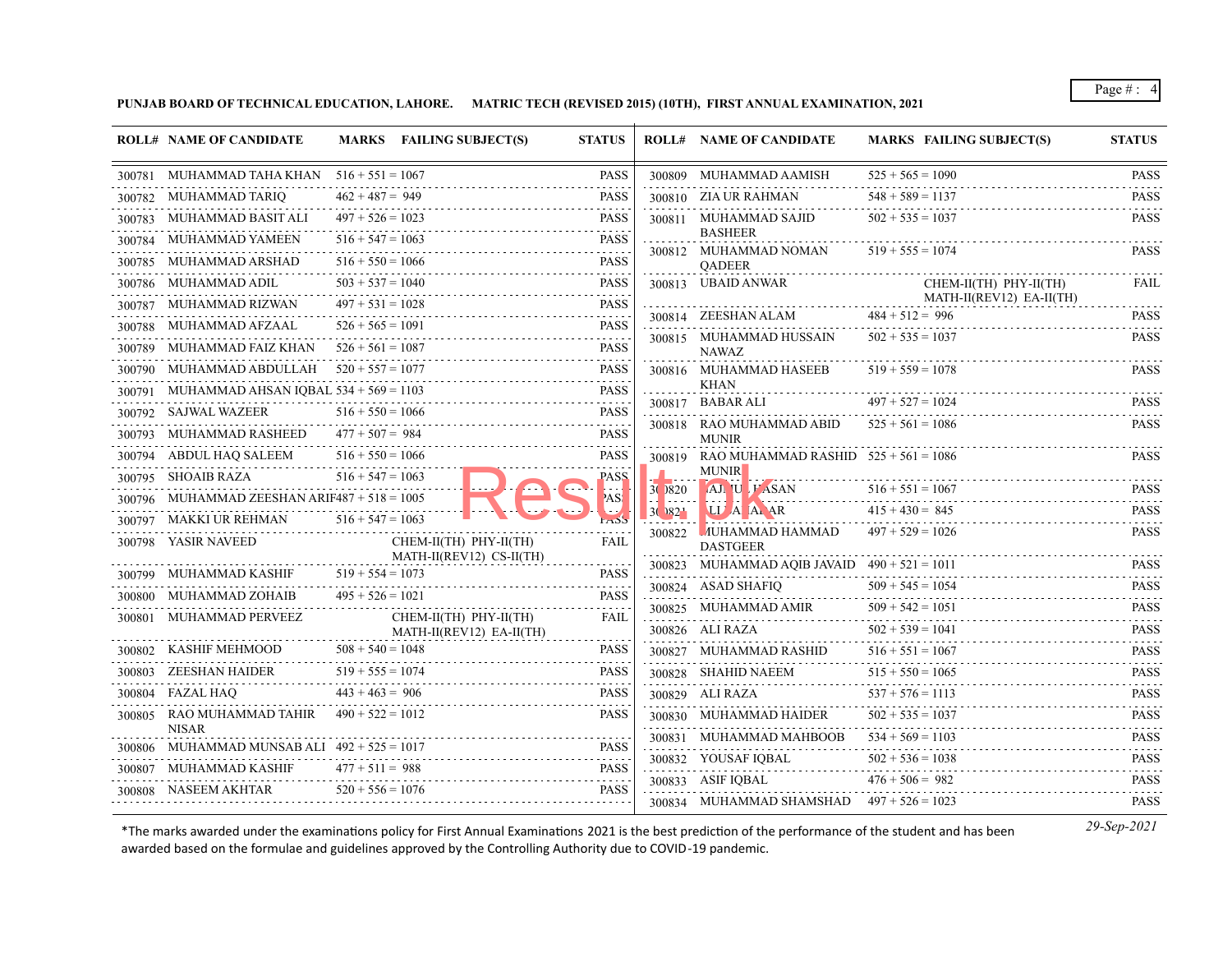**PUNJAB BOARD OF TECHNICAL EDUCATION, LAHORE. MATRIC TECH (REVISED 2015) (10TH), FIRST ANNUAL EXAMINATION, 2021**

|        |                                              |                         |                              |        | <b>ROLL# NAME OF CANDIDATE</b>                              | <b>MARKS FAILING SUBJECT(S)</b>                           | <b>STATUS</b>                                       |
|--------|----------------------------------------------|-------------------------|------------------------------|--------|-------------------------------------------------------------|-----------------------------------------------------------|-----------------------------------------------------|
|        | 300835 ZEESHAN GHAFOOR                       | $526 + 564 = 1090$      | <b>PASS</b>                  |        | 300863 MUHAMMAD ARHAM                                       | $407 + 499 = 906$                                         | <b>PASS</b><br>.                                    |
|        | 300836 SAWERA SHARIF                         | $564 + 607 = 1171$      | <b>PASS</b>                  |        | 300864 UMAIR KHALID                                         | $426 + 492 = 918$                                         | <b>PASS</b><br>.                                    |
|        | 300837 USAMA                                 | $534 + 570 = 1104$      | <b>PASS</b>                  |        | 300865 MUHAMMAD ALYAS AZHAR $403 + 418 = 821$               |                                                           | <b>PASS</b>                                         |
| 300838 | RANA MUHAMMAD ZOHAIB $516 + 551 = 1067$      |                         | <b>PASS</b>                  |        | 300866 MUHAMMAD TAHIR                                       |                                                           | <b>ABSENT</b>                                       |
|        | 300839 MUHAMMAD IMRAN                        | $533 + 568 = 1101$      | <b>PASS</b>                  |        | <b>SALEEM</b><br>300867 MUHAMMAD FRAZ                       | ENG-II                                                    | FAIL                                                |
|        | 300840 ALI AHMED                             | $438 + 459 = 897$       | <b>PASS</b>                  |        | 300868 FARHAN ALI                                           | $ENG-II$                                                  | FAIL                                                |
|        | 300841 JAWAD HASSAN                          | .<br>$544 + 587 = 1131$ | 2.22222<br><b>PASS</b>       |        | 300869 MUHAMMAD NAVEED                                      | .<br>ENG-II                                               | FAIL                                                |
|        | 300842 MUHAMMAD RIAZ                         | $516 + 550 = 1066$      | <b>PASS</b>                  |        | 300870 MUHAMMAD IBRAR                                       | CHEM-II(TH) ENG-II EA-HAIH(No Chance)                     |                                                     |
|        | 300843 ALI TALHA                             | $487 + 518 = 1005$      | .<br><b>PASS</b>             |        | 300871 IJAZ UL HAQ                                          |                                                           | <b>ABSENT</b>                                       |
|        | 300844 TALHA ADREES                          | $502 + 536 = 1038$      | <b>PASS</b>                  |        | 300872 MUHAMMAD JUNAID                                      | $ENG-II$                                                  | <b>FAIL</b>                                         |
|        | 300845 MUHAMMAD SAIF                         | $510 + 542 = 1052$      | <b>PASS</b><br>.             |        | 300873 TANVEER IQBAL                                        |                                                           | .<br><b>ABSENT</b>                                  |
|        | 300846 MUHAMMAD MATEEN                       | $487 + 517 = 1004$      | <b>PASS</b>                  |        |                                                             | NEW NATIONAL POLYTECHNIC INSTITUTE (CAMPUS-1), MAIN DARYA |                                                     |
|        | <b>KHAN</b><br>300847 SYED MUHAMMAD NAQI     | $486 + 512 = 998$       | <b>PASS</b>                  |        | <b>KHAN ROAD, BHAKKAR</b>                                   |                                                           |                                                     |
|        | <b>HUSSAIN SHERAZI</b>                       |                         |                              |        | 300874 MUHAMMAD BILAL                                       | $415 + 430 = 845$                                         | <b>PASS</b>                                         |
|        | 300848 SYED MEHDI RAZA                       | $497 + 526 = 1023$      | PASS                         |        | 30 975 MHAN MAD AHMER                                       | $426 + 445 = 871$                                         | <b>PASS</b>                                         |
|        | 300849 KAMRAN AKRAM                          | $510 + 546 = 1056$      | AS!                          | 30 876 | <b>IUH M M AD ALI</b>                                       | $397 + 413 = 810$                                         | <b>PASS</b><br>.                                    |
|        | 300850 MUHAMMAD ZEESHAN                      | $467 + 491 = 958$       | PASS                         | 300877 | <b>IUBASHIR FAROOQ</b>                                      | $367 + 372 = 739$                                         | <b>PASS</b><br>.                                    |
| 300851 | MUHAMMAD RIZWAN                              | $424 + 441 = 865$       | PASS                         |        | 300878 MUHAMMAD USMAN                                       | $444 + 463 = 907$                                         | <b>PASS</b>                                         |
| 300852 | MUHAMMAD BILAL                               | $405 + 421 = 826$       | <b>PASS</b>                  |        | 300879 MUHAMMAD HAMMAD                                      | $397 + 414 = 811$                                         | <b>PASS</b><br>.                                    |
| 300853 | HAFIZ MUHAMMAD IMRAN $429 + 449 = 878$       |                         | <b>PASS</b>                  |        | 300880 IMTIAZ AHMAD                                         | $462 + 489 = 951$                                         | <b>PASS</b>                                         |
|        | 300854 NABEELA SADEED                        | $520 + 556 = 1076$      | <b>PASS</b>                  |        | 300881 MUHAMMAD ABU BAKAR $442 + 462 = 904$<br><b>AHMAD</b> |                                                           | <b>PASS</b>                                         |
|        | 300855 BILAL SHAH                            | $467 + 491 = 958$       | <b>PASS</b>                  |        | 300882 MOAZIM ALI                                           | $476 + 506 = 982$                                         | <b>PASS</b>                                         |
|        | 300856 LAIBA JAFIR                           | $558 + 598 = 1156$<br>. | <b>PASS</b>                  |        | 300883 ISHFAQ AHMAD                                         | $399 + 413 = 812$                                         | .<br><b>PASS</b>                                    |
|        | 300857 QASWAR ALI                            | $473 + 499 = 972$       | <b>PASS</b><br>$- - - - - -$ |        | 300884 ZAIN UL ABIDEN                                       | $407 + 426 = 833$                                         | <u>.</u><br><b>PASS</b>                             |
|        | 300858 AZAD ALI                              | $405 + 503 = 908$       | <b>PASS</b>                  |        | 300885 SULTAN MEHMOOD                                       | $476 + 511 = 987$                                         | <b>PASS</b>                                         |
|        | 300859 MUHAMMAD ZAHID                        | $414 + 515 = 929$       | <b>PASS</b><br>.             |        | 300886 HASSAN RAZA                                          | $369 + 373 = 742$                                         | .<br><b>PASS</b>                                    |
|        | 300860 MUHAMMAD SABIR                        | $368 + 508 = 876$       | <b>PASS</b><br>.             |        | 300887 HAIBAT ARSALAN                                       | $452 + 476 = 928$                                         | 2.2.2.2.2.<br><b>PASS</b>                           |
|        | 300861 MUHAMMAD SHAH ZAMAN $404 + 497 = 901$ |                         | <b>PASS</b>                  |        | 300888 GHULAM HABIB                                         | $368 + 379 = 747$                                         | $\omega$ is a second set of $\omega$<br><b>PASS</b> |
|        | 300862 ZAIN AFZAL                            | $386 + 508 = 894$       | <b>PASS</b>                  |        | 300889 MEHMOOD SADAIF KHAN $389 + 403 = 792$                |                                                           | <b>PASS</b>                                         |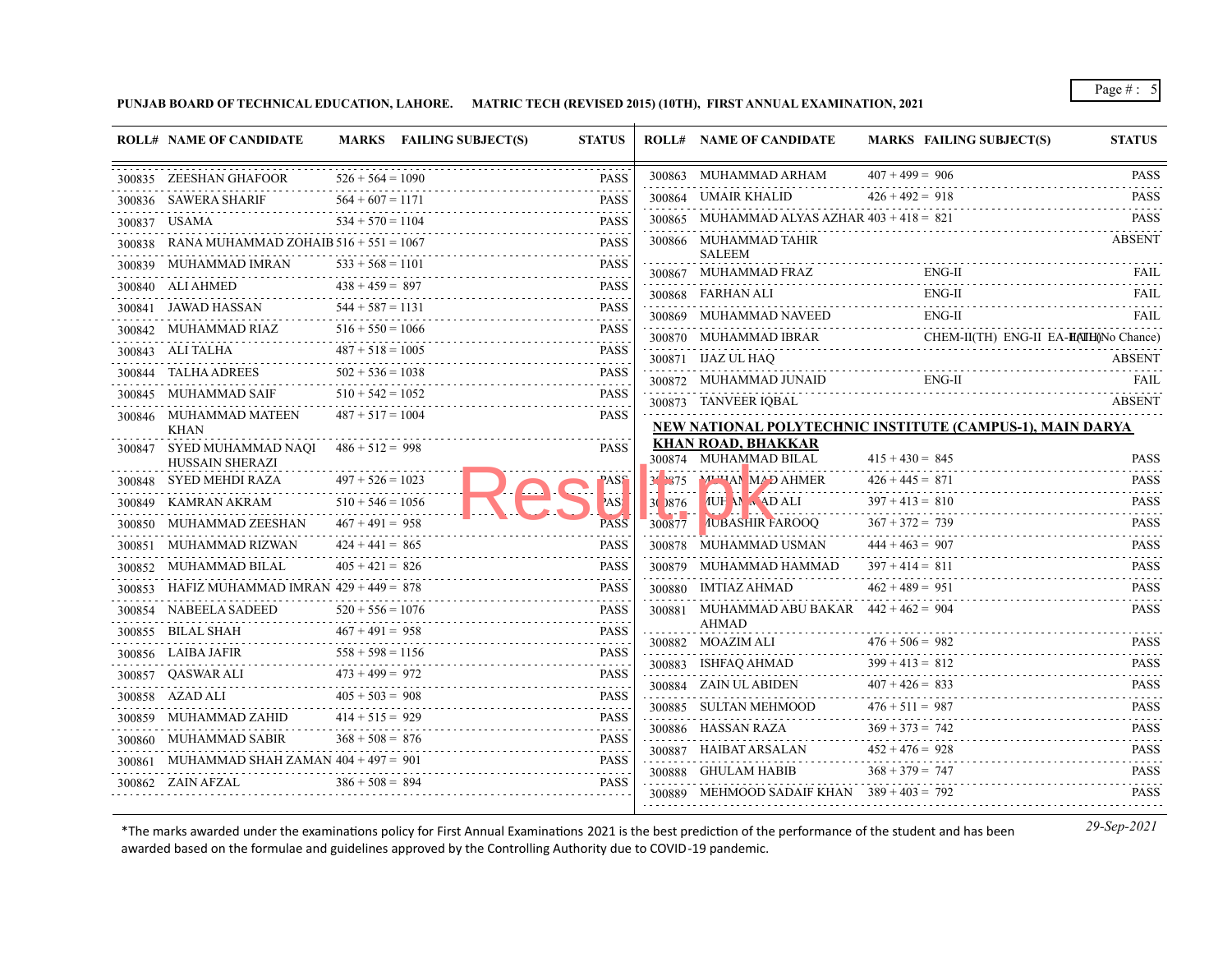**PUNJAB BOARD OF TECHNICAL EDUCATION, LAHORE. MATRIC TECH (REVISED 2015) (10TH), FIRST ANNUAL EXAMINATION, 2021**

|        | <b>ROLL# NAME OF CANDIDATE</b>                               |                        | MARKS FAILING SUBJECT(S)<br><b>STATUS</b> |                                   | <b>ROLL# NAME OF CANDIDATE</b>                          | <b>MARKS FAILING SUBJECT(S)</b>                                        | <b>STATUS</b>              |
|--------|--------------------------------------------------------------|------------------------|-------------------------------------------|-----------------------------------|---------------------------------------------------------|------------------------------------------------------------------------|----------------------------|
|        | 300890 RAO UMAR IQBAL                                        | $418 + 434 = 852$      | <b>PASS</b>                               |                                   | 300918 MUHAMMAD ARSLAN                                  | CHEM-II(TH) ENG-II<br>MATH-II(REV12) EA-II(TH)                         | FAIL                       |
|        | 300891 MUHAMMAD WASEEM<br><b>HAIDER</b>                      | $405 + 423 = 828$      | <b>PASS</b>                               |                                   | 300919 MUHAMMAD SULTAN                                  | $383 + 393 = 776$                                                      | <b>PASS</b>                |
|        | 300892 MUNEEB UR REHMAN                                      | $468 + 490 = 958$      | <b>PASS</b>                               |                                   | AKBAR                                                   |                                                                        | .                          |
| 300893 | AHSAN ULLAH                                                  | $377 + 391 = 768$      | <b>PASS</b>                               |                                   | 300920 ADIL                                             | $405 + 422 = 827$                                                      | <b>PASS</b>                |
|        | 300894 MUHAMMAD ZUBAIR                                       | $420 + 437 = 857$      | <b>PASS</b>                               |                                   | 300921 NABEEL                                           | $383 + 395 = 778$                                                      | <b>PASS</b><br>.           |
|        | 300895 USMAN AHMAD KHAN<br><b>NIAZI</b>                      | $383 + 392 = 775$      | <b>PASS</b>                               |                                   | 300922 FAHEEM RAZA<br>300923 MUHAMMAD ADNAN             | $369 + 377 = 746$<br>ENG-II MATH-II(REV12)                             | <b>PASS</b><br><b>FAIL</b> |
|        | 300896 MUHAMMAD AHMAD KHAN $383 + 392 = 775$<br><b>NIAZI</b> |                        | <b>PASS</b>                               |                                   | 300924 ASMAT ABBAS                                      | $EA-II(TH)$<br>CHEM-II(TH) ENG-II                                      | FAIL                       |
|        | 300897 BILAL GHULAM HASHIM $376 + 389 = 765$                 |                        | <b>PASS</b>                               |                                   |                                                         | MATH-II(REV12) EA-II(TH)                                               | .                          |
|        | 300898 SYED MUHAMMAD ALI                                     | $370 + 382 = 752$      | <b>PASS</b>                               |                                   | 300925 NAJEEB ULLAH                                     |                                                                        | <b>ABSENT</b>              |
|        | <b>HAIDER SHAH</b><br>300899 USAMA NAEEM                     | $357 + 369 = 726$      | <b>PASS</b>                               |                                   | <b>BUREWALA</b>                                         | ALLAMA IOBAL COLLEGE, NEAR MODEL TOWN CHICHAWATNI ROAD,                |                            |
|        | 300900 MUHAMMAD FARHAN                                       | $357 + 370 = 727$      | <b>PASS</b>                               |                                   | 300926 KHIZER ABBAS                                     | $375 + 386 = 761$                                                      | <b>PASS</b>                |
|        | 300901 SHEHRYAR KHAN                                         | $365 + 372 = 737$      | <b>PASS</b>                               |                                   | 300927 MUHAMMAD HAROON                                  | $365 + 376 = 741$                                                      | <b>PASS</b>                |
|        | 300902 MUHAMMAD UMAIR                                        | $389 + 405 = 794$      | <b>PASS</b>                               |                                   | <b>OAMAR</b>                                            |                                                                        |                            |
|        | 300903 RAHEEL RIAZ                                           | $365 + 371 = 736$      | AS!                                       | $3\sqrt{728}$<br>. . <b>.</b>     | <b>LONAN MED USMAN</b>                                  | $405 + 425 = 830$                                                      | <b>PASS</b>                |
|        | 300904 NAJEEB ULLAH                                          | .<br>$397 + 413 = 810$ |                                           | 30 929<br>$\sim$ , and the $\sim$ | <b>IUF AN AND FAIZAN</b>                                | $424 + 444 = 868$                                                      | <b>PASS</b>                |
|        | 300905 MUHAMMAD ILLAH                                        | $399 + 416 = 815$      | <b>PASS</b>                               | 300930                            | <b>HAROZE IQBAL</b>                                     | $404 + 420 = 824$                                                      | <b>PASS</b><br>.           |
|        | 300906 DANISH RIAZ                                           | $367 + 373 = 740$      | <b>PASS</b>                               |                                   | 300931 MUHAMMAD UMAIR                                   | $394 + 409 = 803$                                                      | <b>PASS</b>                |
| 300907 | MUHAMMAD HASNAIN                                             | $370 + 378 = 748$      | <b>PASS</b>                               |                                   | 300932 MUHAMMAD ZAHID<br><b>HUSSAIN</b>                 | $376 + 390 = 766$                                                      | <b>PASS</b>                |
|        | 300908 ABDUL KABEER                                          | $357 + 368 = 725$      | <b>PASS</b>                               |                                   | 300933 MUJAHID HUSSAIN                                  | $394 + 411 = 805$                                                      | <b>PASS</b>                |
| 300909 | FAHAD KHAN                                                   | $383 + 393 = 776$      | <b>PASS</b>                               |                                   | 300934 MUDASSAR ALI                                     | $367 + 426 = 793$                                                      | <b>PASS</b>                |
|        | 300910 MUHAMMAD ALI                                          | $376 + 389 = 765$      | <b>PASS</b>                               |                                   | 300935 MUHAMMAD AMEER                                   | Fail In $9Th + 410$                                                    | RL 9TH                     |
|        | 300911 MOHSIN NAZEER                                         | $382 + 394 = 776$      | <b>PASS</b>                               |                                   | HAMZA                                                   |                                                                        |                            |
|        | 300912 FARZEEN HUSSAIN ZAIDI 399 + 413 = 812                 |                        | <b>PASS</b>                               |                                   |                                                         | <b>JINNAH COLLEGE OF ENGINEERING &amp; TECHNOLOGY, NEAR G.C.C, 505</b> |                            |
|        | 300913 ABDUL QADEER                                          | $389 + 399 = 788$      | <b>PASS</b>                               |                                   | <b>SHAHDAB ROAD, BUREWALA</b><br>300936 MUHAMMAD SALEEM | ENG-II                                                                 | FAIL                       |
|        | 300914 SAIMA BIBI                                            | $378 + 388 = 766$      | <b>PASS</b>                               |                                   |                                                         | HUSNAIN COLLEGE OF TECHNOLOGY, GULBERG TOWN, HAROONABAD                |                            |
|        | 300915 UZMA BIBI                                             | $R19Th + 393$          | RL 9TH                                    |                                   | <b>ROAD, DAHRANWALA</b>                                 |                                                                        |                            |
|        | 300916 MUHAMMAD SAEED                                        | $382 + 397 = 779$      | <b>PASS</b>                               |                                   | 300937 BASHARAT ALI                                     | $389 + 401 = 790$                                                      | <b>PASS</b>                |
|        | 300917 AAMIR ALI                                             | $383 + 397 = 780$      | <b>PASS</b>                               |                                   | 300938 WALEED HUSSAIN                                   | $438 + 459 = 897$                                                      | <b>PASS</b>                |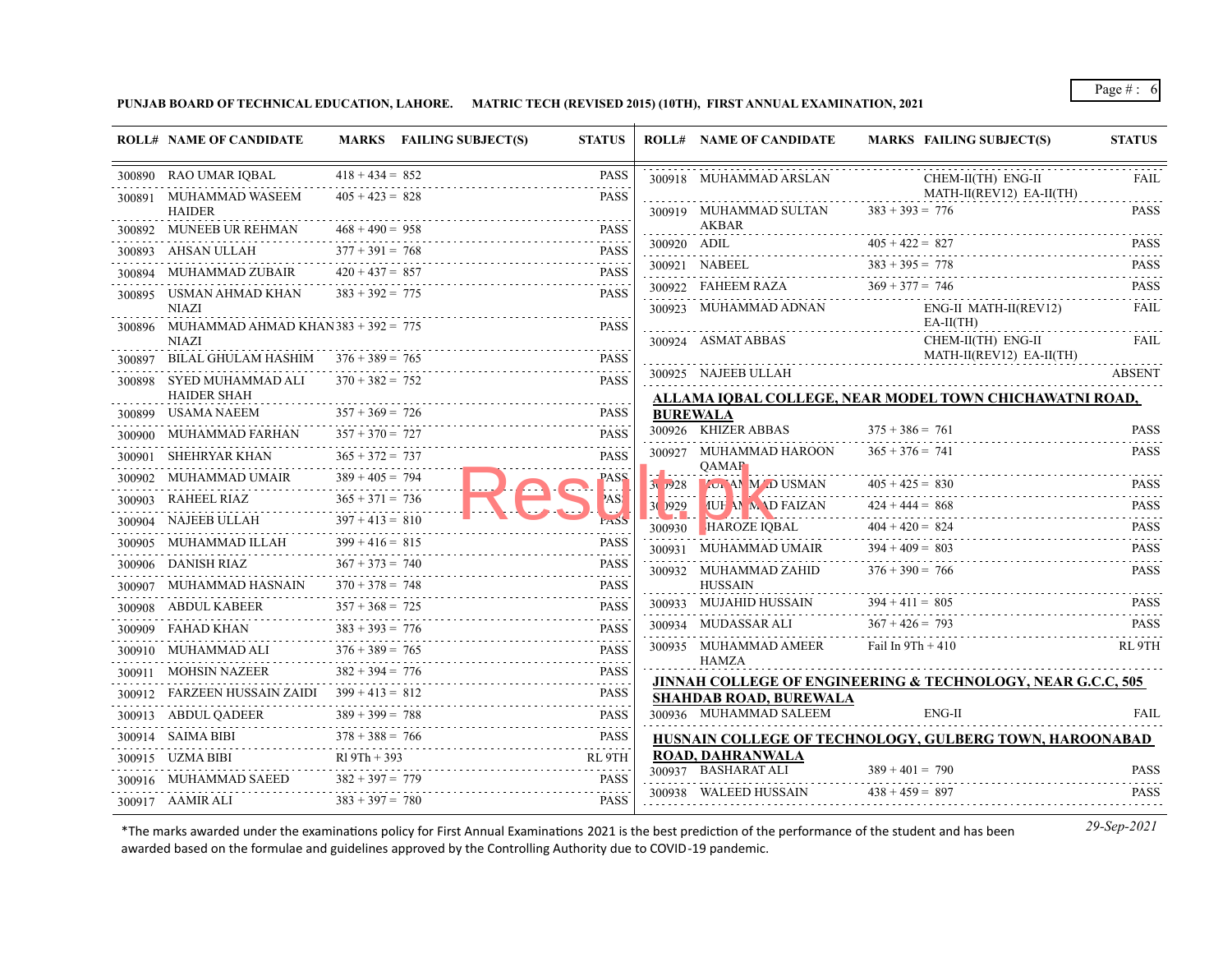**PUNJAB BOARD OF TECHNICAL EDUCATION, LAHORE. MATRIC TECH (REVISED 2015) (10TH), FIRST ANNUAL EXAMINATION, 2021**

|        | <b>ROLL# NAME OF CANDIDATE</b>                           |                    | MARKS FAILING SUBJECT(S)                                 | <b>STATUS</b>                                                                    |                  | <b>ROLL# NAME OF CANDIDATE</b>                | MARKS FAILING SUBJECT(S)                                           | <b>STATUS</b>                       |
|--------|----------------------------------------------------------|--------------------|----------------------------------------------------------|----------------------------------------------------------------------------------|------------------|-----------------------------------------------|--------------------------------------------------------------------|-------------------------------------|
|        | 300939 GHULAM DASTAGIR                                   | $389 + 405 = 794$  |                                                          | <b>PASS</b>                                                                      |                  | 300963 UZAIR YASEEN                           | $468 + 496 = 964$                                                  | <b>PASS</b>                         |
|        | 300940 AFZAN ALI                                         | $389 + 403 = 792$  |                                                          | <b>PASS</b>                                                                      |                  | 300964 MUHAMMAD GULL SADAM $407 + 420 = 827$  |                                                                    | <b>PASS</b>                         |
|        | 300941 MUHAMMAD SUFYAN                                   | $428 + 452 = 880$  |                                                          | <b>PASS</b>                                                                      |                  | 300965 FAIZAN UL HAQ SHAH                     | $405 + 426 = 831$                                                  | <b>PASS</b>                         |
|        | 300942 BILAL AKHTAR                                      | $418 + 434 = 852$  |                                                          | <b>PASS</b><br>.                                                                 |                  | 300966 SULEMAN SHAHZAD                        | $473 + 501 = 974$                                                  | <b>PASS</b>                         |
| 300943 | MUHAMMAD SHEHRAN                                         | $515 + 549 = 1064$ |                                                          | <b>PASS</b><br>.                                                                 |                  | 300967 MUHAMMAD KASHIF                        | $376 + 391 = 767$                                                  | 2.2.2.2.2.1<br><b>PASS</b>          |
|        | 300944 HAMZA MEHMOOD                                     | $376 + 388 = 764$  |                                                          | <b>PASS</b><br>$\omega_{\alpha}=\omega_{\alpha}=\omega_{\alpha}=\omega_{\alpha}$ |                  | <b>HUSSAIN</b>                                |                                                                    |                                     |
|        | 300945 ALI HAIDER                                        | $467 + 492 = 959$  |                                                          | <b>PASS</b><br>.                                                                 |                  | 300968 MUHAMMAD BILAL                         | $394 + 410 = 804$<br>$398 + 413 = 811$                             | <b>PASS</b>                         |
|        | 300946 FASIAL MUNEER                                     | $426 + 446 = 872$  |                                                          | <b>PASS</b><br>الماعات عاما                                                      |                  | 300969 HASSAN FAROOQ                          | $404 + 422 = 826$                                                  | <b>PASS</b><br>$\alpha$ is a single |
|        | 300947 ZOHAIB TALHA                                      | $415 + 428 = 843$  | .                                                        | <b>PASS</b>                                                                      |                  | 300970 WAQAS SULTAN                           |                                                                    | <b>PASS</b><br>.<br><b>PASS</b>     |
|        | 300948 ZIA-UL-REHMAN                                     | $424 + 446 = 870$  |                                                          | <b>PASS</b><br>.                                                                 |                  | 300971 MUHAMMAD AHMER TARIO $413 + 429 = 842$ | $389 + 402 = 791$                                                  | <u>.</u><br><b>PASS</b>             |
|        | 300949 MUHAMMAD ARSLAN                                   | $405 + 426 = 831$  |                                                          | <b>PASS</b><br>.                                                                 |                  | 300972 ABDULLAH<br>300973 MUHAMMAD AMIR       | $370 + 383 = 753$                                                  | 2.2.2.2.2.1<br><b>PASS</b>          |
|        | 300950 MUHAMMAD JAWAD<br><b>ASHRAF</b>                   | $389 + 404 = 793$  |                                                          | <b>PASS</b>                                                                      |                  | 300974 SAJAWAL SAJJAD                         | $397 + 413 = 810$                                                  | .<br><b>PASS</b>                    |
| 300951 | MUHAMMAD AHMED RAZA $429 + 450 = 879$                    |                    |                                                          | <b>PASS</b>                                                                      |                  | .<br>300975 VANEEZA AFSHAL                    | CHEM-II(TH, PR) PHY-II(TH,                                         | <b>FAIL</b>                         |
|        | 300952 MUHAMMAD BILAL                                    | $370 + 384 = 754$  |                                                          | PASS                                                                             |                  |                                               | PR) MATH-II(REV12)<br>TDRAWING-II(PR) CS-II(TH,                    |                                     |
| 300953 | MUHAMMAD USMAN GANI $407 + 426 = 833$                    |                    |                                                          | 'AS!                                                                             |                  |                                               | PR)                                                                |                                     |
|        | 300954 MUHAMMAD UMAR                                     | $446 + 469 = 915$  |                                                          | AS.                                                                              | 30.1976          | $N_A$ S $)$ H $\Lambda$ IL                    | $438 + 461 = 899$                                                  | <b>PASS</b>                         |
|        | <b>FAROOO</b><br>300955 MUHAMMAD REHMAN<br><b>MUNEER</b> | $407 + 423 = 830$  |                                                          | <b>PASS</b>                                                                      | 300977           | <b>AIAN MUHAMMAD</b><br>MUBEEN HASSAN         | CHEM-II(TH)                                                        | FAIL                                |
|        | 300956 AMEER HAMZA                                       | $377 + 390 = 767$  |                                                          | <b>PASS</b>                                                                      |                  | 300978 MIAN MUHAMMAD<br><b>ZEESHAN ALI</b>    | CHEM-II(TH)                                                        | <b>FAIL</b>                         |
|        | 300957 HAMZA TANVEER                                     | $405 + 422 = 827$  |                                                          | <b>PASS</b>                                                                      |                  | 300979 MUHAMMAD ANSIR ABBAS $389 + 402 = 791$ |                                                                    | <b>PASS</b>                         |
|        | 300958 ALI ASIF                                          | $437 + 455 = 892$  |                                                          | <b>PASS</b>                                                                      |                  | 300980 ARBAB ASHRAF AWAN                      | $382 + 395 = 777$                                                  | <b>PASS</b>                         |
|        |                                                          |                    | JINNAH POLYTECHNIC INSTITUTE, ZUBAIR COLONY JARANWALA    |                                                                                  |                  | 300981 MUHAMMAD GHAZANFAR $388 + 399 = 787$   |                                                                    | <b>PASS</b>                         |
|        | <b>ROAD, FAISALABAD</b><br>300959 AMMARA AREEJ SULTANA   |                    | CHEM-II(TH) ENG-II                                       | <b>FAIL</b>                                                                      |                  | 300982 AHMAD ROUFF                            | $CHEM-II(PR)$ $PHY-II(PR)$<br>TDRAWING-II(PR) CS-II(PR)            | <b>FAIL</b>                         |
|        |                                                          |                    | MATH-II(REV12)<br>PAK.ST-II(REV12                        |                                                                                  |                  |                                               | <b>JINNAH COLLEGE OF ENGINEERING &amp; TECHNOLOGY, KAROR ROAD,</b> |                                     |
|        | 300960 AHMAD UR REHMAN                                   | $367 + 437 = 804$  |                                                          | <b>PASS</b>                                                                      | <b>FATEH PUR</b> | 300983 ARSLAN ALI                             | $367 + 375 = 742$                                                  | <b>PASS</b>                         |
|        |                                                          |                    | JINNAH POLYTECHNIC INSTITUTE, NEAR NOVALTY PULL SAMUNDRI |                                                                                  |                  | 300984 SARDAR KHAN                            | $419 + 440 = 859$                                                  | <b>PASS</b>                         |
|        | <b>ROAD., FAISALABAD</b><br>300961 AWAIS MURTAZA         | $460 + 485 = 945$  |                                                          | <b>PASS</b>                                                                      |                  | 300985 ZEESHAN ALI                            | $399 + 415 = 814$                                                  | $\alpha$ is a single<br><b>PASS</b> |
|        | 300962 SAUD UL HASSAN                                    | $370 + 384 = 754$  |                                                          | <b>PASS</b>                                                                      |                  |                                               |                                                                    |                                     |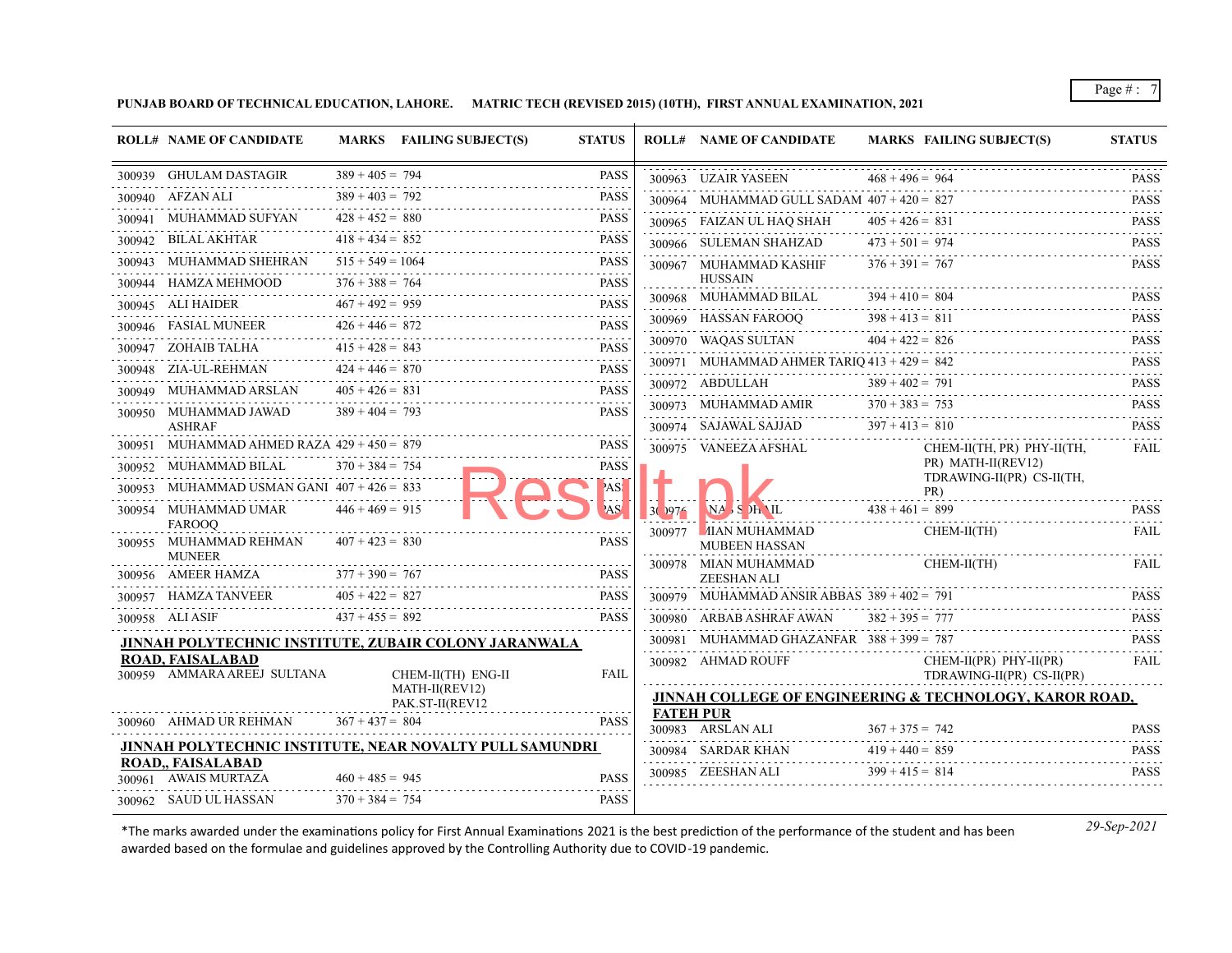**PUNJAB BOARD OF TECHNICAL EDUCATION, LAHORE. MATRIC TECH (REVISED 2015) (10TH), FIRST ANNUAL EXAMINATION, 2021**

|         | <b>ROLL# NAME OF CANDIDATE</b>               | MARKS FAILING SUBJECT(S)                                              | <b>STATUS</b>              |         | <b>ROLL# NAME OF CANDIDATE</b>                | <b>MARKS FAILING SUBJECT(S)</b>                        | <b>STATUS</b>                             |
|---------|----------------------------------------------|-----------------------------------------------------------------------|----------------------------|---------|-----------------------------------------------|--------------------------------------------------------|-------------------------------------------|
|         | 300986 ASAD ULLAH                            | CHEM-II(TH, PR, SE)<br>PHY-II(TH, PR, SE)                             | <b>FAIL</b>                |         | 301008 MUHAMMAD MUNEEB<br><b>KASHIF</b>       | $415 + 430 = 845$                                      | <b>PASS</b>                               |
|         |                                              | MATH-II(REV12)                                                        |                            |         | 301009 MUHAMMAD ABDULLAH $389 + 402 = 791$    |                                                        | <b>PASS</b><br>.                          |
|         |                                              | TDRAWING-II(PR, SE)<br>$EA-II(TH, PR, SE)$                            |                            |         | 301010 MUHAMMAD ARIB ARSHAD $424 + 442 = 866$ |                                                        | <b>PASS</b><br><u>.</u>                   |
|         | 300987 MUHAMMAD MUNEEB                       | $376 + 386 = 762$                                                     | <b>PASS</b>                |         | 301011 MEHMOOD AHMAD                          | $389 + 400 = 789$                                      | <b>PASS</b><br>a dia dia 4                |
|         | 300988 ALLAH RAKHA                           | $383 + 395 = 778$                                                     | <b>PASS</b>                |         | 301012 SULTAN MEHMOOD                         | $389 + 401 = 790$                                      | PASS                                      |
| 300989  | MUHAMMAD ABDULLAH                            | $418 + 437 = 855$                                                     | and a state<br><b>PASS</b> |         | 301013 MUHAMMAD TALHA                         | $405 + 423 = 828$                                      | <b>PASS</b>                               |
| 300990- | MEHMOOD AHMAD                                | $394 + 406 = 800$                                                     | <b>PASS</b>                |         | <b>MUKHTAR</b><br>301014 HAFIZ AMEER HAMZA    | $437 + 460 = 897$                                      | <b>PASS</b>                               |
| 300991  | BURHAN ALI                                   | $383 + 393 = 776$<br>.                                                | <b>PASS</b>                |         | 301015 MASOOD AHMAD ZIA                       | $429 + 453 = 882$                                      | .<br><b>PASS</b>                          |
| 300992  | MUHAMMAD RAMZAN                              | $389 + 402 = 791$                                                     | <b>PASS</b>                |         | 301016 MUHAMMAD SHOAIB                        | $413 + 427 = 840$                                      | <b>PASS</b>                               |
| 300993  | IQBAL ALI                                    | $377 + 389 = 766$                                                     | <b>PASS</b>                |         | 301017 MOHSIN RAZA                            | $382 + 394 = 776$                                      | <b>PASS</b>                               |
| 300994  | AHSAN NADEEM                                 | CHEM-II(TH, PR, SE)<br>PHY-II(TH, PR, SE)                             | <b>FAIL</b>                |         | 301018 MUHAMMAD ABDULLAH $415 + 431 = 846$    |                                                        | <b>PASS</b>                               |
|         |                                              | MATH-II(REV12)<br>TDRAWING-II(PR, SE)                                 |                            |         | <b>OAMAR</b><br>301019 ABAID UR REHMAN        | $467 + 493 = 960$                                      | <b>PASS</b>                               |
|         |                                              | EA-II(TH, PR, SE)<br>ALI COLLEGE OF TECHNOLOGY, BYPASS ROAD NARLAPTEM |                            |         | 301020 MUHAMMAD FAISAL                        | CHEM-II(TH) PHY-II(TH)<br>MATH-II(REV12) CS-II(TH)     | <b>FAIL</b>                               |
|         | <b>HAROONABAD</b>                            |                                                                       |                            | 3(1021) | AUH M MAD HAMZA                               | $399 + 418 = 817$                                      | <b>PASS</b>                               |
|         | 300995 MUHAMMAD HASEEB<br>300996 USMAN GHANI | $382 + 397 = 779$<br>$383 + 398 = 781$                                | <b>PASS</b>                | 30102z  | <b>IUHAMMAD IRFAN</b>                         | $CHEM-II(TH)$ $PHY-II(TH)$<br>MATH-II(REV12) CS-II(TH) | .<br><b>FAIL</b>                          |
|         | 300997 UMAR TAHIR                            | $404 + 420 = 824$                                                     | <b>PASS</b>                | 301023  | RUBINA KOUSER                                 | $429 + 453 = 882$                                      | <b>PASS</b>                               |
|         | 300998 ALI HASSAN                            | $418 + 435 = 853$                                                     | <b>PASS</b>                |         | 301024 CHANDA ASGHAR                          | $404 + 420 = 824$                                      | .<br><b>PASS</b>                          |
|         | 300999 ASAD ALI                              | $399 + 415 = 814$                                                     | <b>PASS</b>                |         | 301025 ALI SHAN                               | $382 + 394 = 776$                                      | <b>PASS</b>                               |
|         | 301000 AHSAN NAWAZ                           | $422 + 436 = 858$                                                     | and a state<br><b>PASS</b> |         | 301026 IKRAM HUSSAIN                          | CHEM-II(TH) PHY-II(TH)<br>MATH-II(REV12) CS-II(TH)     | .<br><b>FAIL</b>                          |
|         | 301001 MUHAMMAD SAJID                        | $418 + 437 = 855$                                                     | <b>PASS</b>                |         | 301027 MUHAMMAD NAVEED                        | $460 + 485 = 945$                                      | <b>PASS</b>                               |
| 301002  | AHAD MEHMOOD SOHAIL $418 + 434 = 852$        |                                                                       | <b>PASS</b>                |         | <b>ANWAR</b>                                  |                                                        |                                           |
|         | 301003 HAMMAD ZIA                            | $370 + 382 = 752$                                                     | <b>PASS</b>                |         | 301028 LAAL HASSAN                            | $419 + 440 = 859$                                      | <b>PASS</b><br>.                          |
|         | 301004 ARSALAN RASOOL                        | $389 + 400 = 789$                                                     | <b>PASS</b>                |         | 301029 AMEER HAMZA                            | $424 + 446 = 870$                                      | <b>PASS</b>                               |
| 301005  | MUHAMMAD IMRAN                               | $382 + 396 = 778$                                                     | <b>PASS</b>                |         | 301030 MUHAMMAD SULMAN                        | $454 + 479 = 933$                                      | <b>PASS</b><br>$\alpha$ is a second order |
|         | 301006 NAEEM AKBAR                           | $376 + 387 = 763$                                                     | <b>PASS</b>                |         | 301031 KESHO                                  | $415 + 433 = 848$                                      | <b>PASS</b><br>.                          |
|         | 301007 MUHAMMAD ABU BAKAR $394 + 410 = 804$  |                                                                       | <b>PASS</b>                |         | 301032 MUHAMMAD AHMAD                         | $394 + 408 = 802$                                      | <b>PASS</b>                               |
|         | <b>SAJJAD</b>                                |                                                                       |                            |         | 301033 MUHAMMAD AZHAN<br><b>KHALID</b>        | $467 + 490 = 957$                                      | <b>PASS</b>                               |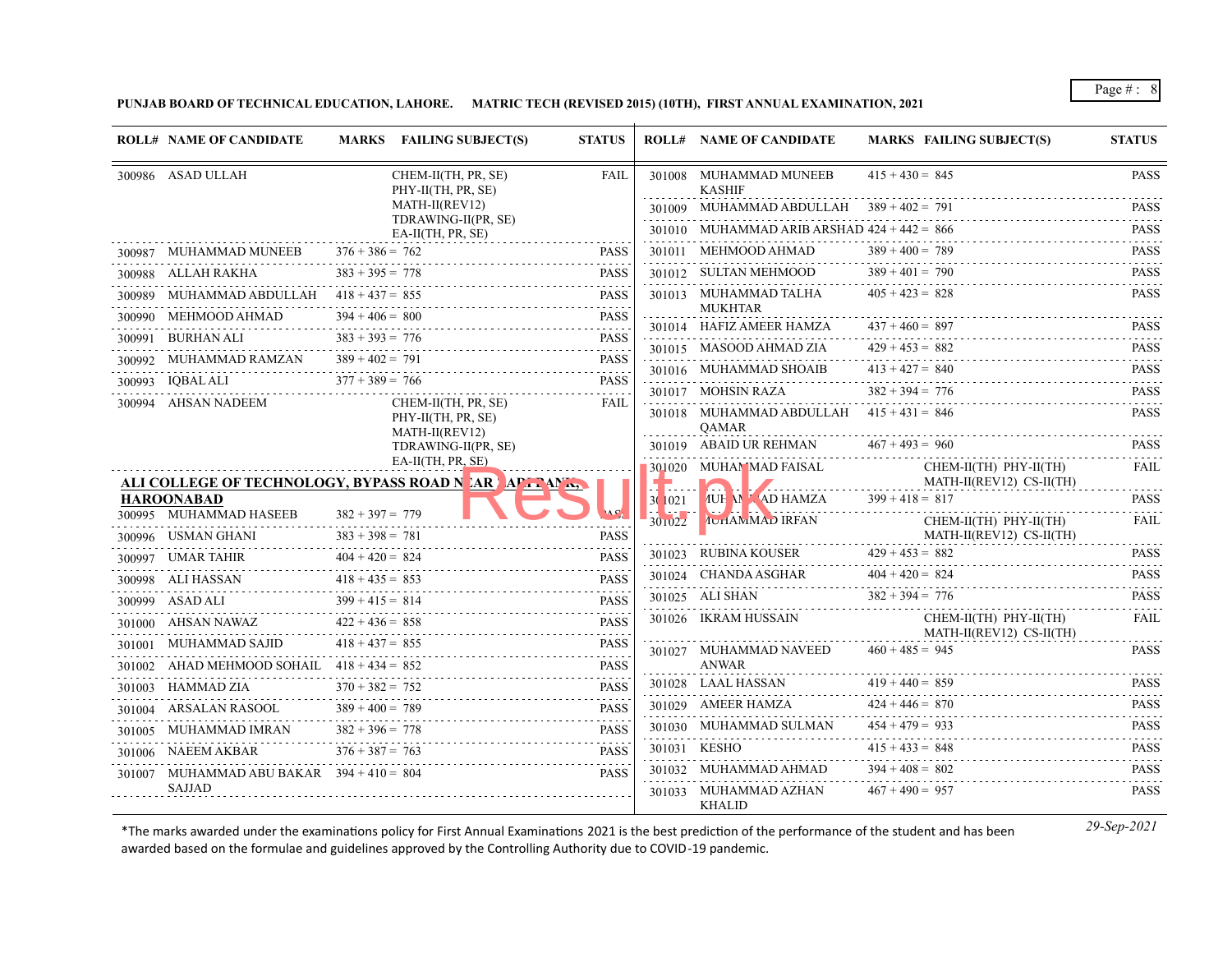## **PUNJAB BOARD OF TECHNICAL EDUCATION, LAHORE. MATRIC TECH (REVISED 2015) (10TH), FIRST ANNUAL EXAMINATION, 2021**

| <b>ROLL# NAME OF CANDIDATE</b>                        |                   | MARKS FAILING SUBJECT(S)                           | <b>STATUS</b> |                     | <b>ROLL# NAME OF CANDIDATE</b>                          |                                        | <b>MARKS FAILING SUBJECT(S)</b>                              | <b>STATUS</b>              |
|-------------------------------------------------------|-------------------|----------------------------------------------------|---------------|---------------------|---------------------------------------------------------|----------------------------------------|--------------------------------------------------------------|----------------------------|
| 301034 MUHAMMAD YAQOOB<br>RAMZAN                      | $443 + 466 = 909$ |                                                    | <b>PASS</b>   |                     | 301058 ADNAN ASLAM                                      |                                        | CHEM-II(TH) PHY-II(TH)<br>MATH-II(REV12) CS-II(TH)           | <b>FAIL</b>                |
| $11035$ ALI RAZA $437 + 459 = 896$<br>301035 ALI RAZA |                   |                                                    | <b>PASS</b>   |                     | 301059 MUHAMMAD ADNAN<br><b>KHALID</b>                  |                                        | CHEM-II(TH) ENG-II<br>MATH-II(REV12) CS-II(TH)               | <b>FAIL</b>                |
| 301036 HUSNAIN ALI                                    |                   | CHEM-II(TH) PHY-II(TH)<br>MATH-II(REV12) CS-II(TH) | FAIL          |                     | 301060 MUHAMMAD SHOAIB<br>.                             |                                        |                                                              | RL Fee                     |
|                                                       |                   | 301037 MUHAMMAD ADEEL $429 + 451 = 880$            | <b>PASS</b>   |                     | 301061 JRRAR ABBAS                                      |                                        | CHEM-II(TH) PHY-II(TH)                                       | FAIL                       |
| 301038 MUHAMMAD UMAR<br>FAROOQ                        |                   | $CS-II(TH)$                                        | <b>FAIL</b>   |                     |                                                         |                                        | ENG-II ISLAMIAT-II<br>MATH-II(REV12)<br>PAK.ST-II(REV12 URDU |                            |
|                                                       |                   | 301039 JAVARIA ALTAF $394 + 407 = 801$             | <b>PASS</b>   |                     |                                                         |                                        | $CS-II(TH)$                                                  |                            |
| $382 + 394 = 776$<br>301040 UMAR FAROOQ               |                   |                                                    | PASS          |                     | 301062 HAMZA SHAHID                                     |                                        | CHEM-II(TH) PHY-II(TH)<br>ENG-II ISLAMIAT-II                 | FAIL                       |
| 301041 MUHAMMAD ASAD IMTIAZ $398 + 414 = 812$         |                   |                                                    | <b>PASS</b>   |                     |                                                         |                                        | MATH-II(REV12)                                               |                            |
|                                                       |                   | 301042 ZAIN ULABDEEN $379 + 388 = 767$             | <b>PASS</b>   |                     |                                                         |                                        | PAK.ST-II(REV12 URDU<br>$CS-II(TH)$                          |                            |
| 301043 ALI RAZA                                       | $424 + 445 = 869$ |                                                    | <b>PASS</b>   |                     | 301063 MUHAMMAD AFZAAL                                  |                                        |                                                              | RL Fee                     |
|                                                       | $398 + 415 = 813$ | 301044 SHER ALI $398 + 415 = 813$ PASS             |               |                     | 301064 MUHAMMAD KAMRAN                                  |                                        |                                                              | RL Fee                     |
| 301045 WALEED ASIF $365 + 376 = 741$                  |                   |                                                    | <b>PASS</b>   |                     | AKRAM                                                   |                                        |                                                              |                            |
| 301046 BADAR ZAMAN HAIDER $415 + 433 = 848$           |                   |                                                    | <b>PASS</b>   |                     | 301065 DAUD / HMAD ALVI $394 + 407 = 801$ PASS          |                                        |                                                              |                            |
| 301047 MARIUM ABAID $404 + 421 = 825$                 |                   |                                                    | 'AS!          | 30 1066<br><u>.</u> | THE MEANING CHEM-II(TH)<br>HIVEI HUSSAIN ENG-II FAIL    |                                        |                                                              | FAIL                       |
| 301048 MUHAMMAD AZEEMULLAH $415 + 429 = 844$          |                   |                                                    | A SA          | $30\,067$           |                                                         |                                        | ENG-II FAIL(No Chance)                                       |                            |
| 301049 MUHAMMAD TARIQ $394 + 411 = 805$               |                   |                                                    | <b>PASS</b>   | 301068              | MUHAMMAD ZAHID                                          |                                        | CHEM-II(TH) ENG-II FAIL(No Chance)<br>MATH-II(REV12)         |                            |
| 301050 SAKANDAR ZAMAN $405 + 426 = 831$               |                   |                                                    | <b>PASS</b>   |                     | 301069 MUHAMMAD USAMA                                   |                                        | ENG-II MATH-II(REV12) FAIL(No Chance)                        |                            |
| 301051 UMAR FAROOO                                    |                   | CHEM-II(TH) PHY-II(TH)<br>MATH-II(REV12) CS-II(TH) | <b>FAIL</b>   |                     |                                                         |                                        | $CS-II(TH)$                                                  |                            |
| 301052 MUHAMMAD AHMAD IQBAL418 + 439 = 857            |                   |                                                    | <b>PASS</b>   |                     | 301070 MUHAMMAD ZEESHAN<br>MANZOOR                      |                                        | $ENG-II$                                                     | <b>FAIL</b> (No Chance)    |
| $Z$ $398 + 415 = 813$<br>301053 MOHSAN NAWAZ          |                   |                                                    | <b>PASS</b>   |                     | 301071 ALI HUSNAIN                                      |                                        | ENG-II MATH-II(REV12) FAIL(No Chance)                        |                            |
| 301054 MUHAMMAD IRFAN                                 |                   | $CHEM-II(TH)$ $PHY-II(TH)$                         | FAIL          |                     | ALLAMA IQBAL POLYTECHNIC INSTITUTE, 108-109 MODEL TOWN, |                                        |                                                              |                            |
|                                                       |                   | ENG-II ISLAMIAT-II<br>MATH-II(REV12)               |               |                     | <b>HAROONABAD</b>                                       |                                        |                                                              |                            |
|                                                       |                   | PAK.ST-II(REV12 URDU                               |               |                     | 301072 AHMAD<br>301073 SYED JAFFAR ABRAR                | $396 + 407 = 803$<br>$390 + 403 = 793$ |                                                              | <b>PASS</b><br><b>PASS</b> |
| 301055 IMRAN ALI                                      | $404 + 421 = 825$ | $CS-II(TH)$                                        | <b>PASS</b>   |                     | <b>BUKHARI</b>                                          |                                        |                                                              |                            |
| LI $404 + 421 =$<br>301056 ALI RAZA                   |                   | CHEM-II(TH) PHY-II(TH)                             | <b>FAIL</b>   |                     | 301074 ZAFAR IQBAL $429 + 449 = 878$                    |                                        |                                                              | <b>PASS</b><br>.           |
|                                                       |                   | MATH-II(REV12) CS-II(TH)                           |               |                     | 301075 ZAIN JAAN $416 + 433 = 849$                      |                                        |                                                              | <b>PASS</b>                |
| 301057 ADEEL U REHMAN $389 + 399 = 788$               |                   |                                                    | <b>PASS</b>   |                     | 301076 ALI RAZA                                         | $371 + 380 = 751$                      |                                                              | <b>PASS</b>                |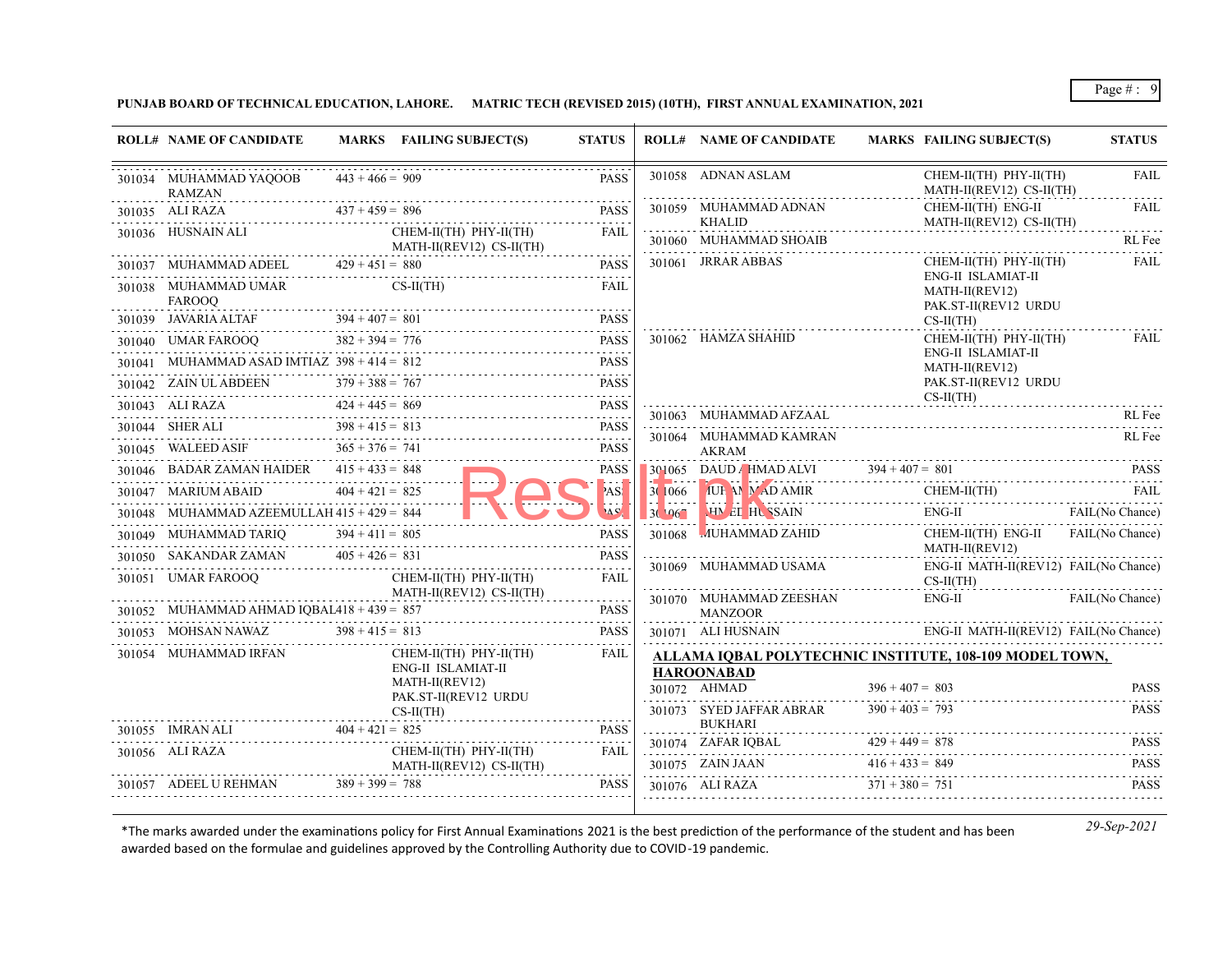**PUNJAB BOARD OF TECHNICAL EDUCATION, LAHORE. MATRIC TECH (REVISED 2015) (10TH), FIRST ANNUAL EXAMINATION, 2021**

|        | <b>ROLL# NAME OF CANDIDATE</b>                       |                   | MARKS FAILING SUBJECT(S)                        | <b>STATUS</b>                |         | <b>ROLL# NAME OF CANDIDATE</b>               | <b>MARKS FAILING SUBJECT(S)</b>                 | <b>STATUS</b>                                                                                                                                       |
|--------|------------------------------------------------------|-------------------|-------------------------------------------------|------------------------------|---------|----------------------------------------------|-------------------------------------------------|-----------------------------------------------------------------------------------------------------------------------------------------------------|
|        | 301077 MUHAMMAD NASEER                               | $367 + 374 = 741$ |                                                 | PASS                         |         | 301104 HAMZA REHMAN                          | $402 + 418 = 820$                               | <b>PASS</b>                                                                                                                                         |
|        | 301078 NAVEED AHMAD                                  | $396 + 411 = 807$ |                                                 | <b>PASS</b>                  |         | 301105 MUHAMMAD AMJAD                        | $439 + 461 = 900$                               | .<br><b>PASS</b>                                                                                                                                    |
|        | 301079 UMAR SHAHBAZ                                  | $394 + 407 = 801$ |                                                 | <b>PASS</b>                  |         | 301106 TALHA SAEED                           | $359 + 370 = 729$                               | .<br><b>PASS</b>                                                                                                                                    |
|        | 301080 TAMOOR HAYAT                                  | $378 + 391 = 769$ |                                                 | <b>PASS</b>                  |         | 301107 DANISH ALI                            | $369 + 377 = 746$                               | <b>PASS</b><br>$\mathcal{L}^{\mathcal{A}}\left( \mathcal{A}^{\mathcal{A}}\right) =\mathcal{L}^{\mathcal{A}}\left( \mathcal{A}^{\mathcal{A}}\right)$ |
|        | 301081 NOMAN ALI                                     | $389 + 399 = 788$ |                                                 | <b>PASS</b>                  |         | 301108 MUNEEB SARFARAZ                       | $391 + 401 = 792$                               | <b>PASS</b><br>.                                                                                                                                    |
|        | 301082 MUHAMMAD JUNAID                               | $372 + 380 = 752$ |                                                 | <b>PASS</b>                  |         | 301109 MUHAMMAD SAAD                         | $383 + 392 = 775$                               | <b>PASS</b><br>.                                                                                                                                    |
|        | <b>SULTAN</b><br>MUHAMMAD AHMAD AWAN 359 + 366 = 725 |                   |                                                 | <b>PASS</b>                  |         | 301110 HAROON RASHEED                        | $408 + 426 = 834$                               | <b>PASS</b><br>ولالالالالا                                                                                                                          |
| 301083 | 301084 WAQAR ASLAM                                   | $378 + 388 = 766$ |                                                 | <b>PASS</b>                  |         | 301111 MUHAMMAD SAMI ULLAH $397 + 408 = 805$ |                                                 | <b>PASS</b><br>.                                                                                                                                    |
|        | 301085 FAISAL MUMTAZ                                 | $420 + 435 = 855$ |                                                 | <b>PASS</b>                  |         | 301112 BILAL MOHSIN                          | $368 + 374 = 742$                               | <b>PASS</b>                                                                                                                                         |
|        |                                                      | $391 + 405 = 796$ |                                                 | <b>PASS</b>                  |         | 301113 MUHAMMAD IRFAN                        | $383 + 392 = 775$                               | <b>PASS</b>                                                                                                                                         |
|        | 301086 AHSAN ALI<br>SANAN SARWAR                     | $431 + 454 = 885$ |                                                 | <b>PASS</b>                  |         | 301114 WAQAS AHMAD                           | $416 + 429 = 845$                               | <b>PASS</b>                                                                                                                                         |
| 301087 | MUHAMMAD ASIM                                        | $402 + 419 = 821$ |                                                 | <b>PASS</b>                  |         | 301115 SEERAT FATIMA                         | $446 + 462 = 908$                               | <b>PASS</b><br>.                                                                                                                                    |
| 301088 | 301089 ZAIN UL ABIDEEN                               | $373 + 380 = 753$ |                                                 | and a state<br><b>PASS</b>   |         | 301116 RIMSHA ARIF                           | $431 + 454 = 885$                               | <b>PASS</b>                                                                                                                                         |
|        | 301090 ATIF HUSSAIN                                  | $356 + 362 = 718$ |                                                 | PASS                         |         | 301117 BEHZAD AFZAL                          | $402 + 416 = 818$                               | <b>PASS</b><br>.                                                                                                                                    |
|        | 301091 ABDUL AHAD                                    | $373 + 380 = 753$ |                                                 | 'AS!                         |         | 30 118 MUHAN MAD ARSLAN                      | $391 + 405 = 796$                               | <b>PASS</b>                                                                                                                                         |
|        | 301092 MUHAMMAD ABU BAKKAR 383 + 392 = 775           |                   |                                                 | AS <sup>/</sup>              | 30 1119 | <b>MUH ALAD AHMAD</b><br>AP Al               | $383 + 398 = 781$                               | <b>PASS</b>                                                                                                                                         |
|        | 301093 SUFIAN IJAZ                                   | $383 + 396 = 779$ |                                                 | <b>PASS</b>                  | 301120  | <b>HAHID YOUSAF BHATTI</b>                   | $391 + 405 = 796$                               | <b>PASS</b>                                                                                                                                         |
|        | 301094 MUHAMMAD FAISAL                               | $371 + 379 = 750$ |                                                 | <b>PASS</b>                  |         | 301121 MUHAMMAD USMAN                        | $378 + 386 = 764$                               | <b>PASS</b>                                                                                                                                         |
|        | 301095 MUHAMMAD IMRAN                                |                   | CHEM-II(TH, PR) PHY-II(TH,                      | <b>FAIL</b>                  |         | 301122 FIZAN GHAFFAR                         | $378 + 391 = 769$                               | <b>PASS</b>                                                                                                                                         |
|        |                                                      |                   | PR) MATH-II(REV12)<br>TDRAWING-II(PR) CS-II(TH, |                              |         | 301123 MUHAMMAD ADNAN                        | $390 + 402 = 792$                               | $\mathbb{Z}$ is a single set<br><b>PASS</b>                                                                                                         |
|        |                                                      |                   | PR)                                             |                              |         | 301124 KALEEMULLAH                           | $400 + 415 = 815$                               | .<br><b>PASS</b>                                                                                                                                    |
|        | 301096 MUHAMMAD SAMEED ALI $420 + 437 = 857$         |                   |                                                 | <b>PASS</b>                  |         | 301125 HAMMAD KHALID                         | $359 + 368 = 727$                               | <b>PASS</b>                                                                                                                                         |
|        | 301097 FARAH FAROOQ                                  | $417 + 433 = 850$ |                                                 | <b>PASS</b>                  |         | 301126 IQRA AZHAR                            | $357 + 364 = 721$                               | .<br><b>PASS</b>                                                                                                                                    |
|        | 301098 - SUFYAN MUSHTAO -                            | $383 + 393 = 776$ |                                                 | <b>PASS</b>                  |         | 301127 ABDUL REHMAN                          | $389 + 405 = 794$                               | .<br><b>PASS</b>                                                                                                                                    |
|        | 301099    ABDULLAH SHAHID<br>.                       | $373 + 383 = 756$ |                                                 | <b>PASS</b>                  |         | 301128 MUHAMMAD AFZAAL                       | CHEM-II(TH, PR) PHY-II(TH,                      | FAIL                                                                                                                                                |
|        | 301100 HAMMAD UL HASSAN                              | $391 + 402 = 793$ |                                                 | <b>PASS</b>                  |         |                                              | PR) MATH-II(REV12)<br>TDRAWING-II(PR) CS-II(TH, |                                                                                                                                                     |
|        | 301101 ALI RAZA                                      | $416 + 429 = 845$ |                                                 | <b>PASS</b><br>$- - - - - -$ |         |                                              | PR)                                             |                                                                                                                                                     |
|        | 301102 ABDUL REHMAN                                  | $368 + 375 = 743$ |                                                 | <b>PASS</b>                  |         | 301129 SAAD RASOOL                           | $378 + 390 = 768$                               | <b>PASS</b>                                                                                                                                         |
|        | 301103 MUHAMMAD BASIT JAFFAR $383 + 392 = 775$       |                   |                                                 | <b>PASS</b>                  |         | 301130 MUHAMMAD RIZWAN                       | $378 + 387 = 765$                               | <b>PASS</b>                                                                                                                                         |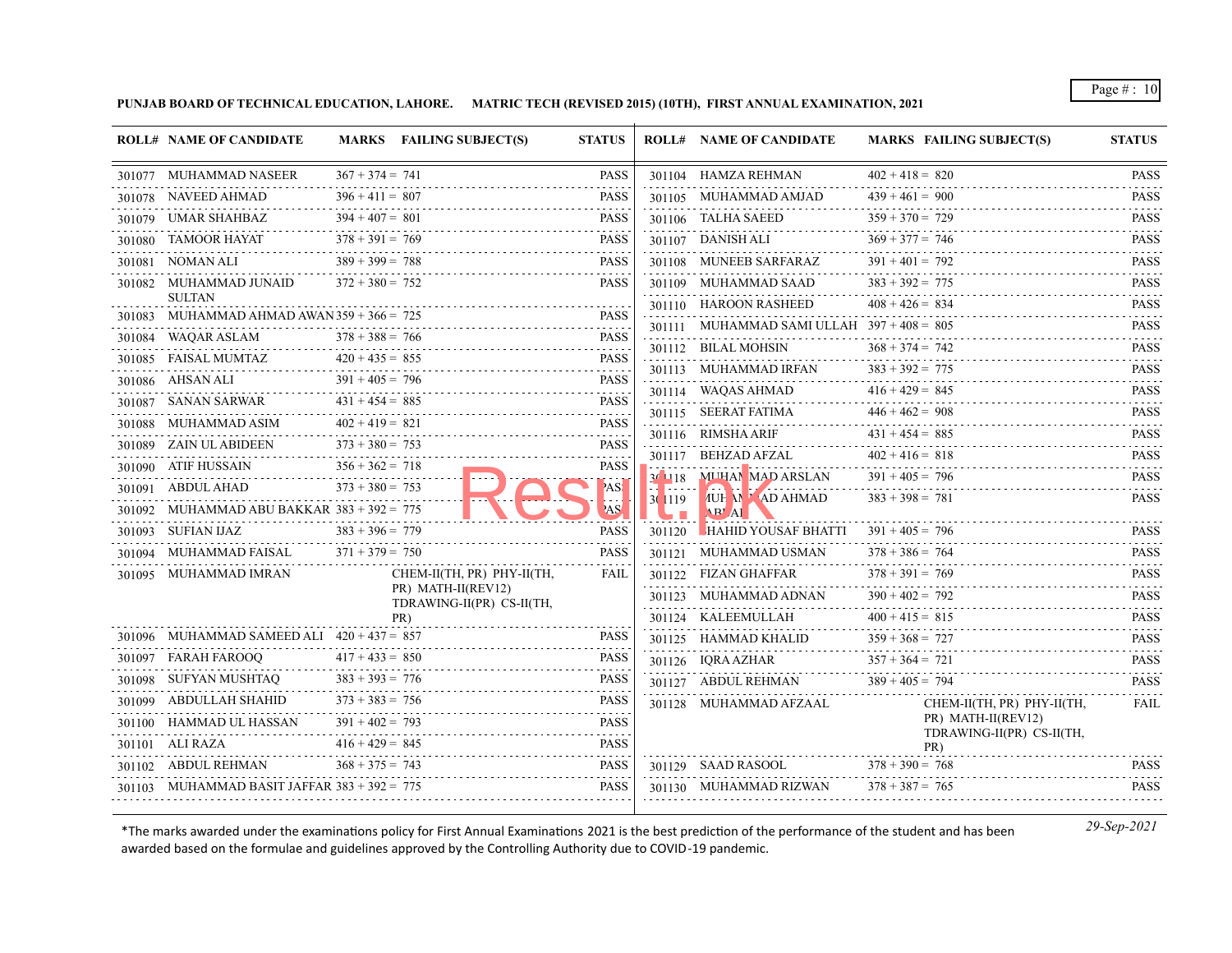## **PUNJAB BOARD OF TECHNICAL EDUCATION, LAHORE. MATRIC TECH (REVISED 2015) (10TH), FIRST ANNUAL EXAMINATION, 2021**

|        | <b>ROLL# NAME OF CANDIDATE</b>                                  |                       | MARKS FAILING SUBJECT(S)                                | <b>STATUS</b> |                        | <b>ROLL# NAME OF CANDIDATE</b>                                                  |                    | <b>MARKS FAILING SUBJECT(S)</b>              | <b>STATUS</b>                               |
|--------|-----------------------------------------------------------------|-----------------------|---------------------------------------------------------|---------------|------------------------|---------------------------------------------------------------------------------|--------------------|----------------------------------------------|---------------------------------------------|
|        | 301131 MUHAMMAD MUDSSAR<br><b>SHABBIR</b>                       | $368 + 376 = 744$     |                                                         | <b>PASS</b>   |                        | 301205 SAJID HUSSAIN                                                            |                    | CHEM-II(TH) PHY-II(TH)<br>ENG-II ISLAMIAT-II | <b>FAIL</b>                                 |
|        | 301132 SADIA GHAFFAR                                            | $397 + 410 = 807$     |                                                         | <b>PASS</b>   |                        |                                                                                 |                    | MATH-II(REV12)                               |                                             |
| 301133 | MUHAMMAD ATIF ISHAQ $391 + 402 = 793$                           |                       |                                                         | <b>PASS</b>   |                        |                                                                                 |                    | PAK.ST-II(REV12 URDU<br>$CS-II(TH)$          |                                             |
|        | 301134 FATIMA AFZAL MUMMUNKA                                    |                       | CHEM-II(TH, PR) PHY-II(TH,                              | FAIL          |                        | 301206 SHERAZ AZIZ                                                              |                    | $ENG-II$                                     | <b>FAIL</b>                                 |
|        |                                                                 |                       | PR) MATH-II(REV12)<br>TDRAWING-II(PR) CS-II(TH,<br>PR)  |               |                        | 301207 RASHID KHAN                                                              |                    | CHEM-II(TH) ENG-II<br>MATH-II(REV12)         | FAIL(No Chance)                             |
|        | 301135 ABDULLAH USMANI                                          | $367 + 372 = 739$     |                                                         | <b>PASS</b>   |                        | 301208 SIFT UL HASSAN                                                           |                    | $ENG-II$                                     | <b>FAIL</b>                                 |
|        | 301136 MUHAMMAD AWAIS UMAR                                      |                       | CHEM-II(TH, PR) PHY-II(TH,                              | FAIL          |                        | 301209 MUHAMMAD AQIB KHAN                                                       |                    | $ENG-II$                                     | FAIL                                        |
|        |                                                                 |                       | PR) MATH-II(REV12)                                      |               |                        | 301210 HASNAT HAIDER                                                            |                    | CHEM-II(TH) ENG-II CS-IF(ATH) No Chance)     |                                             |
|        |                                                                 |                       | TDRAWING-II(PR) CS-II(TH,<br>PR)                        |               |                        | 301211 MUHAMMAD JAVED IQBAL                                                     |                    |                                              | <b>ABSENT</b>                               |
|        | 301137 AQIB ALI                                                 | $356 + 359 = 715$     |                                                         | <b>PASS</b>   |                        | 301212 ASIF IQBAL                                                               |                    | $ENG-II$                                     | FAIL                                        |
|        |                                                                 |                       | SAIFIA POLYTECHNIC INSTITUTE, MOHALLA MUHAMMDIA GOJRA   |               |                        | 301213 MUHAMMAD MUZAMIL<br><b>HABIB KHAN</b>                                    |                    | $ENG-II$                                     | FAIL                                        |
|        | <b>ROAD, JHANG</b><br>301196 ATIF SHAKEEL                       | ENG-II MATH-II(REV12) | <b>FAIL</b>                                             |               | 301214 KHAN NAWAZ KHAN |                                                                                 | CHEM-II(TH)        | FAIL(No Chance)                              |                                             |
|        | $CS-II(TH)$                                                     |                       |                                                         |               |                        | <b>ALI COLLEGTOF TECHNOLOGY, ASTATION ROAD, WARD #5, NEAR</b>                   |                    |                                              |                                             |
|        |                                                                 |                       | PAKISTAN COLLEGE OF TECHNOLOGY, INFRONT NEE COFF C      |               |                        | <b>F ATEH OK R MO., KAROR LAL ESAN</b>                                          |                    |                                              |                                             |
|        | MIANWALI ROAD., JOHARABAD (KHUSHAB)<br>301197 HASHAM NAWAZ KHAN |                       |                                                         | <b>ABSENT</b> | 3(1215)                | <b>BRA &amp; L HASSAN</b>                                                       | $399 + 417 = 816$  |                                              | <b>PASS</b>                                 |
|        |                                                                 |                       |                                                         |               | 301216                 | <b>IUHAMMAD HANAN</b><br><b>KHALID</b>                                          | $370 + 378 = 748$  |                                              | <b>PASS</b>                                 |
|        | KAMAR MUSHANI, KAMAR MUSHANI                                    |                       | IBN-E-SEENA COLLEGE OF TECHNOLOGY, BANNU MIANWALI ROAD, |               |                        | 301217 MUHAMMAD ANAS                                                            | $383 + 396 = 779$  |                                              | <b>PASS</b>                                 |
|        | 301198 ASIF ALI KHAN                                            | $356 + 362 = 718$     |                                                         | <b>PASS</b>   |                        | 301218 GHULAM MURTAZA                                                           | $371 + 384 = 755$  |                                              | <b>PASS</b>                                 |
| 301199 | SHAHRAIZ NAJEEB KHAN $356 + 363 = 719$                          |                       |                                                         | <b>PASS</b>   |                        | 301219 MUHAMMAD ARSLAN                                                          | $370 + 378 = 748$  |                                              | <b>PASS</b>                                 |
| 301200 | FARHAT ABBAS SHAH                                               | $356 + 362 = 718$     |                                                         | <b>PASS</b>   |                        | 301220 MUHAMMAD MAHTAB                                                          | $367 + 376 = 743$  |                                              | $\sim$ 100 $\sim$ 100 $\sim$<br><b>PASS</b> |
| 301201 | MUHAMMAD NOMAN                                                  | $383 + 392 = 775$     |                                                         | <b>PASS</b>   |                        | <b>QUAID-E-AZAM INSTITUTE OF TECHNOLOGY, ISMAIL AND SAQIB PLAZA</b>             |                    |                                              |                                             |
| 301202 | SHARIQ HAYAT                                                    | $427 + 447 = 874$     |                                                         | <b>PASS</b>   |                        | <b>CHOWK SANGLAN WALA, KHANEWAL</b>                                             |                    |                                              |                                             |
| 301203 | MUHAMMAD HAMID RAZA $373 + 383 = 756$                           |                       |                                                         | <b>PASS</b>   |                        | 301221 MUHAMMAD ALI SHAH                                                        |                    | <b>ISLAMIAT-II</b>                           | FAIL(No Chance)                             |
|        | 301204 MUHAMMAD ZUBAIR                                          |                       | CHEM-II(TH) PHY-II(TH)                                  | FAIL          |                        | KHANPUR COLLEGE OF TECHNOLOGY, MANZOOR COLONY, OPP.                             |                    |                                              |                                             |
|        |                                                                 |                       | ENG-II ISLAMIAT-II<br>MATH-II(REV12)                    |               |                        | MADNI MASJID, NEAR WAPDA OFFICE, AIRPORT ROAD, KHANPUR<br>301222 HUAZAIFA AHMAD | $376 + 385 = 761$  |                                              | <b>PASS</b>                                 |
|        |                                                                 |                       | PAK.ST-II(REV12 URDU                                    |               |                        | 301223 ZEESHAN ANWAR                                                            | $495 + 527 = 1022$ |                                              | <b>PASS</b>                                 |
|        |                                                                 |                       | $CS-II(TH)$                                             |               |                        | 301224 HAMZA SALEEM                                                             | $378 + 388 = 766$  |                                              | .<br><b>PASS</b>                            |
|        |                                                                 |                       |                                                         |               |                        | 301225 USMAN HASSAN                                                             | $377 + 389 = 766$  |                                              | .<br><b>PASS</b>                            |
|        |                                                                 |                       |                                                         |               |                        |                                                                                 |                    |                                              |                                             |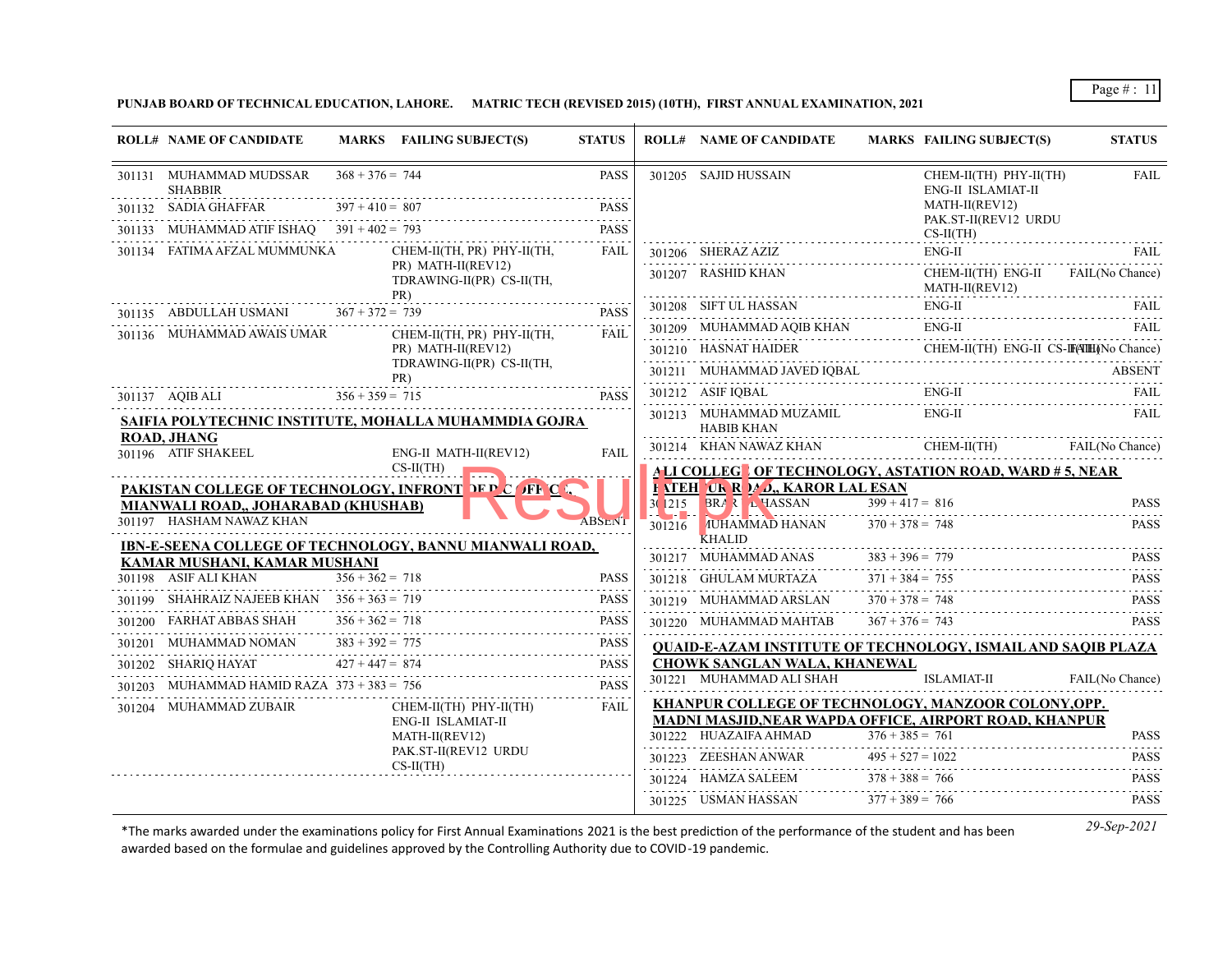**PUNJAB BOARD OF TECHNICAL EDUCATION, LAHORE. MATRIC TECH (REVISED 2015) (10TH), FIRST ANNUAL EXAMINATION, 2021**

|               |                                                                 |                   | MARKS FAILING SUBJECT(S)                                        | <b>STATUS</b>                 | <b>ROLL# NAME OF CANDIDATE</b>                   | <b>MARKS FAILING SUBJECT(S)</b>                                  | <b>STATUS</b>              |
|---------------|-----------------------------------------------------------------|-------------------|-----------------------------------------------------------------|-------------------------------|--------------------------------------------------|------------------------------------------------------------------|----------------------------|
|               | 301226 MUHAMMAD MAMOON<br><b>YOUSIF</b>                         | $344 + 346 = 690$ |                                                                 | <b>PASS</b>                   | 301249 MUHAMMAD ILAYAS                           | $370 + 384 = 754$                                                | <b>PASS</b>                |
|               | 301227 ABDUL HASEEB REHMANI $389 + 401 = 790$                   |                   |                                                                 | <b>PASS</b>                   |                                                  | <b>LAHORE POLYTECHNIC INSTITUTE, BAND ROAD NEAR CHOWK YATEEM</b> |                            |
|               |                                                                 |                   | SARGODHA COLLEGE OF TECHNOLOGY, NEAR SATELLITE TOWN,            |                               | <b>KHANA, LAHORE</b><br>301250 ASAD MUSTAFA      | $365 + 373 = 738$                                                | <b>PASS</b>                |
|               | <b>MIANWALI ROAD, KHUSHAB</b>                                   |                   |                                                                 |                               | 301251 RIZWAN MUTAFA                             | $365 + 373 = 738$                                                | <b>PASS</b>                |
|               | 301228 AHTISHAM UL HAQ                                          | $418 + 440 = 858$ |                                                                 | <b>PASS</b>                   | 301252 DANIAL SHAHID MANSOOR                     | $CHEM-II(TH, PR)$ $PHY-II(TH,$                                   | FAIL                       |
|               | 301229 MUHAMMAD AQIB SULTAN $443 + 465 = 908$                   |                   |                                                                 | <b>PASS</b><br>and a state of |                                                  | PR) MATH-II(REV12)                                               |                            |
|               | 301230 ABDUL WAHID                                              | $370 + 378 = 748$ |                                                                 | <b>PASS</b>                   |                                                  | TDRAWING-II(PR) CS-II(TH,                                        |                            |
|               | 301231 HASSAN BILAL                                             | $415 + 431 = 846$ |                                                                 | <b>PASS</b>                   | 301253 MUHAMMAD ALEEM                            | PR)<br>$365 + 375 = 740$                                         | <b>PASS</b>                |
|               | 301232 AHMAD BASHEER                                            | $443 + 467 = 910$ |                                                                 | <b>PASS</b>                   | 301254 BISMA TAHIR                               | CHEM-II(TH, PR) PHY-II(TH,                                       | <b>FAIL</b>                |
|               | 301233 MALIK MUHAMMAD KASHIF382 + 393 = 775<br>HUSSAIN          |                   |                                                                 | <b>PASS</b>                   |                                                  | PR) MATH-II(REV12)<br>TDRAWING-II(PR) CS-II(TH,                  |                            |
|               | 301234 MUHAMMAD BILAL                                           | $389 + 402 = 791$ |                                                                 | <b>PASS</b><br>2.2.2.2.2.1    |                                                  | PR)<br>$606 + 654 = 1260$                                        | <b>PASS</b>                |
|               | 301235 MUHAMMAD ABUZAR                                          | $367 + 376 = 743$ |                                                                 | <b>PASS</b>                   | 301255 MUQADDAS BASHIR                           |                                                                  |                            |
|               | 301236 MUHAMMAD ABU HURAIRA $365 + 373 = 738$                   |                   |                                                                 | <b>PASS</b>                   | 301256 AMAN RAHEEM                               | $PHY-II(TH)$                                                     | FAIL                       |
|               | 301237 MUHAMMAD SHAHAB<br>TARIO                                 | $389 + 399 = 788$ |                                                                 | <b>PASS</b>                   | 301257 MUHAMMAD ALI SHAHEER                      | F AK CA NA LU POLYTECHNIC INSTITUTE, 180 ALLAMA IQBAL ROAD       | <b>ABSENT</b>              |
|               | 301238 KOSAM ALI KAIF                                           | $394 + 407 = 801$ |                                                                 |                               | N USTA <sup>T</sup> AF AI , NHARAM PURA), LAHORE |                                                                  |                            |
|               | 301239 MUHAMMAD ADNAN                                           | $365 + 374 = 739$ |                                                                 | <b>PASS</b>                   | 301258 IUSSAN ABDULLAH                           | $359 + 369 = 728$                                                | <b>PASS</b>                |
|               | <b>HAIDER</b><br>301240 MUHAMMAD HAMMAD $394 + 412 = 806$       |                   |                                                                 | <b>PASS</b>                   | 301259 ATIF AMEER $418 + 438 = 856$              |                                                                  | <b>PASS</b>                |
|               |                                                                 |                   |                                                                 | <b>PASS</b>                   | 301260 MUHAMMAD SAAD                             | PHY-II(PR)                                                       | FAIL<br>.                  |
|               | 301241 SYED HASSAN RAZA SHAH 383 + 397 = 780<br><b>BUKHAREE</b> |                   |                                                                 |                               | 301261 AMEER ALI                                 | $332 + 322 = 654$                                                | <b>PASS</b>                |
|               | 301242 GHULAM MUSTAFA                                           | $365 + 375 = 740$ |                                                                 | <b>PASS</b>                   | 301262 HAIDER ALI                                | $354 + 363 = 717$                                                | <b>PASS</b>                |
|               | 301243 MUHAMMAD ABDULLAH $370 + 378 = 748$                      |                   |                                                                 | <b>PASS</b>                   | 301263 ASIM ABBAS                                | $396 + 408 = 804$                                                | <b>PASS</b><br>2.2.2.2.2.1 |
|               | <b>HARIS</b><br>301244 DAWOOD MASOOD                            | $370 + 384 = 754$ |                                                                 | <b>PASS</b>                   | 301264 MUHAMMAD<br>HAMMAD-BIN-AYYAZ              | $404 + 424 = 828$                                                | <b>PASS</b><br>.           |
|               | 301245 MUHAMMAD NOMAN                                           |                   | CHEM-II(TH) PHY-II(TH)                                          | FAIL                          | 301265 MUHAMMAD HAMZA KHAN $378 + 387 = 765$     |                                                                  | <b>PASS</b>                |
|               | MUMTAZ                                                          |                   | MATH-II(REV12) EA-II(TH)                                        |                               | 301266 AMMAR HAIDER                              | $383 + 395 = 778$                                                | <b>PASS</b>                |
|               | 301246 ZEESHAN AHMED $367 + 377 = 744$                          |                   | <b>KHYBER COLLEGE OF COMMERCE &amp; COMPUTER SCIENCES,, KOT</b> | <b>PASS</b>                   | 301267 FARIYA ASGHAR                             | CHEM-II(TH) PHY-II(TH)<br>MATH-II(REV12) CS-II(TH)               | .<br><b>FAIL</b>           |
| <b>SULTAN</b> |                                                                 |                   |                                                                 |                               | $\frac{301268}{18 + 438} = \frac{301268}{856}$   |                                                                  | <b>PASS</b>                |
|               | 301247 MUHAMMAD HUSNAIN                                         | $368 + 378 = 746$ |                                                                 | <b>PASS</b>                   |                                                  |                                                                  |                            |
|               | 301248 SAJJAD HUSSAIN                                           | $365 + 376 = 741$ |                                                                 | <b>PASS</b>                   |                                                  |                                                                  |                            |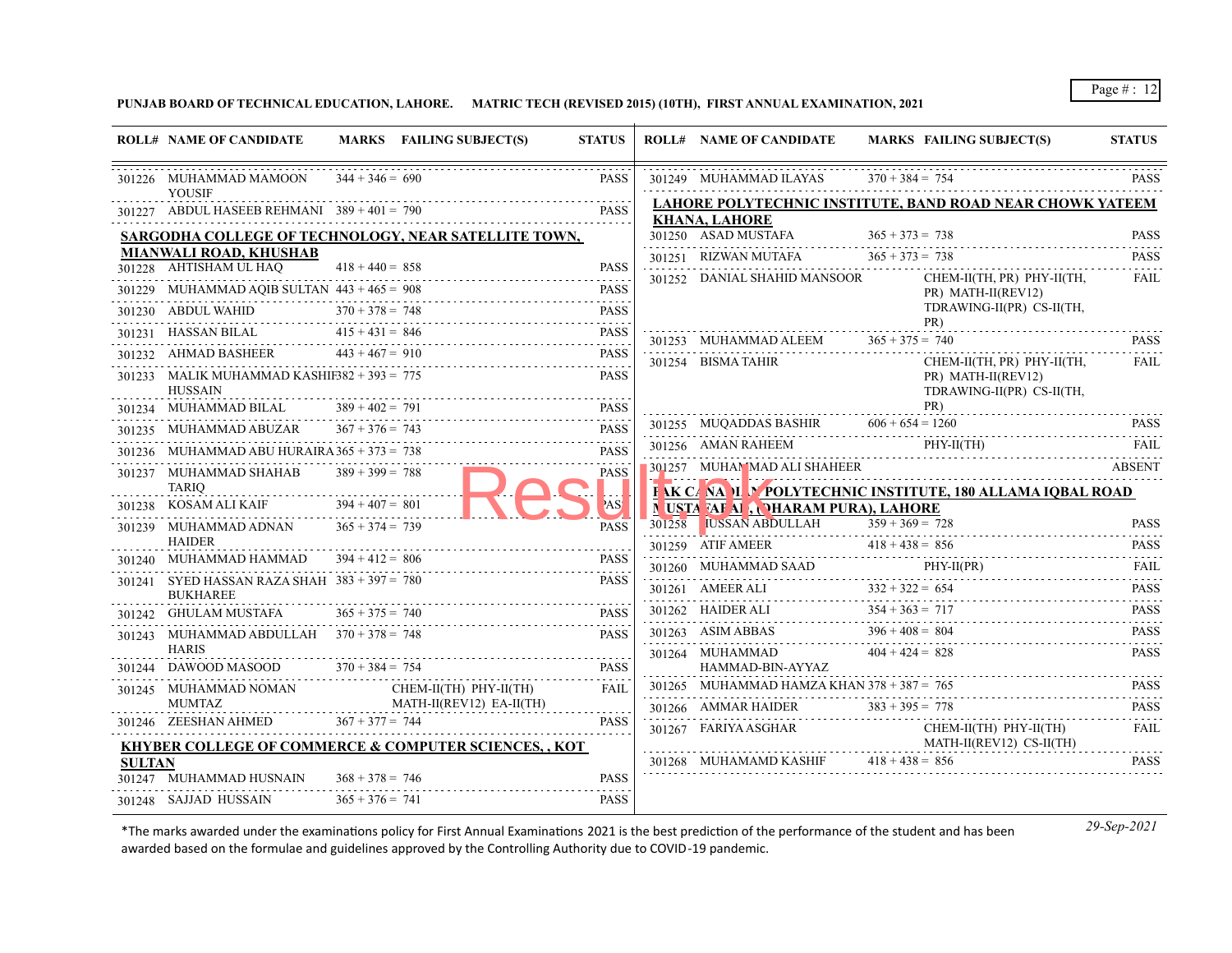**PUNJAB BOARD OF TECHNICAL EDUCATION, LAHORE. MATRIC TECH (REVISED 2015) (10TH), FIRST ANNUAL EXAMINATION, 2021**

|        | <b>ROLL# NAME OF CANDIDATE</b>                |                   | MARKS FAILING SUBJECT(S)                                      | <b>STATUS</b>    |                 | <b>ROLL# NAME OF CANDIDATE</b>                | <b>MARKS FAILING SUBJECT(S)</b>                               | <b>STATUS</b>                   |
|--------|-----------------------------------------------|-------------------|---------------------------------------------------------------|------------------|-----------------|-----------------------------------------------|---------------------------------------------------------------|---------------------------------|
|        | 301269 MUZAMIL ABBAS                          |                   | PHY-II(TH) ENG-II                                             | <b>FAIL</b>      |                 | 301291 MUHAMMAD MOIN KHAN $394 + 409 = 803$   |                                                               | <b>PASS</b>                     |
|        |                                               |                   | MATH-II(REV12)<br>PAK.ST-II(REV12 CS-II(TH)                   |                  |                 | 301292 MUHAMMAD ARSLAN IJAZ $389 + 400 = 789$ |                                                               | <b>PASS</b>                     |
|        | 301270 MUHAMMAD UMAIR AZMAT                   |                   | PHY-II(TH) MATH-II(REV12)                                     | FAIL             |                 | 301293 MUHAMMAD HUSSAIN                       | $424 + 444 = 868$                                             | <b>PASS</b>                     |
|        | SCHOOL FOR ELECTRICIAN, DEV SMAJ ROAD, LAHORE |                   |                                                               |                  |                 | 301294 ZEESHAN ALI                            | $418 + 435 = 853$                                             | <b>PASS</b><br>.                |
|        | 301271 SYED MUHAMMAD                          | $332 + 325 = 657$ |                                                               | <b>PASS</b>      |                 | 301295 SANA JAMAL                             | $424 + 442 = 866$                                             | <b>PASS</b>                     |
|        | <b>HASNAIN ALI</b>                            |                   |                                                               |                  |                 | 301296 RANA HASSAN RIAZ                       | $467 + 493 = 960$                                             | <b>PASS</b>                     |
|        |                                               |                   | <b>GOVERNMENT COLLEGE OF TECHNOLOGY, COLLEGE ROAD, LAYYAH</b> |                  |                 | 301297 ARSHAD ALI                             | $405 + 425 = 830$                                             | <b>PASS</b>                     |
|        | 301272 ASAD AZIZ                              |                   | CHEM-II(TH)                                                   | <b>FAIL</b>      |                 | 301298 ZIA UL REHMAN                          | $376 + 387 = 763$                                             | <b>PASS</b><br>$-1 - 1 - 1 - 1$ |
|        | AHTISHAM HANEEF                               | $376 + 402 = 778$ |                                                               | <b>PASS</b>      |                 | 301299 MUDASSER HAYAT                         | $454 + 476 = 930$                                             | <b>PASS</b>                     |
|        | 301274 MUHAMMAD SIBTAIN                       |                   | CHEM-II(TH) MATH-II(REV12)                                    | <b>FAIL</b>      |                 |                                               | <b>MUSLIM COLLEGE OF TECHNOLOGY, WIJHIANWALA, MIAN CHANNU</b> |                                 |
|        | 301275 MUHAMMAD ABU HURAIRA $405 + 471 = 876$ |                   | $EA-II(TH)$                                                   | <b>PASS</b>      |                 | 301300 ASIA IMRAN                             | $357 + 369 = 726$                                             | <b>PASS</b><br>.                |
|        | 301276 MUHAMMAD USMAN                         | $405 + 407 = 812$ |                                                               | <b>PASS</b>      |                 | 301301 MUHAMNAD AFZAAL<br>NAWAZ               | $394 + 407 = 801$                                             | <b>PASS</b>                     |
|        |                                               |                   | UNITED COLLEGE OF TECHNOLOGY, HOUSING COLONY, LAYYAH          |                  |                 | 301302 RASHID NAZEER                          | $357 + 368 = 725$                                             | <b>PASS</b>                     |
|        | 301277 MUHAMMAD MUDASIR                       | $415 + 429 = 844$ |                                                               | <b>PASS</b>      |                 | $301303$ MUHAN MAD NAWAZ AFZAL354 + 362 = 716 |                                                               | <b>PASS</b>                     |
|        | KHAN                                          |                   |                                                               |                  | 301304          | AUL M AD AHMAD IQBAL397 + 414 = 811           |                                                               | .<br><b>PASS</b>                |
|        | 301278 JUNAID ALI                             | $443 + 465 = 908$ |                                                               | AS!              | 30.30           | <b>TIME OF TOHEED</b>                         | $365 + 374 = 739$                                             | .<br><b>PASS</b>                |
|        | 301279 MUHAMMAD HURAIRA<br><b>TAHIR</b>       | $405 + 426 = 831$ |                                                               | <b>PASS</b>      | 301306          | <b>MUHAMMAD WALEED</b>                        | $365 + 374 = 739$                                             | <b>PASS</b>                     |
|        | 301280 ASAD ABBAS                             | $444 + 468 = 912$ |                                                               | <b>PASS</b>      |                 | 301307 MUHAMMAD TAAHA                         | $389 + 401 = 790$                                             | <b>PASS</b><br>.                |
| 301281 | MUHAMMAD IRFAN                                | $394 + 409 = 803$ |                                                               | <b>PASS</b>      |                 | 301308 MUHAMMAD SHAFIQ                        | $371 + 383 = 754$                                             | <b>PASS</b>                     |
| 301282 | MUHAMMAD ZOHAIB                               | $376 + 391 = 767$ |                                                               | <b>PASS</b>      |                 | <b>SHEHZAD</b><br>301309 MUHAMMAD ZAFARYAB    | $456 + 454 = 910$                                             | <b>PASS</b>                     |
| 301283 | <b>SYED SHAMOON HAIDER</b>                    | $424 + 444 = 868$ |                                                               | <b>PASS</b><br>. |                 |                                               | ISLAMIA TECHNICAL INSTITUTE, GHUNDI ROAD, MUSA KHEL,          |                                 |
|        | 301284 ZEESHAN ASGHAR                         | $404 + 420 = 824$ |                                                               | <b>PASS</b>      | <b>MIANWALI</b> |                                               |                                                               |                                 |
|        | 301285 FARHAN ASGHAR                          | $405 + 426 = 831$ |                                                               | <b>PASS</b>      |                 | 301310 SHEHLA KISHWAR                         | $370 + 381 = 751$                                             | <b>PASS</b>                     |
|        | 301286 KHURSHEED AHMAD                        |                   | CHEM-II(TH) PHY-II(TH)                                        | <b>FAIL</b>      |                 | 301311 YASMEEN AKHTER                         | $368 + 378 = 746$                                             | <b>PASS</b><br>.                |
|        | 301287 ZOHAIB HASSAN                          | $447 + 473 = 920$ | MATH-II(REV12) EA-II(TH)                                      | <b>PASS</b>      |                 | 301312 MERAJ BIBI                             | $365 + 375 = 740$                                             | <b>PASS</b>                     |
|        | 301288 MUHAMMAD SHAFQAT                       | $447 + 469 = 916$ |                                                               | <b>PASS</b>      |                 | 301313 SHAHZAIB KHAN                          | $365 + 374 = 739$                                             | <b>PASS</b>                     |
|        |                                               | $376 + 390 = 766$ |                                                               | <b>PASS</b>      |                 | 301314 ADNAN ATIF                             | $368 + 379 = 747$                                             | <b>PASS</b><br>.                |
|        | 301289 ASIM ALI<br>301290 MEHTAB ZAFAR        | $418 + 434 = 852$ |                                                               | <b>PASS</b>      |                 | 301315 MUHAMMAD AWAIS KHAN $365 + 377 = 742$  |                                                               | <b>PASS</b>                     |
|        |                                               |                   |                                                               |                  |                 |                                               |                                                               |                                 |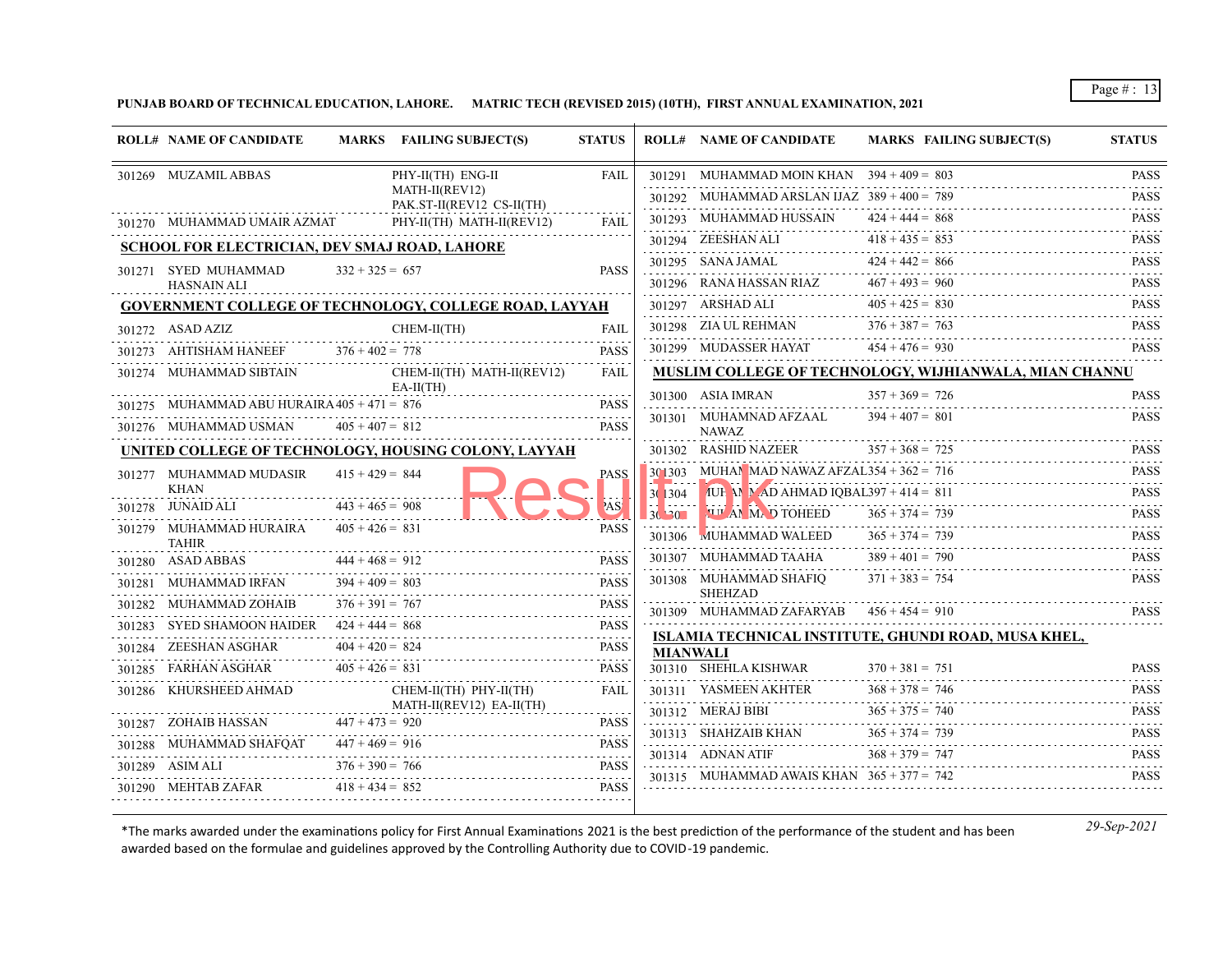**PUNJAB BOARD OF TECHNICAL EDUCATION, LAHORE. MATRIC TECH (REVISED 2015) (10TH), FIRST ANNUAL EXAMINATION, 2021**

| <b>ROLL# NAME OF CANDIDATE</b>                            |                   | MARKS FAILING SUBJECT(S)                                    | <b>STATUS</b>    |                 | <b>ROLL# NAME OF CANDIDATE</b>                                                                                                                                                                                                                                                                                                                                                                                                   | <b>MARKS FAILING SUBJECT(S)</b>                                                                            | <b>STATUS</b>            |
|-----------------------------------------------------------|-------------------|-------------------------------------------------------------|------------------|-----------------|----------------------------------------------------------------------------------------------------------------------------------------------------------------------------------------------------------------------------------------------------------------------------------------------------------------------------------------------------------------------------------------------------------------------------------|------------------------------------------------------------------------------------------------------------|--------------------------|
| 301316 MUHAMMAD WAQAS KHAN                                |                   | CHEM-II(TH, PR) PHY-II(TH,                                  | <b>FAIL</b>      |                 | 301340 MUHAMMAD ZAHID KHAN $503 + 534 = 1037$                                                                                                                                                                                                                                                                                                                                                                                    |                                                                                                            | <b>PASS</b>              |
|                                                           |                   | PR) MATH-II(REV12)<br>TDRAWING-II(PR) CS-II(TH,             |                  |                 | 301341 HUSSNIAN ABBAS KHAN $389 + 399 = 788$                                                                                                                                                                                                                                                                                                                                                                                     |                                                                                                            | <b>PASS</b>              |
|                                                           |                   | PR)                                                         |                  |                 |                                                                                                                                                                                                                                                                                                                                                                                                                                  | 301342 DILAWAR KHAN $378 + 387 = 765$ PASS                                                                 |                          |
| 301317 MUHAMMAD UZAIR MALIK $368 + 379 = 747$             |                   |                                                             | <b>PASS</b>      |                 | 301343 SHER ABBAS KHAN                                                                                                                                                                                                                                                                                                                                                                                                           | 301343 SHER ABBAS KHAN MATH-II(REV12) FAIL                                                                 |                          |
| 301318 SONIA ABROO                                        | $368 + 379 = 747$ |                                                             | <b>PASS</b>      |                 | 301344 GHULAM ASGHAR KHAN $402 + 416 = 818$                                                                                                                                                                                                                                                                                                                                                                                      |                                                                                                            | <b>PASS</b>              |
|                                                           |                   | JINNAH PUBLIC TECHNICAL SCHOOL, POST OFFICE DAUD KHEL, NEAR |                  |                 |                                                                                                                                                                                                                                                                                                                                                                                                                                  | $\begin{tabular}{ll} 301345 & ABDULLAH KHAN & MATH-II (REV12) \\ \hline \end{tabular}$                     | FAIL                     |
| <b>HBL CHOWK, MIANWALI</b><br>301319 MUHAMMAD ABU BAKAR   |                   | MATH-II(REV12) CS-II(TH)                                    | FAII.            |                 |                                                                                                                                                                                                                                                                                                                                                                                                                                  | $301346 \quad \text{ZOHAIB AHMED} \qquad \qquad \text{MATH-II(REV12) CS-II(TH)} \qquad \qquad \text{FAIL}$ |                          |
| <b>SEDDIOUE</b>                                           |                   |                                                             |                  |                 | $\begin{tabular}{ll} \multicolumn{2}{l}{{\textbf{301347}}}\quad {\textbf{MUHAMMAD JUNAID}}& \multicolumn{2}{l}{\textbf{MATH-II}}(REV12)\\ \multicolumn{2}{l}{\textbf{301347}}& \multicolumn{2}{l}{\textbf{MUHAMMAD JUNAID}}& \multicolumn{2}{l}{\textbf{MATH-II}}(REV12)\\ \multicolumn{2}{l}{\textbf{301347}}& \multicolumn{2}{l}{\textbf{MATH-II}}(REV12)\\ \multicolumn{2}{l}{\textbf{301347}}& \multicolumn{2}{l}{\textbf{M$ | $MATH-II (REV12)$                                                                                          | FAIL<br>$- - - - - -$    |
| 301320 WASI ULLAH KHAN $383 + 393 = 776$                  |                   |                                                             | <b>PASS</b>      |                 | 301348 AKASH NIAZI 389 + 402 = 791                                                                                                                                                                                                                                                                                                                                                                                               |                                                                                                            | <b>PASS</b><br>1.1111111 |
| 301321 SHEHZAD KHAN MATH-II(REV12)                        |                   |                                                             | FAIL             |                 |                                                                                                                                                                                                                                                                                                                                                                                                                                  | $371 + 379 = 750$<br>301349 UMAR USMAN $371 + 379 = 750$                                                   | <b>PASS</b><br>.         |
| SAEED ULLAH KHAN                                          | $383 + 395 = 778$ | $XHAN$ $383 + 395 = 778$ PASS                               | <b>PASS</b>      |                 | 301350 MUREED HUSSAIN                                                                                                                                                                                                                                                                                                                                                                                                            | $417 + 433 = 850$                                                                                          | <b>PASS</b>              |
| 301323 MUHAMMAD QASEEM GUL 373 + 384 = 757                |                   |                                                             | PASS             |                 | 301351 QAISAR SHEHZAD KHAN $455 + 476 = 931$                                                                                                                                                                                                                                                                                                                                                                                     |                                                                                                            | <b>PASS</b><br>.         |
| 301324 ZAKA ULLAH KHAN                                    | $383 + 394 = 777$ | $ZAKA ULLAH KHAN$ $383 + 394 = 777$                         | <b>PASS</b>      |                 | 301352 MUHAMMAD ADIL KHAN $416 + 431 = 847$                                                                                                                                                                                                                                                                                                                                                                                      |                                                                                                            | <b>PASS</b><br>.         |
| 301325 SANWAL AZIZ KHAN                                   | $402 + 418 = 820$ |                                                             | <b>PASS</b>      |                 | 301353 MUDASSIR ABBAS KHAN                                                                                                                                                                                                                                                                                                                                                                                                       | $396 + 406 = 802$                                                                                          | <b>PASS</b>              |
| 301326 MUHAMMAD ASIF WAQAR MATH-II(REV 12)                |                   |                                                             | <b>FAIL</b>      |                 | 30 354 MUHAN MAD MUDASSIR $384 + 395 = 779$                                                                                                                                                                                                                                                                                                                                                                                      |                                                                                                            | <b>PASS</b>              |
| 301327 SHERAZ HUSSAIN                                     | $391 + 405 = 796$ |                                                             | AS!              | 30 355          | <b>BAKI A T ULLAH KHAN</b> $391 + 402 = 793$                                                                                                                                                                                                                                                                                                                                                                                     | TULLAH KHAN 391 + 402 = 793 PASS                                                                           |                          |
| 301328 MUHAMMAD HAMMAD<br><b>HUSSAIN</b>                  | $383 + 395 = 778$ |                                                             |                  |                 | <b>WINAL NAWAZ KHAN</b>                                                                                                                                                                                                                                                                                                                                                                                                          | $391 + 400 = 791$                                                                                          | <b>PASS</b>              |
| 301329 AZADAR HUSSAIN                                     | $357 + 368 = 725$ |                                                             | <b>PASS</b>      | <b>MIANWALI</b> |                                                                                                                                                                                                                                                                                                                                                                                                                                  | SUFFAH COLLEGE OF EDUCATION & TECHNOLOGY, MUSLIM COLONY.                                                   |                          |
| 301330     KHADAM HUSSAIN                                 | $419 + 435 = 854$ | $419 + 435 = 854$                                           | <b>PASS</b>      |                 | 301357 ARSHAD KHAN                                                                                                                                                                                                                                                                                                                                                                                                               | ENG-II ISLAMIAT-II                                                                                         | FAIL                     |
| 301331 ATTAR KHAN                                         | $368 + 375 = 743$ |                                                             | .<br><b>PASS</b> |                 |                                                                                                                                                                                                                                                                                                                                                                                                                                  | MATH-II(REV12)<br>PAK.ST-II(REV12                                                                          |                          |
| 301332 MUHAMMAD BILAL                                     | $360 + 366 = 726$ |                                                             | <b>PASS</b><br>. |                 | 301358 HABIB ULLAH KHAN                                                                                                                                                                                                                                                                                                                                                                                                          | ENG-II MATH-II(REV12)                                                                                      | <b>FAIL</b>              |
| 301333 MALIK MUHAMMAD AWAIS $372 + 384 = 756$             |                   |                                                             | <b>PASS</b>      |                 |                                                                                                                                                                                                                                                                                                                                                                                                                                  | PAK.ST-II(REV12 CS-II(TH)                                                                                  |                          |
| 301334 MUSHIF ALI NOOR                                    | $378 + 385 = 763$ | NOOR $378 + 385 = 763$ PASS                                 | <b>PASS</b>      |                 | 301359 MUHAMMAD MUDASSAR<br><b>KHAN</b>                                                                                                                                                                                                                                                                                                                                                                                          | ENG-II MATH-II(REV12)                                                                                      | <b>FAIL</b>              |
| 301335 FAKHIR NAWAZ                                       | $383 + 392 = 775$ |                                                             | <b>PASS</b><br>. |                 |                                                                                                                                                                                                                                                                                                                                                                                                                                  | KASIB POLYTECHNIC INSTITUTE, 242-B, GULGASHT COLONY, MULTAN                                                |                          |
| 301336 SHAUKAT ABBAS                                      |                   | $407 + 421 = 828$                                           | <b>PASS</b>      |                 | 301360 MUHAMMAD ASIF RAMZAN                                                                                                                                                                                                                                                                                                                                                                                                      | $ENG-II$                                                                                                   | FAIL(No Chance)          |
| 301337 MUHAMMAD SHAHZAD<br>KHAN                           | $402 + 418 = 820$ |                                                             | <b>PASS</b>      |                 |                                                                                                                                                                                                                                                                                                                                                                                                                                  | JINNAH POLYTECHNIC INSTITUTE, BHAWANA JHANG ROAD, PANSERA                                                  |                          |
| 301338 MUHAMMAD WASI ULLAH 402 + 416 = 818<br><b>KHAN</b> |                   |                                                             | <b>PASS</b>      |                 | 301138 GHULAM MUSTAFA                                                                                                                                                                                                                                                                                                                                                                                                            | $368 + 380 = 748$                                                                                          | <b>PASS</b>              |
| 301339 MUHAMMAD HANZLA MATH-II(REV12)                     |                   |                                                             | <b>FAIL</b>      |                 | 301139 JAWAD HASSAN                                                                                                                                                                                                                                                                                                                                                                                                              | $368 + 380 = 748$                                                                                          | <b>PASS</b>              |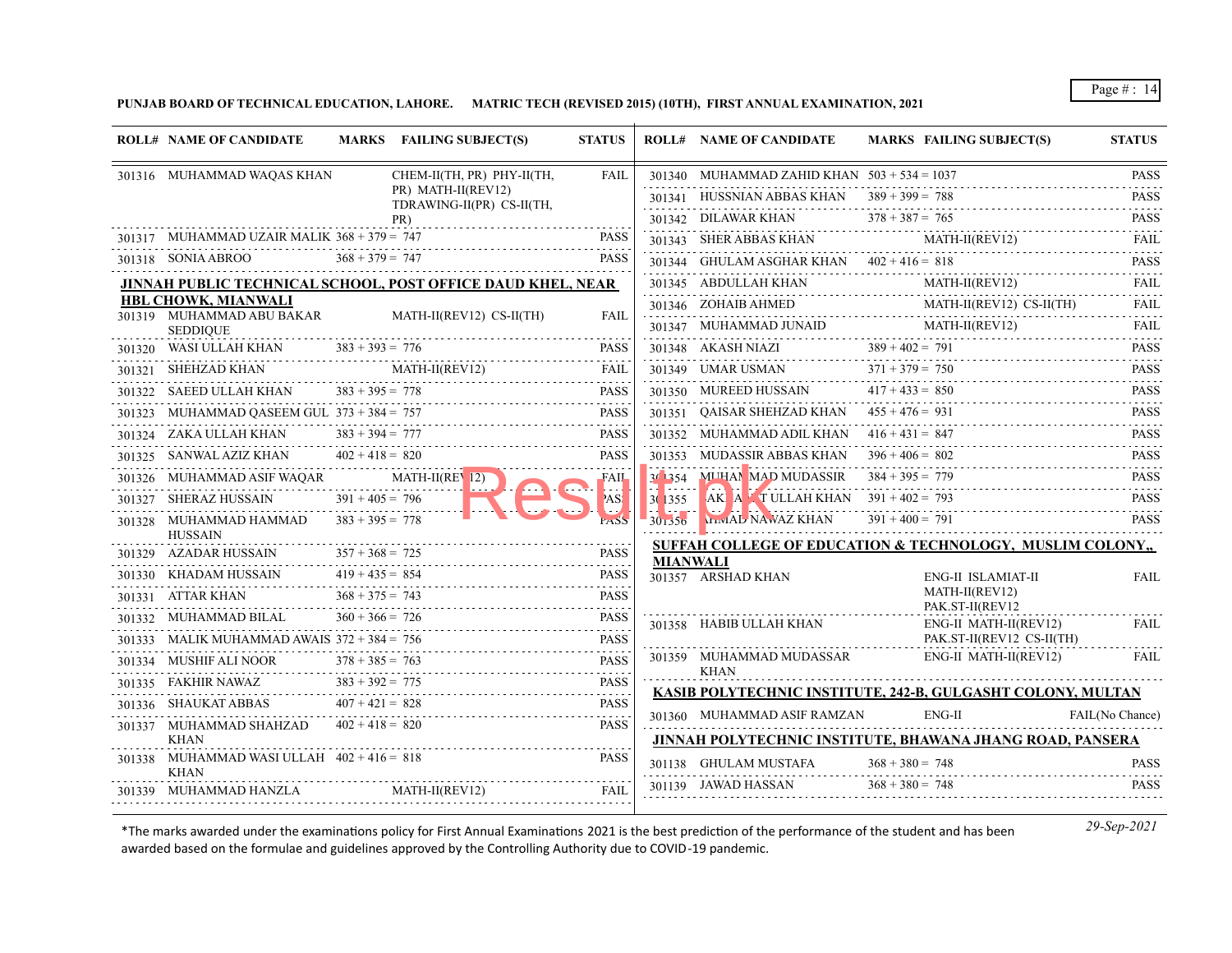**PUNJAB BOARD OF TECHNICAL EDUCATION, LAHORE. MATRIC TECH (REVISED 2015) (10TH), FIRST ANNUAL EXAMINATION, 2021**

|        | <b>ROLL# NAME OF CANDIDATE</b>               |                   | MARKS FAILING SUBJECT(S) | <b>STATUS</b>    |                      | <b>ROLL# NAME OF CANDIDATE</b>            | <b>MARKS FAILING SUBJECT(S)</b> | <b>STATUS</b>                                            |
|--------|----------------------------------------------|-------------------|--------------------------|------------------|----------------------|-------------------------------------------|---------------------------------|----------------------------------------------------------|
|        | 301140 ALI SHABAB RAZA                       | $368 + 380 = 748$ |                          | <b>PASS</b>      |                      | 301169 MUHAMMAD IMRAN                     | $365 + 376 = 741$               | PASS                                                     |
|        | 301141 MUHAMMAD SAQLAIN                      | $365 + 376 = 741$ |                          | <b>PASS</b>      |                      | 301170 ABDUL MANNAN                       | $368 + 380 = 748$               | <b>PASS</b>                                              |
|        | 301142 MUHAMMAD NOMAN                        | $365 + 376 = 741$ |                          | <b>PASS</b>      |                      | 301171 SOHAIL AHMAD                       | $365 + 376 = 741$               | <b>PASS</b>                                              |
|        | 301143 SAFDAR IOBAL                          | $365 + 376 = 741$ |                          | <b>PASS</b>      |                      | 301172 HASSAN ABBAS                       | $370 + 381 = 751$               | <b>PASS</b>                                              |
|        | 301144 JAMSHAID ARIF                         | $365 + 376 = 741$ |                          | <b>PASS</b>      |                      | 301173 MUHAMMAD AJMAL                     | $365 + 376 = 741$               | <b>PASS</b>                                              |
|        | 301145 MUHAMMAD NAUMAN                       | $365 + 376 = 741$ |                          | <b>PASS</b>      |                      | 301174 MUHAMMAD TAYAB                     | $365 + 376 = 741$               | .<br><b>PASS</b>                                         |
|        | 301146 AZHAR ABBAS                           | $365 + 376 = 741$ |                          | <b>PASS</b>      |                      | <b>HAMDANI</b>                            |                                 |                                                          |
|        | 301147 MUHAMMAD USMAN                        | $375 + 386 = 761$ |                          | <b>PASS</b><br>. |                      | 301175 MUHAMMAD TAHIR<br><b>SALEEM</b>    | $370 + 379 = 749$               | PASS                                                     |
|        | 301148 ALI IJAZ                              | $376 + 387 = 763$ |                          | <b>PASS</b>      |                      | 301176 ALLAH RAKHA                        | $365 + 376 = 741$               | <b>PASS</b>                                              |
| 301149 | MUHAMMAD UMAIS IJAZ                          | $370 + 381 = 751$ |                          | <b>PASS</b>      |                      | 301177 GHULAM MURTAZA                     | $365 + 376 = 741$               | <b>PASS</b>                                              |
|        | 301150 KHURAM SHAHZAD                        | $365 + 376 = 741$ |                          | <b>PASS</b>      |                      | 301178 SAQLAIN ISHFAQ                     | $365 + 376 = 741$               | <b>PASS</b>                                              |
|        | 301151 YASIR ALI                             | $370 + 381 = 751$ |                          | <b>PASS</b>      |                      | 301179 ABU SUFYAN                         | $365 + 376 = 741$               | $\sim$ $\sim$ $\sim$ $\sim$ $\sim$ $\sim$<br><b>PASS</b> |
|        | 301152 MUNTAZIR MEHDI                        | $365 + 376 = 741$ |                          | <b>PASS</b>      |                      | 301180 MUSADDIQ ABBAS                     | $365 + 376 = 741$               | <b>PASS</b>                                              |
|        | 301153 AON RAZA                              | $365 + 376 = 741$ |                          | <b>PASS</b>      |                      | 301181 SAFDAR ALI                         | $370 + 379 = 749$               | .<br><b>PASS</b>                                         |
|        | 301154 MUHAMMAD USMAN<br><b>KHALID</b>       | $368 + 380 = 748$ |                          | <b>PASS</b>      | $31 - 82$            | HASSA RIAZ                                | $375 + 386 = 761$               | <b>PASS</b>                                              |
|        | 301155 ABDUL QAYOOM                          | $365 + 376 = 741$ |                          | AS <sup>'</sup>  | 30 1183<br><b>GB</b> | <b>ARI A ANISH</b><br><b>CLULLAR KHAN</b> | $368 + 380 = 748$               | <b>PASS</b>                                              |
|        | 301156 MUHAMMAD UMAR DARAZ 368 + 380 = 748   |                   |                          | <b>PASS</b>      | 301184               | <b>MOAZAM ALI KHAN</b>                    | $365 + 376 = 741$               | <b>PASS</b>                                              |
|        | 301157 ISHFAQ YOUNAS                         | $365 + 376 = 741$ |                          | <b>PASS</b>      |                      | 301185 WASIF KHAN                         | $370 + 379 = 749$               | <b>PASS</b>                                              |
|        | 301158 AQIB JAVED                            | $365 + 376 = 741$ |                          | <b>PASS</b>      |                      | 301186 MUHAMMAD RAMZAN                    | $384 + 380 = 764$               | <b>PASS</b>                                              |
|        | 301159 MUZAMIL HAYAT                         | $370 + 381 = 751$ |                          | <b>PASS</b>      |                      | 301187 MUHAMMAD AWAIS                     | Fail In $9Th + 380$             | .<br>RL <sub>9TH</sub>                                   |
|        | 301160 MUHAMMAD HASNAIN<br><b>JAVED</b>      | $365 + 376 = 741$ |                          | <b>PASS</b>      |                      | <b>MUNAWAR</b><br>301188 WASEEM HASSAN    | Fail In $9Th + 376$             | RL 9TH                                                   |
|        | 301161 AFZAL KHAN                            | $365 + 376 = 741$ |                          | <b>PASS</b>      |                      | 301189 MOHSIN FAROOQ                      | Fail In $9Th + 376$             | RL <sub>9TH</sub>                                        |
|        | 301162 AHAD SAEED                            | $365 + 376 = 741$ |                          | <b>PASS</b>      |                      | 301190 YAQOOB KHAN                        | Fail In $9Th + 376$             | .<br>RL 9TH                                              |
| 301163 | SHUMAIL ZAFAR                                | $365 + 376 = 741$ |                          | <b>PASS</b>      |                      | 301191 MUHAMMAD IRFAN                     | $356 + 376 = 732$               | <b>PASS</b>                                              |
|        | 301164 BILAL ANWAR                           | $365 + 376 = 741$ |                          | <b>PASS</b>      |                      | 301192 BABAR ALI                          | Fail In $9Th + 376$             | RL <sub>9</sub> TH                                       |
|        | 301165 KASHIF SARFRAZ                        | $365 + 376 = 741$ |                          | <b>PASS</b>      |                      | 301193 ALI NAWAZ                          | Fail In 9Th + 380               | RL 9TH                                                   |
|        | 301166 HASSAN JAHANGIR                       | $365 + 376 = 741$ |                          | <b>PASS</b>      |                      | 301194 MOMEEN KHAN                        | $388 + 376 = 764$               | <b>PASS</b>                                              |
|        | 301167 MUHAMMAD SHAFIQ ALI $365 + 376 = 741$ |                   |                          | <b>PASS</b>      |                      | 301195 FARYAD MANZOOR                     | ENG-II MATH-II(REV12)           | FAIL                                                     |
|        | 301168 UMAR SHAHID                           | $368 + 380 = 748$ |                          | <b>PASS</b>      |                      |                                           | PAK.ST-II(REV12 CS-II(TH)       |                                                          |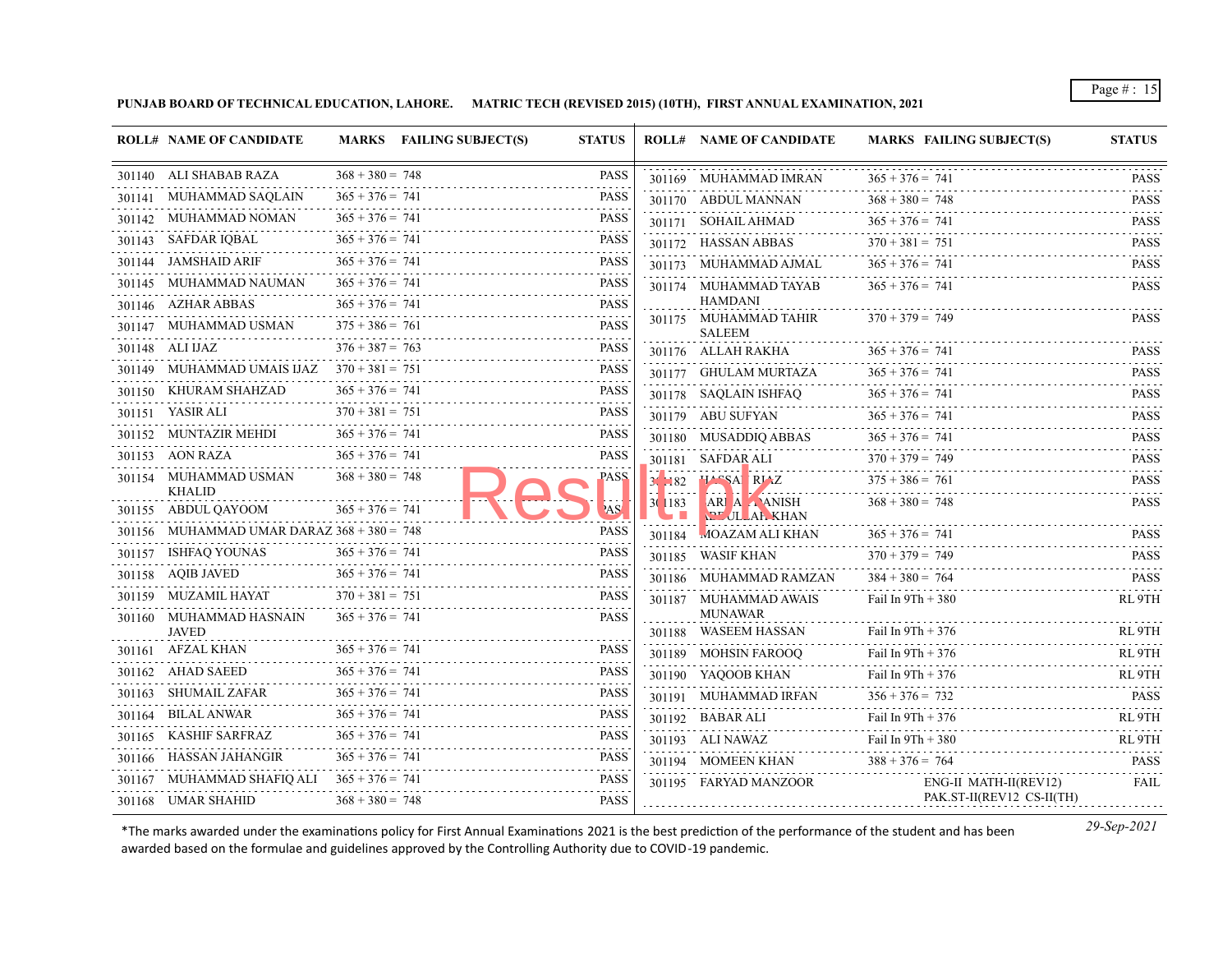**PUNJAB BOARD OF TECHNICAL EDUCATION, LAHORE. MATRIC TECH (REVISED 2015) (10TH), FIRST ANNUAL EXAMINATION, 2021**

|        | <b>ROLL# NAME OF CANDIDATE</b>                |                        | MARKS FAILING SUBJECT(S) | <b>STATUS</b>                                                                                                                                                      |                  | <b>ROLL# NAME OF CANDIDATE</b>                 | <b>MARKS FAILING SUBJECT(S)</b>                              | <b>STATUS</b>                                                       |
|--------|-----------------------------------------------|------------------------|--------------------------|--------------------------------------------------------------------------------------------------------------------------------------------------------------------|------------------|------------------------------------------------|--------------------------------------------------------------|---------------------------------------------------------------------|
|        | 301361 MUHAMMAD USAMA                         | $462 + 487 = 949$      |                          | <b>PASS</b>                                                                                                                                                        |                  | 301390 MUHAMMAD IRFAN                          | $394 + 402 = 796$                                            | <b>PASS</b>                                                         |
|        | 301362 SHAH NAWAZ                             | $472 + 499 = 971$      |                          | <b>PASS</b>                                                                                                                                                        |                  | 301391 MUHAMMAD ZUBAIR                         | CHEM-II(TH, PR) PHY-II(TH,                                   | and a state of<br>FAIL                                              |
|        | 301363 SHAHZAIB SULTAN                        |                        | $PHY-II(PR) EA-II(PR)$   | <b>FAIL</b>                                                                                                                                                        |                  |                                                | PR) MATH-II(REV12)<br>TDRAWING-II(PR) EA-II(TH,              |                                                                     |
|        | 301364 SULMAN JHONE                           |                        | $CHEM-II(PR)$            | <b>FAIL</b>                                                                                                                                                        |                  |                                                | PR)                                                          | .                                                                   |
|        | 301365 MUHAMMAD SUHAIB AMIN $419 + 438 = 857$ |                        | TDRAWING-II(PR)          | <b>PASS</b>                                                                                                                                                        |                  | 301392 MUHAMMAD GHAFRAN                        | $418 + 430 = 848$                                            | <b>PASS</b>                                                         |
|        | 301366 HAMZA ASIF                             | $519 + 558 = 1077$     |                          | <b>PASS</b>                                                                                                                                                        |                  | 301393 SALMAN ADREES                           | CHEM-II(TH, PR) PHY-II(TH,<br>PR) MATH-II(REV12)             | FAIL                                                                |
|        | 301367 MUHAMMAD AWAIS AZAM $468 + 491 = 959$  |                        |                          | <b>PASS</b>                                                                                                                                                        |                  |                                                | TDRAWING-II(PR) EA-II(TH,                                    |                                                                     |
|        | 301368 MUHAMMAD ABU HURAIRA $419 + 435 = 854$ |                        |                          | <b>PASS</b>                                                                                                                                                        |                  |                                                | PR)                                                          | .                                                                   |
|        | 301369 MUHAMMAD ZEESHAN                       | $454 + 480 = 934$      |                          | <b>PASS</b>                                                                                                                                                        |                  | 301394 ZAIN ALI                                | $444 + 464 = 908$                                            | <b>PASS</b><br>.                                                    |
|        | 301370 MOHSIN ALI                             | $455 + 479 = 934$      |                          | <b>PASS</b>                                                                                                                                                        |                  | 301395 MUHAMMAD HUSNAIN<br><b>HAIDER</b>       | $419 + 439 = 858$                                            | PASS                                                                |
|        | 301371 HASSAN ALI                             | $438 + 459 = 897$      |                          | <b>PASS</b>                                                                                                                                                        |                  | 301396 ABDUL MALIK KHAN                        | $425 + 443 = 868$                                            | <b>PASS</b>                                                         |
|        | 301372 ALI HAIDER                             | $399 + 410 = 809$      |                          | <b>PASS</b>                                                                                                                                                        |                  | 301397 MUHAMMAD RAYAN                          | $388 + 398 = 786$                                            | <b>PASS</b><br>.                                                    |
|        | 301373 HASNAIN SATTAR                         | $430 + 448 = 878$      |                          | <b>PASS</b>                                                                                                                                                        |                  | 301398 HAMMAD FAROOO                           | $360 + 378 = 738$                                            | <b>PASS</b>                                                         |
|        | 301374 MUHAMMAD YASEEN WALI $421 + 439 = 860$ |                        |                          | <b>PASS</b>                                                                                                                                                        |                  | 301399 MUHAMMAD ZUNAIR                         | Fail In $9Th + 365$                                          | RL 9TH                                                              |
|        | 301375 MUHAMMAD MUNEEB<br><b>KHALID</b>       | $437 + 461 = 898$      |                          | AS!                                                                                                                                                                |                  |                                                | 4 L-HIF AC TI L'GE OF TECHNOLOGY, NEAR MAIN BAZAR, QUAIDABAD |                                                                     |
|        | 301376 KAMRAN SHABBIR                         | $397 + 412 = 809$      |                          | kaob                                                                                                                                                               | $3(140^{\circ})$ | <b>THE AN M. D WASHULLAH</b> $442 + 461 = 903$ |                                                              | <b>PASS</b>                                                         |
|        | 301377 MANSOOR AHMAD                          | $407 + 425 = 832$      |                          | <b>PASS</b>                                                                                                                                                        |                  | 301401 ABDULLAH WAQAS                          | $457 + 482 = 939$                                            | <b>PASS</b>                                                         |
|        | 301378 AHMAD RAZA                             | $426 + 446 = 872$      |                          | <b>PASS</b>                                                                                                                                                        |                  | 301402 SALEEM ULLAH KHAN                       | $447 + 466 = 913$                                            | <b>PASS</b><br>.                                                    |
|        | 301379 TALHA ABBAS                            | .<br>$424 + 441 = 865$ |                          | <b>PASS</b>                                                                                                                                                        |                  | 301403 RIZWAN AKHTAR                           | $494 + 519 = 1013$                                           | <b>PASS</b><br>.                                                    |
|        | 301380 MUHAMMAD NAVEED                        | $416 + 428 = 844$      |                          | $\mathcal{L}^{\mathcal{A}}\left( \mathcal{A}^{\mathcal{A}}\right) =\mathcal{L}^{\mathcal{A}}\left( \mathcal{A}^{\mathcal{A}}\right)$<br><b>PASS</b><br>and a state |                  | 301404 MUHAMMAD BILAL KHAN $469 + 492 = 961$   |                                                              | <b>PASS</b><br>$\alpha$ , $\alpha$ , $\alpha$ , $\alpha$ , $\alpha$ |
|        | 301381 MUHAMMAD FAIZAN                        | $416 + 429 = 845$      |                          | <b>PASS</b>                                                                                                                                                        |                  | 301405 ASIM IOBAL                              | $489 + 515 = 1004$                                           | <b>PASS</b><br>$\omega$ is a single $\omega$                        |
|        | 301382 MUHAMMAD AZHAR                         | $444 + 463 = 907$      |                          | <b>PASS</b>                                                                                                                                                        |                  | 301406 NOMAN HAIDER                            | $449 + 465 = 914$                                            | <b>PASS</b><br>.                                                    |
|        | 301383 ALI RAZA                               | $420 + 435 = 855$      |                          | <b>PASS</b><br>and a state                                                                                                                                         |                  | 301407 MUNIR AHMAD                             | $458 + 481 = 939$                                            | <b>PASS</b><br>د د د د د د                                          |
|        | 301384 MUHAMMAD SANA ULLAH $418 + 434 = 852$  |                        |                          | <b>PASS</b><br>.                                                                                                                                                   |                  | 301408 HAROON ZAFAR                            | $489 + 516 = 1005$                                           | <b>PASS</b><br>$- - - - - -$                                        |
|        | 301385 IJAZ AHMAD                             | $438 + 458 = 896$      |                          | <b>PASS</b>                                                                                                                                                        |                  | 301409 SOHAIL AKHTAR<br>.                      | $498 + 532 = 1030$<br>$490 + 518 = 1008$                     | <b>PASS</b><br>.                                                    |
|        | 301386 WAHEED HUSSAIN                         | $446 + 469 = 915$      |                          | <b>PASS</b>                                                                                                                                                        |                  | 301410 MUHAMMAD NOMAN                          | $479 + 509 = 988$                                            | <b>PASS</b><br>.                                                    |
| 301387 | MUHAMMAD BILAL                                | $429 + 452 = 881$      |                          | <b>PASS</b><br>.                                                                                                                                                   |                  | 301411 FARAZ ALI<br>301412 MUHAMMAD USMAN      | $451 + 471 = 922$                                            | <b>PASS</b><br><b>PASS</b>                                          |
|        | 301388 MUHAMMAD RIZWAN                        | $460 + 487 = 947$      |                          | <b>PASS</b>                                                                                                                                                        |                  | 301413 MUHAMMAD SHOAIB                         | $449 + 465 = 914$                                            | .<br><b>PASS</b>                                                    |
|        | 301389 FARHAN LIAQUAT                         | $420 + 440 = 860$      |                          | <b>PASS</b>                                                                                                                                                        |                  |                                                |                                                              |                                                                     |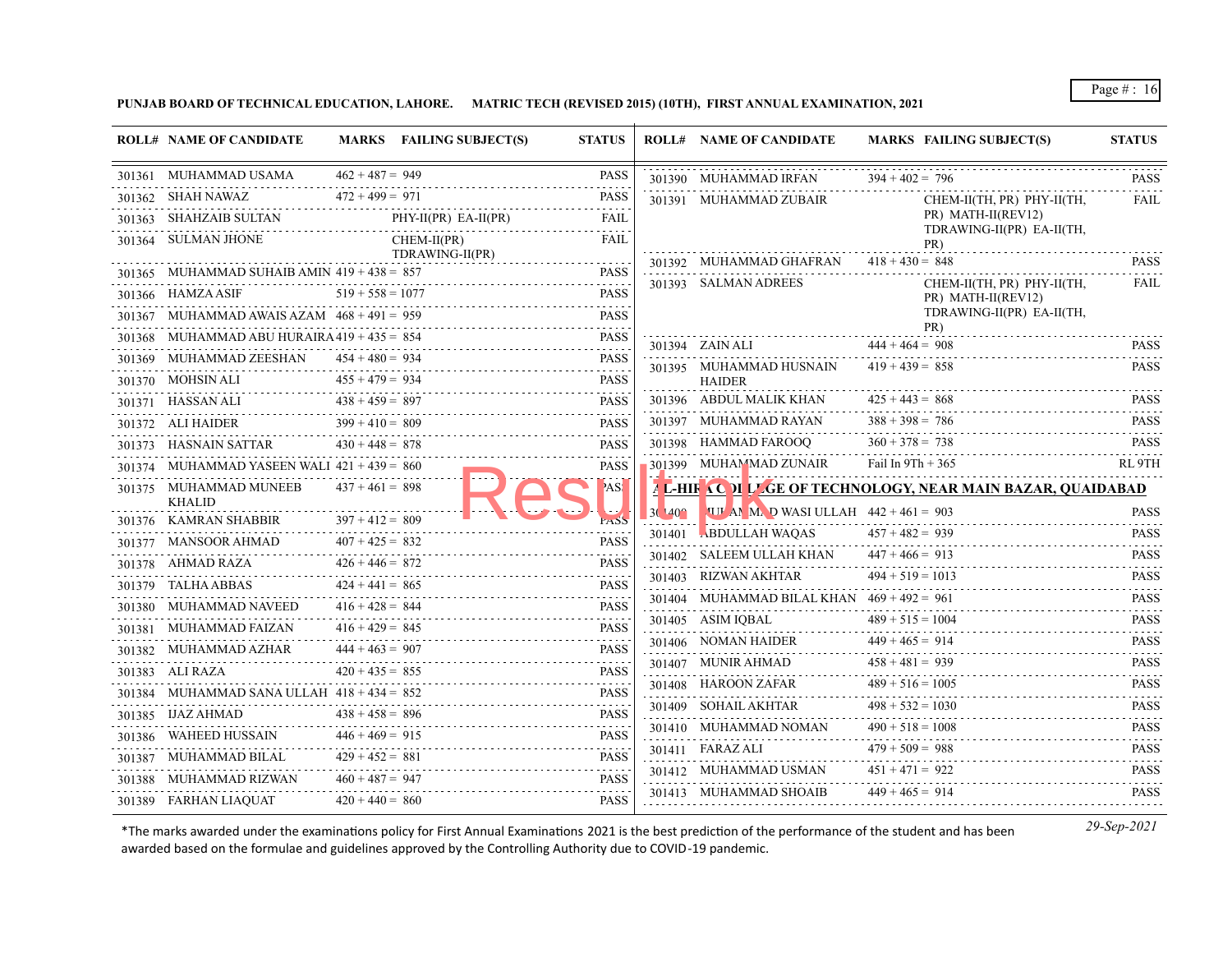**PUNJAB BOARD OF TECHNICAL EDUCATION, LAHORE. MATRIC TECH (REVISED 2015) (10TH), FIRST ANNUAL EXAMINATION, 2021**

| $481 + 507 = 988$<br><b>PASS</b><br>$452 + 469 = 921$<br>301414 MUHAMMAD HASNAIN<br>301442 MUHAMMAD SHAHID<br>$441 + 461 = 902$<br>$476 + 503 = 979$<br><b>PASS</b><br>301415 GHALIB IQBAL<br>301443 AAMIR HAYAT<br>$479 + 510 = 989$<br>301416 MUHAMMAD MOAZAM ALI $446 + 463 = 909$<br><b>PASS</b><br>301444 MUHAMMAD ARIF<br><b>KHAN</b><br>$493 + 521 = 1014$<br>301445 MUHAMMAD REHAN<br>$448 + 466 = 914$<br><b>PASS</b><br>301417 IZHAR UL HASSAN<br>.<br>$478 + 502 = 980$<br>301446 FAIZ AHMED<br>301418 MUHAMMAD EHTASHAM $482 + 509 = 991$<br><b>PASS</b><br>$482 + 509 = 991$ PASS<br>$469 + 491 = 960$<br>301447 SAJID REHMAN<br>$476 + 499 = 975$<br>301419 MUHAMMAD RIAZ<br><b>PASS</b><br>1419 MUHAMMAD RIAZ 476 + 499 = 975 PASS<br>$528 + 561 = 1089$<br>301448 MUHAMMAD ASHRAF<br>$428 + 443 = 871$<br><b>PASS</b><br>301420 ABID IQBAL<br>$507 + 539 = 1046$<br>301449 MUHAMMAD RAMZAN<br>$490 + 518 = 1008$<br><b>PASS</b><br>301421 HAMZA SIDDIQUE<br>$190 + 518 = 1008$ PASS<br>$442 + 461 = 903$<br>301450 MUHAMMAD ZOHAIB<br>$422 + 436 = 858$<br>301422 ABDUL QAYYUM KHAN<br>58 PASS<br><b>PASS</b><br>$410 + 425 = 835$<br>301451 ABDUL WAHAB<br>301423 MUHAMMAD RAMZAN UL $495 + 525 = 1020$<br><b>PASS</b><br>$378 + 385 = 763$<br>301452 AHSAN ALI<br>ARIF<br>$481 + 508 = 989$<br>$404 + 418 = 822$<br>301453 MUHAMMAD SHOAIB<br>301424 ABID ALI<br><b>PASS</b><br>$404 + 417 = 821$<br>$566 + 611 = 1177$<br><b>PASS</b><br>301454 BILAL ABDULLAH<br>301425 IKRAM ULLAH<br>$463 + 485 = 948$<br>$418 + 431 = 849$<br>301455 SHAZIA NOURIN<br>301426 IKRAM ULLAH<br><b>PASS</b><br>SANWA SHEHZAD KHAN $519 + 555 = 1074$<br>$460 + 487 = 947$<br>301427 IKRAM ULLAH KHAN<br><b>PASS</b><br>$30\,1456$<br>$423 + 438 = 861$<br><b>IUH M AD ADNAN</b><br>$427 + 442 = 869$<br>AS!<br>30 1457<br>301428 JAVED IQBAL<br>$428 + 442 = 870$<br>$427 + 445 = 872$<br><b>IUHAMMAD AQIB JAVED</b><br>$30145\sigma$<br>301429 MUHAMMAD DANIAL<br>kaob<br>$428 + 442 = 870$ PASS<br>$373 + 384 = 757$<br>$433 + 452 = 885$<br>301459 AIZAZ AHMED KHAN<br>301430 MUHAMMAD LUOMAN<br><b>PASS</b><br>$505 + 533 = 1038$<br>$403 + 414 = 817$<br>301431 MUHAMMAD TANWEER<br><b>PASS</b><br>301460 MALIK ADIL REHMAN<br><b>AKHTAR</b><br>$481 + 511 = 992$<br>301461 ALI HASSAN<br>$471 + 492 = 963$<br>301432 ATA UR RAHMAN<br><b>PASS</b><br>$457 + 479 = 936$<br>301462 MUHAMMAD ARIF KHAN<br>$482 + 507 = 989$<br><b>PASS</b><br>301433 SHAHZAIB<br>$481 + 507 = 988$<br>301463 OSAMA UMAR<br>$467 + 490 = 957$<br><b>PASS</b><br>301434 MUHAMMAD IRFAN<br>$515 + 550 = 1065$<br>301464 HABIB NAWAZ<br>$427 + 441 = 868$<br>301435 SALEEMULLAH<br><b>PASS</b><br>301465 MUHAMMAD NASIR KHAN $457 + 481 = 938$<br>01465 MUHAMMAD NASIR KHAN 457 + 481 = 938 PASS<br>$481 + 511 = 992$<br><b>PASS</b><br>301436 SHAFA ULLAH<br>$474 + 504 = 978$<br>301466 RANA UZAIR AHMAD<br>$428 + 442 = 870$<br><b>PASS</b><br>301437 MUHAMMAD RAMZAN<br>$457 + 481 = 938$<br>301467 MUHAMMAD JUNAID<br>$478 + 504 = 982$<br>301438 AHMED HASSAN<br><b>PASS</b><br>ASSAN $478 + 504 = 982$ PASS<br>$513 + 540 = 1053$<br>301468 MUHAMMAD ARSHAD<br>$489 + 516 = 1005$<br><b>PASS</b><br>301439 ABU TALHA<br>$489 + 516 = 1005$<br>$468 + 493 = 961$<br>301469 MUHAMMAD DANIYAL<br>$\omega_{\alpha}=\omega_{\alpha}=\omega_{\alpha}=\omega_{\alpha},$<br>$481 + 510 = 991$<br><b>PASS</b><br>301440 MUHAMMAD SHEHZAD<br>$411 + 426 = 837$<br>301470 YASIR ABBAS<br>$471 + 497 = 968$<br>PASS<br>301441 MUHAMMAD AAMIR<br>$448 + 468 = 916$<br>301471 MUHAMMAD NOMAN | <b>ROLL# NAME OF CANDIDATE</b> | MARKS FAILING SUBJECT(S) | <b>STATUS</b> | <b>ROLL# NAME OF CANDIDATE</b> | <b>MARKS FAILING SUBJECT(S)</b> | <b>STATUS</b> |
|-------------------------------------------------------------------------------------------------------------------------------------------------------------------------------------------------------------------------------------------------------------------------------------------------------------------------------------------------------------------------------------------------------------------------------------------------------------------------------------------------------------------------------------------------------------------------------------------------------------------------------------------------------------------------------------------------------------------------------------------------------------------------------------------------------------------------------------------------------------------------------------------------------------------------------------------------------------------------------------------------------------------------------------------------------------------------------------------------------------------------------------------------------------------------------------------------------------------------------------------------------------------------------------------------------------------------------------------------------------------------------------------------------------------------------------------------------------------------------------------------------------------------------------------------------------------------------------------------------------------------------------------------------------------------------------------------------------------------------------------------------------------------------------------------------------------------------------------------------------------------------------------------------------------------------------------------------------------------------------------------------------------------------------------------------------------------------------------------------------------------------------------------------------------------------------------------------------------------------------------------------------------------------------------------------------------------------------------------------------------------------------------------------------------------------------------------------------------------------------------------------------------------------------------------------------------------------------------------------------------------------------------------------------------------------------------------------------------------------------------------------------------------------------------------------------------------------------------------------------------------------------------------------------------------------------------------------------------------------------------------------------------------------------------------------------------------------------------------------------------------------------------------------------------------------------------------------------------------------------------------------------------------------------------------------------------------------------------------------------------------------------------------------------------------------------------------------------------------------------------------------------------------------------------------------------------------|--------------------------------|--------------------------|---------------|--------------------------------|---------------------------------|---------------|
|                                                                                                                                                                                                                                                                                                                                                                                                                                                                                                                                                                                                                                                                                                                                                                                                                                                                                                                                                                                                                                                                                                                                                                                                                                                                                                                                                                                                                                                                                                                                                                                                                                                                                                                                                                                                                                                                                                                                                                                                                                                                                                                                                                                                                                                                                                                                                                                                                                                                                                                                                                                                                                                                                                                                                                                                                                                                                                                                                                                                                                                                                                                                                                                                                                                                                                                                                                                                                                                                                                                                                                         |                                |                          |               |                                |                                 | <b>PASS</b>   |
|                                                                                                                                                                                                                                                                                                                                                                                                                                                                                                                                                                                                                                                                                                                                                                                                                                                                                                                                                                                                                                                                                                                                                                                                                                                                                                                                                                                                                                                                                                                                                                                                                                                                                                                                                                                                                                                                                                                                                                                                                                                                                                                                                                                                                                                                                                                                                                                                                                                                                                                                                                                                                                                                                                                                                                                                                                                                                                                                                                                                                                                                                                                                                                                                                                                                                                                                                                                                                                                                                                                                                                         |                                |                          |               |                                |                                 | <b>PASS</b>   |
|                                                                                                                                                                                                                                                                                                                                                                                                                                                                                                                                                                                                                                                                                                                                                                                                                                                                                                                                                                                                                                                                                                                                                                                                                                                                                                                                                                                                                                                                                                                                                                                                                                                                                                                                                                                                                                                                                                                                                                                                                                                                                                                                                                                                                                                                                                                                                                                                                                                                                                                                                                                                                                                                                                                                                                                                                                                                                                                                                                                                                                                                                                                                                                                                                                                                                                                                                                                                                                                                                                                                                                         |                                |                          |               |                                |                                 | <b>PASS</b>   |
|                                                                                                                                                                                                                                                                                                                                                                                                                                                                                                                                                                                                                                                                                                                                                                                                                                                                                                                                                                                                                                                                                                                                                                                                                                                                                                                                                                                                                                                                                                                                                                                                                                                                                                                                                                                                                                                                                                                                                                                                                                                                                                                                                                                                                                                                                                                                                                                                                                                                                                                                                                                                                                                                                                                                                                                                                                                                                                                                                                                                                                                                                                                                                                                                                                                                                                                                                                                                                                                                                                                                                                         |                                |                          |               |                                |                                 | <b>PASS</b>   |
|                                                                                                                                                                                                                                                                                                                                                                                                                                                                                                                                                                                                                                                                                                                                                                                                                                                                                                                                                                                                                                                                                                                                                                                                                                                                                                                                                                                                                                                                                                                                                                                                                                                                                                                                                                                                                                                                                                                                                                                                                                                                                                                                                                                                                                                                                                                                                                                                                                                                                                                                                                                                                                                                                                                                                                                                                                                                                                                                                                                                                                                                                                                                                                                                                                                                                                                                                                                                                                                                                                                                                                         |                                |                          |               |                                |                                 | <b>PASS</b>   |
|                                                                                                                                                                                                                                                                                                                                                                                                                                                                                                                                                                                                                                                                                                                                                                                                                                                                                                                                                                                                                                                                                                                                                                                                                                                                                                                                                                                                                                                                                                                                                                                                                                                                                                                                                                                                                                                                                                                                                                                                                                                                                                                                                                                                                                                                                                                                                                                                                                                                                                                                                                                                                                                                                                                                                                                                                                                                                                                                                                                                                                                                                                                                                                                                                                                                                                                                                                                                                                                                                                                                                                         |                                |                          |               |                                |                                 | <b>PASS</b>   |
|                                                                                                                                                                                                                                                                                                                                                                                                                                                                                                                                                                                                                                                                                                                                                                                                                                                                                                                                                                                                                                                                                                                                                                                                                                                                                                                                                                                                                                                                                                                                                                                                                                                                                                                                                                                                                                                                                                                                                                                                                                                                                                                                                                                                                                                                                                                                                                                                                                                                                                                                                                                                                                                                                                                                                                                                                                                                                                                                                                                                                                                                                                                                                                                                                                                                                                                                                                                                                                                                                                                                                                         |                                |                          |               |                                |                                 | <b>PASS</b>   |
|                                                                                                                                                                                                                                                                                                                                                                                                                                                                                                                                                                                                                                                                                                                                                                                                                                                                                                                                                                                                                                                                                                                                                                                                                                                                                                                                                                                                                                                                                                                                                                                                                                                                                                                                                                                                                                                                                                                                                                                                                                                                                                                                                                                                                                                                                                                                                                                                                                                                                                                                                                                                                                                                                                                                                                                                                                                                                                                                                                                                                                                                                                                                                                                                                                                                                                                                                                                                                                                                                                                                                                         |                                |                          |               |                                |                                 | <b>PASS</b>   |
|                                                                                                                                                                                                                                                                                                                                                                                                                                                                                                                                                                                                                                                                                                                                                                                                                                                                                                                                                                                                                                                                                                                                                                                                                                                                                                                                                                                                                                                                                                                                                                                                                                                                                                                                                                                                                                                                                                                                                                                                                                                                                                                                                                                                                                                                                                                                                                                                                                                                                                                                                                                                                                                                                                                                                                                                                                                                                                                                                                                                                                                                                                                                                                                                                                                                                                                                                                                                                                                                                                                                                                         |                                |                          |               |                                |                                 | <b>PASS</b>   |
|                                                                                                                                                                                                                                                                                                                                                                                                                                                                                                                                                                                                                                                                                                                                                                                                                                                                                                                                                                                                                                                                                                                                                                                                                                                                                                                                                                                                                                                                                                                                                                                                                                                                                                                                                                                                                                                                                                                                                                                                                                                                                                                                                                                                                                                                                                                                                                                                                                                                                                                                                                                                                                                                                                                                                                                                                                                                                                                                                                                                                                                                                                                                                                                                                                                                                                                                                                                                                                                                                                                                                                         |                                |                          |               |                                |                                 | <b>PASS</b>   |
|                                                                                                                                                                                                                                                                                                                                                                                                                                                                                                                                                                                                                                                                                                                                                                                                                                                                                                                                                                                                                                                                                                                                                                                                                                                                                                                                                                                                                                                                                                                                                                                                                                                                                                                                                                                                                                                                                                                                                                                                                                                                                                                                                                                                                                                                                                                                                                                                                                                                                                                                                                                                                                                                                                                                                                                                                                                                                                                                                                                                                                                                                                                                                                                                                                                                                                                                                                                                                                                                                                                                                                         |                                |                          |               |                                |                                 | <b>PASS</b>   |
|                                                                                                                                                                                                                                                                                                                                                                                                                                                                                                                                                                                                                                                                                                                                                                                                                                                                                                                                                                                                                                                                                                                                                                                                                                                                                                                                                                                                                                                                                                                                                                                                                                                                                                                                                                                                                                                                                                                                                                                                                                                                                                                                                                                                                                                                                                                                                                                                                                                                                                                                                                                                                                                                                                                                                                                                                                                                                                                                                                                                                                                                                                                                                                                                                                                                                                                                                                                                                                                                                                                                                                         |                                |                          |               |                                |                                 | <b>PASS</b>   |
|                                                                                                                                                                                                                                                                                                                                                                                                                                                                                                                                                                                                                                                                                                                                                                                                                                                                                                                                                                                                                                                                                                                                                                                                                                                                                                                                                                                                                                                                                                                                                                                                                                                                                                                                                                                                                                                                                                                                                                                                                                                                                                                                                                                                                                                                                                                                                                                                                                                                                                                                                                                                                                                                                                                                                                                                                                                                                                                                                                                                                                                                                                                                                                                                                                                                                                                                                                                                                                                                                                                                                                         |                                |                          |               |                                |                                 | <b>PASS</b>   |
|                                                                                                                                                                                                                                                                                                                                                                                                                                                                                                                                                                                                                                                                                                                                                                                                                                                                                                                                                                                                                                                                                                                                                                                                                                                                                                                                                                                                                                                                                                                                                                                                                                                                                                                                                                                                                                                                                                                                                                                                                                                                                                                                                                                                                                                                                                                                                                                                                                                                                                                                                                                                                                                                                                                                                                                                                                                                                                                                                                                                                                                                                                                                                                                                                                                                                                                                                                                                                                                                                                                                                                         |                                |                          |               |                                |                                 | <b>PASS</b>   |
|                                                                                                                                                                                                                                                                                                                                                                                                                                                                                                                                                                                                                                                                                                                                                                                                                                                                                                                                                                                                                                                                                                                                                                                                                                                                                                                                                                                                                                                                                                                                                                                                                                                                                                                                                                                                                                                                                                                                                                                                                                                                                                                                                                                                                                                                                                                                                                                                                                                                                                                                                                                                                                                                                                                                                                                                                                                                                                                                                                                                                                                                                                                                                                                                                                                                                                                                                                                                                                                                                                                                                                         |                                |                          |               |                                |                                 | <b>PASS</b>   |
|                                                                                                                                                                                                                                                                                                                                                                                                                                                                                                                                                                                                                                                                                                                                                                                                                                                                                                                                                                                                                                                                                                                                                                                                                                                                                                                                                                                                                                                                                                                                                                                                                                                                                                                                                                                                                                                                                                                                                                                                                                                                                                                                                                                                                                                                                                                                                                                                                                                                                                                                                                                                                                                                                                                                                                                                                                                                                                                                                                                                                                                                                                                                                                                                                                                                                                                                                                                                                                                                                                                                                                         |                                |                          |               |                                |                                 | <b>PASS</b>   |
|                                                                                                                                                                                                                                                                                                                                                                                                                                                                                                                                                                                                                                                                                                                                                                                                                                                                                                                                                                                                                                                                                                                                                                                                                                                                                                                                                                                                                                                                                                                                                                                                                                                                                                                                                                                                                                                                                                                                                                                                                                                                                                                                                                                                                                                                                                                                                                                                                                                                                                                                                                                                                                                                                                                                                                                                                                                                                                                                                                                                                                                                                                                                                                                                                                                                                                                                                                                                                                                                                                                                                                         |                                |                          |               |                                |                                 | <b>PASS</b>   |
|                                                                                                                                                                                                                                                                                                                                                                                                                                                                                                                                                                                                                                                                                                                                                                                                                                                                                                                                                                                                                                                                                                                                                                                                                                                                                                                                                                                                                                                                                                                                                                                                                                                                                                                                                                                                                                                                                                                                                                                                                                                                                                                                                                                                                                                                                                                                                                                                                                                                                                                                                                                                                                                                                                                                                                                                                                                                                                                                                                                                                                                                                                                                                                                                                                                                                                                                                                                                                                                                                                                                                                         |                                |                          |               |                                |                                 | <b>PASS</b>   |
|                                                                                                                                                                                                                                                                                                                                                                                                                                                                                                                                                                                                                                                                                                                                                                                                                                                                                                                                                                                                                                                                                                                                                                                                                                                                                                                                                                                                                                                                                                                                                                                                                                                                                                                                                                                                                                                                                                                                                                                                                                                                                                                                                                                                                                                                                                                                                                                                                                                                                                                                                                                                                                                                                                                                                                                                                                                                                                                                                                                                                                                                                                                                                                                                                                                                                                                                                                                                                                                                                                                                                                         |                                |                          |               |                                |                                 | <b>PASS</b>   |
|                                                                                                                                                                                                                                                                                                                                                                                                                                                                                                                                                                                                                                                                                                                                                                                                                                                                                                                                                                                                                                                                                                                                                                                                                                                                                                                                                                                                                                                                                                                                                                                                                                                                                                                                                                                                                                                                                                                                                                                                                                                                                                                                                                                                                                                                                                                                                                                                                                                                                                                                                                                                                                                                                                                                                                                                                                                                                                                                                                                                                                                                                                                                                                                                                                                                                                                                                                                                                                                                                                                                                                         |                                |                          |               |                                |                                 | <b>PASS</b>   |
|                                                                                                                                                                                                                                                                                                                                                                                                                                                                                                                                                                                                                                                                                                                                                                                                                                                                                                                                                                                                                                                                                                                                                                                                                                                                                                                                                                                                                                                                                                                                                                                                                                                                                                                                                                                                                                                                                                                                                                                                                                                                                                                                                                                                                                                                                                                                                                                                                                                                                                                                                                                                                                                                                                                                                                                                                                                                                                                                                                                                                                                                                                                                                                                                                                                                                                                                                                                                                                                                                                                                                                         |                                |                          |               |                                |                                 | <b>PASS</b>   |
|                                                                                                                                                                                                                                                                                                                                                                                                                                                                                                                                                                                                                                                                                                                                                                                                                                                                                                                                                                                                                                                                                                                                                                                                                                                                                                                                                                                                                                                                                                                                                                                                                                                                                                                                                                                                                                                                                                                                                                                                                                                                                                                                                                                                                                                                                                                                                                                                                                                                                                                                                                                                                                                                                                                                                                                                                                                                                                                                                                                                                                                                                                                                                                                                                                                                                                                                                                                                                                                                                                                                                                         |                                |                          |               |                                |                                 | <b>PASS</b>   |
|                                                                                                                                                                                                                                                                                                                                                                                                                                                                                                                                                                                                                                                                                                                                                                                                                                                                                                                                                                                                                                                                                                                                                                                                                                                                                                                                                                                                                                                                                                                                                                                                                                                                                                                                                                                                                                                                                                                                                                                                                                                                                                                                                                                                                                                                                                                                                                                                                                                                                                                                                                                                                                                                                                                                                                                                                                                                                                                                                                                                                                                                                                                                                                                                                                                                                                                                                                                                                                                                                                                                                                         |                                |                          |               |                                |                                 | <b>PASS</b>   |
|                                                                                                                                                                                                                                                                                                                                                                                                                                                                                                                                                                                                                                                                                                                                                                                                                                                                                                                                                                                                                                                                                                                                                                                                                                                                                                                                                                                                                                                                                                                                                                                                                                                                                                                                                                                                                                                                                                                                                                                                                                                                                                                                                                                                                                                                                                                                                                                                                                                                                                                                                                                                                                                                                                                                                                                                                                                                                                                                                                                                                                                                                                                                                                                                                                                                                                                                                                                                                                                                                                                                                                         |                                |                          |               |                                |                                 | <b>PASS</b>   |
|                                                                                                                                                                                                                                                                                                                                                                                                                                                                                                                                                                                                                                                                                                                                                                                                                                                                                                                                                                                                                                                                                                                                                                                                                                                                                                                                                                                                                                                                                                                                                                                                                                                                                                                                                                                                                                                                                                                                                                                                                                                                                                                                                                                                                                                                                                                                                                                                                                                                                                                                                                                                                                                                                                                                                                                                                                                                                                                                                                                                                                                                                                                                                                                                                                                                                                                                                                                                                                                                                                                                                                         |                                |                          |               |                                |                                 | <b>PASS</b>   |
|                                                                                                                                                                                                                                                                                                                                                                                                                                                                                                                                                                                                                                                                                                                                                                                                                                                                                                                                                                                                                                                                                                                                                                                                                                                                                                                                                                                                                                                                                                                                                                                                                                                                                                                                                                                                                                                                                                                                                                                                                                                                                                                                                                                                                                                                                                                                                                                                                                                                                                                                                                                                                                                                                                                                                                                                                                                                                                                                                                                                                                                                                                                                                                                                                                                                                                                                                                                                                                                                                                                                                                         |                                |                          |               |                                |                                 | <b>PASS</b>   |
|                                                                                                                                                                                                                                                                                                                                                                                                                                                                                                                                                                                                                                                                                                                                                                                                                                                                                                                                                                                                                                                                                                                                                                                                                                                                                                                                                                                                                                                                                                                                                                                                                                                                                                                                                                                                                                                                                                                                                                                                                                                                                                                                                                                                                                                                                                                                                                                                                                                                                                                                                                                                                                                                                                                                                                                                                                                                                                                                                                                                                                                                                                                                                                                                                                                                                                                                                                                                                                                                                                                                                                         |                                |                          |               |                                |                                 | <b>PASS</b>   |
|                                                                                                                                                                                                                                                                                                                                                                                                                                                                                                                                                                                                                                                                                                                                                                                                                                                                                                                                                                                                                                                                                                                                                                                                                                                                                                                                                                                                                                                                                                                                                                                                                                                                                                                                                                                                                                                                                                                                                                                                                                                                                                                                                                                                                                                                                                                                                                                                                                                                                                                                                                                                                                                                                                                                                                                                                                                                                                                                                                                                                                                                                                                                                                                                                                                                                                                                                                                                                                                                                                                                                                         |                                |                          |               |                                |                                 | <b>PASS</b>   |
|                                                                                                                                                                                                                                                                                                                                                                                                                                                                                                                                                                                                                                                                                                                                                                                                                                                                                                                                                                                                                                                                                                                                                                                                                                                                                                                                                                                                                                                                                                                                                                                                                                                                                                                                                                                                                                                                                                                                                                                                                                                                                                                                                                                                                                                                                                                                                                                                                                                                                                                                                                                                                                                                                                                                                                                                                                                                                                                                                                                                                                                                                                                                                                                                                                                                                                                                                                                                                                                                                                                                                                         |                                |                          |               |                                |                                 | <b>PASS</b>   |
|                                                                                                                                                                                                                                                                                                                                                                                                                                                                                                                                                                                                                                                                                                                                                                                                                                                                                                                                                                                                                                                                                                                                                                                                                                                                                                                                                                                                                                                                                                                                                                                                                                                                                                                                                                                                                                                                                                                                                                                                                                                                                                                                                                                                                                                                                                                                                                                                                                                                                                                                                                                                                                                                                                                                                                                                                                                                                                                                                                                                                                                                                                                                                                                                                                                                                                                                                                                                                                                                                                                                                                         |                                |                          |               |                                |                                 | <b>PASS</b>   |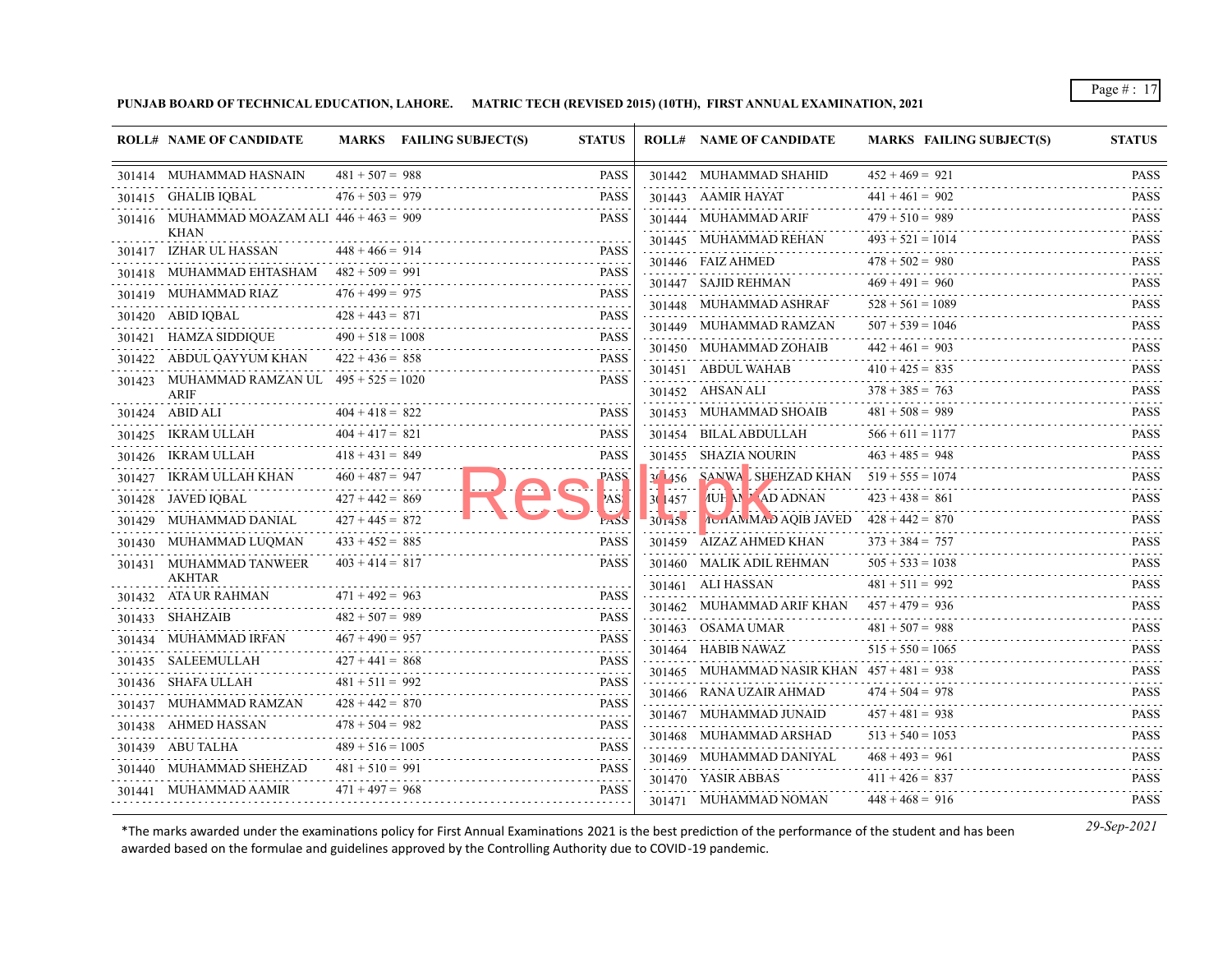**PUNJAB BOARD OF TECHNICAL EDUCATION, LAHORE. MATRIC TECH (REVISED 2015) (10TH), FIRST ANNUAL EXAMINATION, 2021**

|        | <b>ROLL# NAME OF CANDIDATE</b>                |                    | MARKS FAILING SUBJECT(S)                                 | <b>STATUS</b>           |        | <b>ROLL# NAME OF CANDIDATE</b>                 | <b>MARKS FAILING SUBJECT(S)</b>                                                                                                                                                                                                                                                                                                                                                                                                                                                                                   | <b>STATUS</b>                                       |
|--------|-----------------------------------------------|--------------------|----------------------------------------------------------|-------------------------|--------|------------------------------------------------|-------------------------------------------------------------------------------------------------------------------------------------------------------------------------------------------------------------------------------------------------------------------------------------------------------------------------------------------------------------------------------------------------------------------------------------------------------------------------------------------------------------------|-----------------------------------------------------|
|        | 301472 MUHAMMAD ASIM                          | $501 + 528 = 1029$ |                                                          | <b>PASS</b>             |        | 301501 MUHAMMAD FAHEEM                         | $451 + 469 = 920$                                                                                                                                                                                                                                                                                                                                                                                                                                                                                                 | <b>PASS</b><br>$-2 - 2 - 2 - 2$                     |
|        | 301473 JUNAID SHAHZAD                         | $449 + 468 = 917$  |                                                          | <b>PASS</b>             |        | 301502 MUHAMMAD ZAHEER<br>AFZAL                | $CHEM-II(TH)$ $PHY-II(PR)$<br>TDRAWING-II(PR) CS-II(PR)                                                                                                                                                                                                                                                                                                                                                                                                                                                           | <b>FAIL</b>                                         |
|        | 301474 MUHAMMAD SAQIB                         | $399 + 408 = 807$  |                                                          | <b>PASS</b>             |        | 301503 MAZHAR SALEEM                           | $464 + 486 = 950$                                                                                                                                                                                                                                                                                                                                                                                                                                                                                                 | <b>PASS</b>                                         |
|        | 301475 MUHAMMAD PERVAIZ                       | $500 + 531 = 1031$ | $90 + 531 = 1031$ PASS                                   | <b>PASS</b>             |        | 301504 SHAZIR HUSSAIN SHAH                     | $520 + 552 = 1072$                                                                                                                                                                                                                                                                                                                                                                                                                                                                                                | <b>PASS</b>                                         |
|        | 301476 MUHAMMAD ADNAN KHAN $473 + 495 = 968$  |                    | $73 + 495 = 968$ PASS                                    | <b>PASS</b>             |        | 301505 MUHAMMAD KAMRAN                         | $495 + 519 = 1014$                                                                                                                                                                                                                                                                                                                                                                                                                                                                                                | <b>PASS</b>                                         |
|        | 301477 MUZAMMIL                               | $435 + 453 = 888$  |                                                          | <b>PASS</b>             |        | 301506 HUMAIRA FAZAL                           | $518 + 548 = 1066$<br>301506 HUMAIRA FAZAL 518 + 548 = 1066 PASS                                                                                                                                                                                                                                                                                                                                                                                                                                                  | $\omega$ is a second set of $\omega$<br><b>PASS</b> |
|        | 301478 UBAID UR REHMAN                        | $481 + 505 = 986$  |                                                          | <b>PASS</b>             |        | 301507 MUHAMMAD ANSAR                          | $464 + 489 = 953$                                                                                                                                                                                                                                                                                                                                                                                                                                                                                                 | <b>PASS</b>                                         |
|        | 301479 MUHAMMAD ABID KHAN $491 + 518 = 1009$  |                    |                                                          | <b>PASS</b>             |        | 301508 MUHAMMAD TUFAIL                         | $507 + 536 = 1043$                                                                                                                                                                                                                                                                                                                                                                                                                                                                                                | <b>PASS</b>                                         |
|        | 301480 MUHAMMAD FAHAD                         |                    | TDRAWING-II(PR) CS-II(PR)                                | <b>FAIL</b><br><u>.</u> |        | 301509 MUHAMMAD HAYAT                          | $449 + 467 = 916$<br>$449 + 467 = 916$ PASS                                                                                                                                                                                                                                                                                                                                                                                                                                                                       |                                                     |
|        | 301481 MUHAMMAD KHURAM<br><b>SOHAIL</b>       | $457 + 477 = 934$  |                                                          | <b>PASS</b>             |        | 301510 AHSAN ABBAS                             | $427 + 446 = 873$                                                                                                                                                                                                                                                                                                                                                                                                                                                                                                 | <b>PASS</b>                                         |
|        | 301482 MUHAMMAD RAMZAN                        | $457 + 478 = 935$  |                                                          | <b>PASS</b>             |        | 301511 RANA MUHAMMAD                           | $463 + 489 = 952$                                                                                                                                                                                                                                                                                                                                                                                                                                                                                                 | <b>PASS</b>                                         |
|        | 301483 MUHAMMAD IMTIAZ                        | $471 + 490 = 961$  |                                                          | <b>PASS</b>             |        | <b>UBAIDULLAH BASHIR</b><br>301512 AQEEL AHMAD | $560 + 602 = 1162$                                                                                                                                                                                                                                                                                                                                                                                                                                                                                                | <b>PASS</b>                                         |
|        | 301484 MUHAMMAD KAMRAN                        | $478 + 500 = 978$  |                                                          | <b>PASS</b>             |        | 301513 MUHAMMAD YASIR IJAZ                     | $400 + 411 = 811$                                                                                                                                                                                                                                                                                                                                                                                                                                                                                                 | <b>PASS</b>                                         |
|        | 301485 MUHAMMAD GHAFFAR                       | $476 + 500 = 976$  |                                                          | <b>PASS</b>             |        | 30 514 FAISAL HAYAT                            | $474 + 504 = 978$                                                                                                                                                                                                                                                                                                                                                                                                                                                                                                 | <b>PASS</b>                                         |
|        | 301486 MUHAMMAD HARIS                         | $478 + 502 = 980$  |                                                          | 'AS!                    |        | 30 515 AN U AH KHAN                            | $CHEM-II(PR)$ $PHY-II(PR)$                                                                                                                                                                                                                                                                                                                                                                                                                                                                                        | <b>FAIL</b>                                         |
|        | 301487 MUHAMMAD SIDDIQUE                      | $498 + 529 = 1027$ |                                                          | AS'                     |        |                                                | TDRAWING-II(PR) CS-II(PR)                                                                                                                                                                                                                                                                                                                                                                                                                                                                                         |                                                     |
| 301488 | ASMAT ULLAH                                   | $504 + 538 = 1042$ |                                                          | <b>PASS</b>             | 301516 | <b>MUHAMMAD NAVEED</b>                         | $493 + 519 = 1012$                                                                                                                                                                                                                                                                                                                                                                                                                                                                                                | <b>PASS</b>                                         |
|        | 301489 MUHAMMAD ZEESHAN                       | $476 + 500 = 976$  |                                                          | <b>PASS</b>             |        | 301517 ABU HURAIRA                             | $489 + 514 = 1003$                                                                                                                                                                                                                                                                                                                                                                                                                                                                                                | <b>PASS</b>                                         |
|        | 301490 SHAFA ULLAH KHAN                       | $452 + 475 = 927$  |                                                          | <b>PASS</b>             |        | 301518 MUHAMMAD BILAL $438 + 512 = 950$        |                                                                                                                                                                                                                                                                                                                                                                                                                                                                                                                   | <b>PASS</b>                                         |
|        | 301491 MUHAMMAD JUNAID                        |                    | $CHEM-II(PR)$<br>301491 MUHAMMAD JUNAID CHEM-II(PR) FAIL |                         |        |                                                | $\begin{tabular}{llllllll} \multicolumn{2}{c}{\multicolumn{2}{c}{\textbf{301519}} & \multicolumn{2}{c}{\textbf{MULTM} & \multicolumn{2}{c}{\textbf{FAIL}}\\ \multicolumn{2}{c}{\multicolumn{2}{c}{\textbf{301520}} & \multicolumn{2}{c}{\textbf{M}UHAMMAD UZAIR} & \multicolumn{2}{c}{\textbf{CHEM-II(TH)} & \multicolumn{2}{c}{\textbf{FAG-II}} & \multicolumn{2}{c}{\textbf{FAIL}}\\ \multicolumn{2}{c}{\textbf{301520}} & \multicolumn{2}{c}{\textbf{$                                                         |                                                     |
|        | 301492 GHULAM FATIMA                          | $500 + 526 = 1026$ |                                                          | <b>PASS</b>             |        | 301520 DANIAL ZIA                              |                                                                                                                                                                                                                                                                                                                                                                                                                                                                                                                   |                                                     |
|        | 301493 MUHAMMAD ASIF                          | $430 + 442 = 872$  | $430 + 442 = 872$ PASS                                   | <b>PASS</b>             |        | 301521 SAYYAM SHOUKAT                          | CHEM-II(TH)                                                                                                                                                                                                                                                                                                                                                                                                                                                                                                       | <b>FAIL</b>                                         |
|        | 301494 WAQAS AHMAD                            | $469 + 493 = 962$  | 301494 WAQAS AHMAD 469 + 493 = 962 PASS                  |                         |        | 301522 MUHAMMAD FAHEEM                         | $CHEM-II(PR)$ $PHY-II(PR)$                                                                                                                                                                                                                                                                                                                                                                                                                                                                                        | <b>FAIL</b>                                         |
|        | 301495 ALI ABDULLAH                           | $481 + 508 = 989$  |                                                          | <b>PASS</b><br>.        |        | 301523 MUHAMMAD ASIF                           | TDRAWING-II(PR) EA-II(PR)<br>$518 + 552 = 1070$                                                                                                                                                                                                                                                                                                                                                                                                                                                                   | <b>PASS</b>                                         |
|        | 301496 MUHAMMAD MUSAB KHAN $505 + 534 = 1039$ |                    |                                                          | <b>PASS</b>             |        | 301524 MUHAMMAD DANISH KHAN                    |                                                                                                                                                                                                                                                                                                                                                                                                                                                                                                                   |                                                     |
|        | 301497 MUHAMMAD ARSLAN                        | $500 + 531 = 1031$ | 301497 MUHAMMAD ARSLAN 500 + 531 = 1031 PASS             | <b>PASS</b>             |        | 301525 IKRAM ULLAH                             | $\begin{tabular}{ll} MUHAMMAD DANISH KHAN & CHEM-II(TH) & FAIL \\ \hline \end{tabular} \begin{tabular}{ll} \multicolumn{3}{l}{{\bf{F}}\xspace} & FAIL \\ \multicolumn{3}{l}{\bf{F}}\xspace & FAIL \\ \multicolumn{3}{l}{\bf{F}}\xspace & FAIL \\ \multicolumn{3}{l}{\bf{F}}\xspace & FAIL \\ \multicolumn{3}{l}{\bf{F}}\xspace & FAIL \\ \multicolumn{3}{l}{\bf{F}}\xspace & FAIL \\ \multicolumn{3}{l}{\bf{F}}\xspace & FAIL \\ \multicolumn{3}{l}{\bf{F}}\xspace & FAIL \\ \multicolumn$<br>Fail In $9Th + 460$ | RL <sub>9TH</sub>                                   |
|        | 301498 LIAQAT IQBAL                           | $476 + 503 = 979$  | $476 + 503 = 979$                                        | <b>PASS</b>             |        | 301526 HASNAIN MOAVIA                          | $398 + 488 = 886$                                                                                                                                                                                                                                                                                                                                                                                                                                                                                                 | <b>PASS</b>                                         |
|        | 301499 MUHAMMAD NAEEM                         | $478 + 501 = 979$  | $478 + 501 = 979$ PASS                                   | <b>PASS</b>             |        | 301527 ALAM KHATOON                            | $ENG-II$                                                                                                                                                                                                                                                                                                                                                                                                                                                                                                          | <b>FAIL</b>                                         |
|        | 301500 MUHAMMAD IKRAM                         | $511 + 540 = 1051$ | $1 + 540 = 1051$ PASS                                    | <b>PASS</b>             |        | 301528 MUHAMMAD USMAN                          | Fail In $9Th + 473$                                                                                                                                                                                                                                                                                                                                                                                                                                                                                               | .<br>RL 9TH                                         |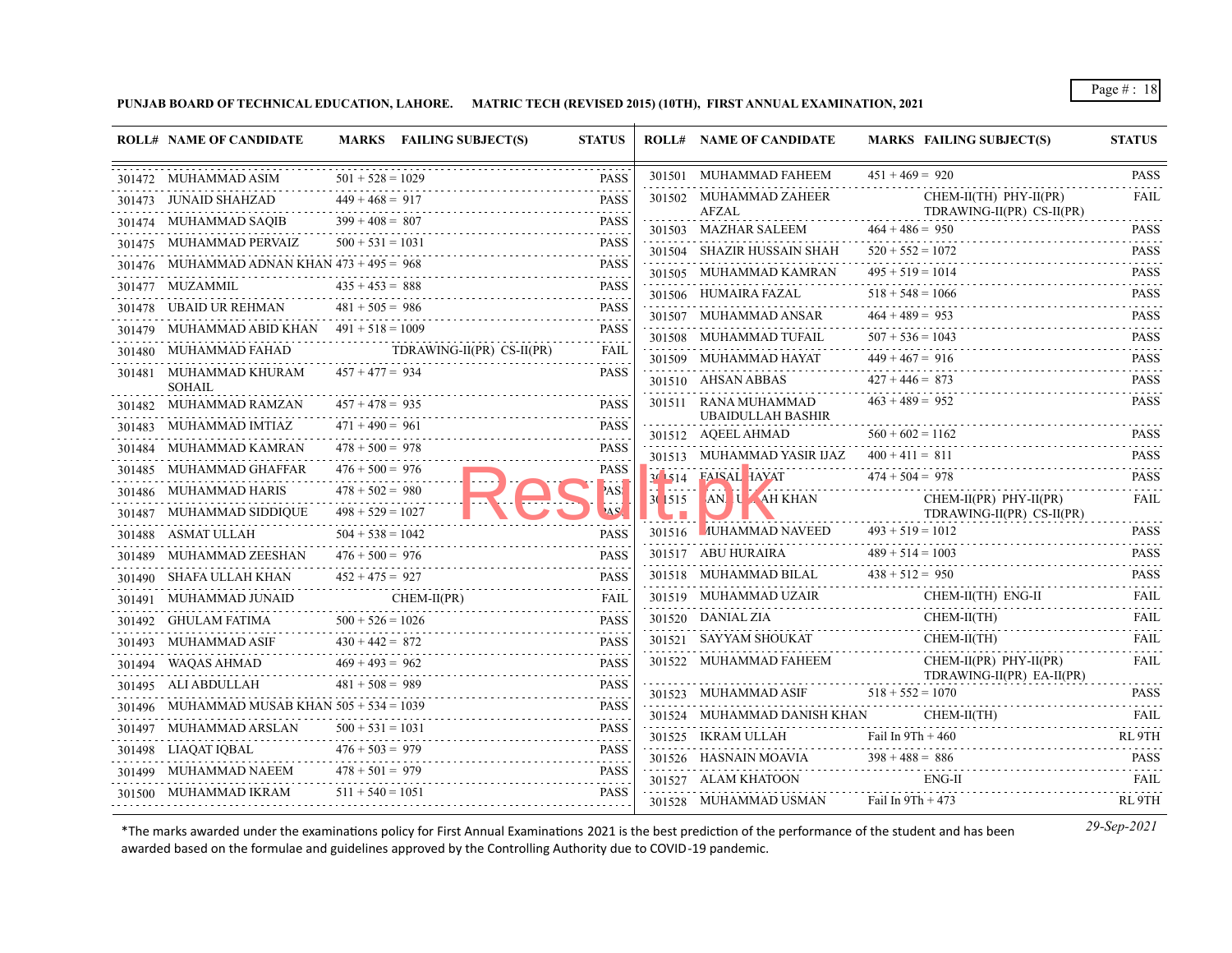**PUNJAB BOARD OF TECHNICAL EDUCATION, LAHORE. MATRIC TECH (REVISED 2015) (10TH), FIRST ANNUAL EXAMINATION, 2021**

|                 | <b>ROLL# NAME OF CANDIDATE</b>               |                    | MARKS FAILING SUBJECT(S)                            | <b>STATUS</b> |                 | <b>ROLL# NAME OF CANDIDATE</b>                 | <b>MARKS FAILING SUBJECT(S)</b>                | <b>STATUS</b>           |
|-----------------|----------------------------------------------|--------------------|-----------------------------------------------------|---------------|-----------------|------------------------------------------------|------------------------------------------------|-------------------------|
|                 | 301529 MUZAMMIL NAWAZ                        | $528 + 439 = 967$  |                                                     | <b>PASS</b>   |                 | 301555 MUHAMMAD RIZWAN                         | $563 + 603 = 1166$                             | <b>PASS</b>             |
|                 | 301530 MUHAMMAD WAHEED                       | $494 + 491 = 985$  |                                                     | <b>PASS</b>   |                 | 301556 ATTIQ UR REHMAN                         | $449 + 469 = 918$                              | <b>PASS</b>             |
|                 | <b>RABANI</b>                                |                    |                                                     |               |                 | 301557 NAQABAT ALI HASSAN                      | $455 + 480 = 935$                              | <b>PASS</b>             |
|                 | 301531 MUHAMMAD ADEEL                        | $508 + 463 = 971$  |                                                     | <b>PASS</b>   |                 | 301558 RAJA ALI RAZA                           | $429 + 450 = 879$                              | <b>PASS</b>             |
|                 | 301532 MUHAMMAD DAIM                         | $492 + 514 = 1006$ |                                                     | <b>PASS</b>   |                 | 301559 ALI RAZA TAHIR                          | $395 + 406 = 801$                              | <b>PASS</b>             |
| 301533          | MUHAMMAD AWAIS                               | $499 + 461 = 960$  |                                                     | <b>PASS</b>   |                 | 301560 ZAIN ALI                                | CHEM-II(PR) PHY-II(PR)                         | FAIL                    |
|                 | 301534 MUHAMMAD REHAN KHAN $525 + 459 = 984$ |                    |                                                     | <b>PASS</b>   |                 | 301561 MUHAMMAD ZEESHAN                        | TDRAWING-II(PR) CS-II(PR)<br>$449 + 475 = 924$ | <b>PASS</b>             |
|                 | 301535 MUHAMMAD FAROOQ<br><b>SULTAN</b>      | $458 + 437 = 895$  |                                                     | <b>PASS</b>   |                 | 301562 DANYAL HASSAN                           | $437 + 461 = 898$                              | <b>PASS</b>             |
|                 |                                              |                    | HIRA POLYTECHNIC INSTITUTE, GREEN TOWN LAHORE ROAD, |               |                 | 301563 MUNIR ASLAM                             | $415 + 429 = 844$                              | .<br><b>PASS</b>        |
| <b>SARGODHA</b> |                                              |                    |                                                     |               |                 | 301564 SHAHERYAR ASHFAQ                        | $446 + 468 = 914$                              | .<br><b>PASS</b>        |
|                 | 301536 USMAN ZAFAR                           | $439 + 461 = 900$  |                                                     | <b>PASS</b>   |                 | 301565 MUHAMMAD TAYYAB                         | $462 + 487 = 949$                              | <b>PASS</b>             |
|                 | 301537 DANIAL                                | $400 + 418 = 818$  |                                                     | <b>PASS</b>   |                 | <b>NAVEED</b>                                  |                                                |                         |
|                 | 301538 ALI HASSAN                            | $473 + 498 = 971$  |                                                     | <b>PASS</b>   |                 | 301566 SAOOD SHAHID                            | $468 + 495 = 963$                              | <b>PASS</b><br>.        |
|                 | 301539 KASHIF HANIF                          | $383 + 398 = 781$  |                                                     | <b>PASS</b>   |                 | 301567 RANA MUHAMMAD ADEEL $468 + 495 = 963$   |                                                | <b>PASS</b>             |
|                 | 301540 ALI HASSAN                            | $452 + 476 = 928$  |                                                     | <b>PASS</b>   |                 | 30 568 MUHAN MAD KOMAIL                        | $438 + 456 = 894$                              | <b>PASS</b>             |
|                 | 301541 ABDUL REHMAN ASIF                     | $396 + 410 = 806$  |                                                     | AS!           | $3(156^{\circ}$ | <b>BB</b> S<br>NAMILLE 10                      | $426 + 446 = 872$                              | <b>PASS</b>             |
| 301542          | MUHAMMAD ABDULLAH                            | $544 + 583 = 1127$ |                                                     |               |                 | 301570 MUHAMMAD USMAN                          | $463 + 489 = 952$                              | <b>PASS</b>             |
|                 | 301543 QUDRAT ULLAH                          | $455 + 479 = 934$  |                                                     | <b>PASS</b>   |                 | 301571 RANA ABDUL QADIR                        | $400 + 418 = 818$                              | <b>PASS</b>             |
|                 | 301544 MUHAMMAD HANZALA                      | $438 + 455 = 893$  |                                                     | <b>PASS</b>   |                 | 301572 TALHA AHMAD                             | $492 + 522 = 1014$                             | .<br><b>PASS</b>        |
|                 | 301545 ABDUL REHMAN                          | $438 + 455 = 893$  |                                                     | <b>PASS</b>   |                 | 301573 MUHAMMAD ZUBAIR                         | $487 + 513 = 1000$                             | <b>PASS</b>             |
|                 | 301546 MUHAMMAD MAMOON<br><b>ASLAM</b>       | $462 + 484 = 946$  |                                                     | <b>PASS</b>   |                 | 301574 FAKHAR ABBAS                            | $396 + 411 = 807$                              | <b>PASS</b>             |
|                 | 301547 TOSEEF ADIL AKBAR                     | $487 + 514 = 1001$ |                                                     | <b>PASS</b>   |                 | 301575 SAMI ULLAH                              | $564 + 605 = 1169$                             | <b>PASS</b>             |
| 301548          | CHAND MEHNGA                                 | $462 + 487 = 949$  |                                                     | <b>PASS</b>   |                 | 301576 ALI HASHIR                              | $357 + 368 = 725$                              | <b>PASS</b>             |
|                 | 301549 HAIDAR ALI                            | $407 + 422 = 829$  |                                                     | <b>PASS</b>   |                 | 301577 HAMZA SALEEM                            | $396 + 412 = 808$                              | <b>PASS</b>             |
|                 | 301550 DANIAL ZAFAR                          | $455 + 478 = 933$  |                                                     | <b>PASS</b>   |                 | 301578 SABEEH SIKANDAR                         | $544 + 588 = 1132$                             | .<br><b>PASS</b>        |
|                 | 301551 YASIR SALEEM                          | $444 + 464 = 908$  |                                                     | <b>PASS</b>   |                 | 301579 MALIK ABDUL SAMI AWAN $438 + 457 = 895$ |                                                | .<br><b>PASS</b>        |
|                 | 301552 MUHAMMAD ZUBAIR                       | $474 + 503 = 977$  |                                                     | <b>PASS</b>   |                 | 301580 WASEEM SHAHZAD                          | $429 + 448 = 877$                              | <b>PASS</b>             |
|                 | <b>MUMTAZ</b>                                |                    |                                                     |               |                 | 301581 WALI ABBAS                              | $394 + 408 = 802$                              | <u>.</u><br><b>PASS</b> |
|                 | 301553 MUHAMMAD ALI                          | $449 + 475 = 924$  |                                                     | <b>PASS</b>   |                 | 301582 MUHAMMAD GUL SHER                       | $357 + 368 = 725$                              | .<br><b>PASS</b>        |
|                 | 301554 ABDUL SABOOR ANS                      | $389 + 402 = 791$  |                                                     | <b>PASS</b>   |                 |                                                |                                                |                         |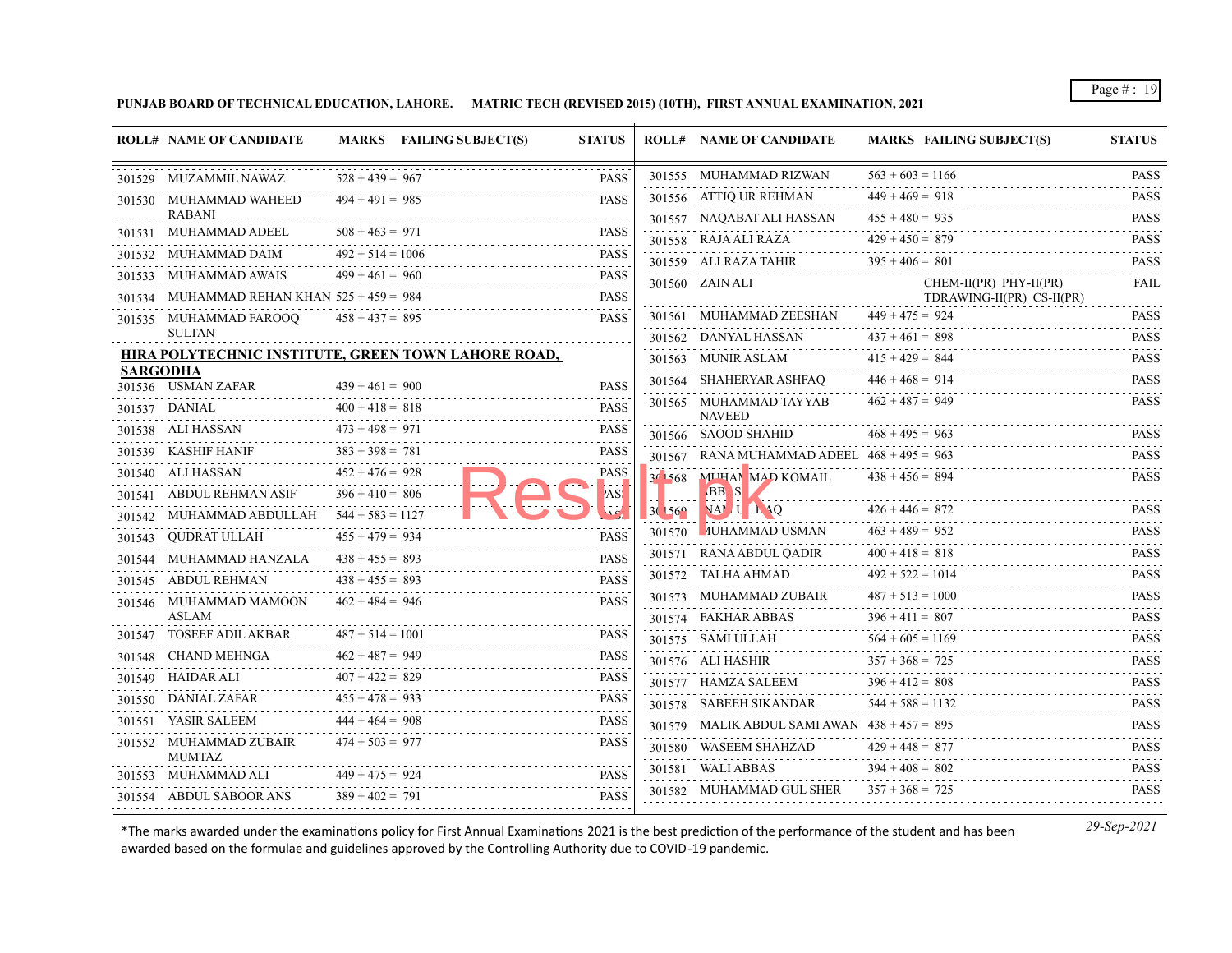**PUNJAB BOARD OF TECHNICAL EDUCATION, LAHORE. MATRIC TECH (REVISED 2015) (10TH), FIRST ANNUAL EXAMINATION, 2021**

|        | <b>ROLL# NAME OF CANDIDATE</b>                |                    | MARKS FAILING SUBJECT(S) | <b>STATUS</b> |         | <b>ROLL# NAME OF CANDIDATE</b>              | <b>MARKS FAILING SUBJECT(S)</b> | <b>STATUS</b>                                            |
|--------|-----------------------------------------------|--------------------|--------------------------|---------------|---------|---------------------------------------------|---------------------------------|----------------------------------------------------------|
|        | 301583 MAHRAM ALI                             | $438 + 456 = 894$  |                          | <b>PASS</b>   |         | 301612 UBAID UR REHMAN                      | $455 + 480 = 935$               | <b>PASS</b>                                              |
|        | 301584 ABDUL ROUF                             | $407 + 425 = 832$  |                          | <b>PASS</b>   |         | 301613 ALI HASSAN                           | $462 + 483 = 945$               | .<br><b>PASS</b>                                         |
|        | 301585 MUHAMMAD GULFAM                        | $462 + 487 = 949$  |                          | <b>PASS</b>   |         | 301614 SAQIB UMAR                           | $419 + 437 = 856$               | <b>PASS</b>                                              |
|        | 301586 MUZAMIL ABBAS                          | $473 + 499 = 972$  |                          | <b>PASS</b>   |         | 301615 FAISAL NAWAZ                         | $407 + 425 = 832$               | <b>PASS</b><br>$-2 - 2 - 2 - 2 - 2$                      |
|        | 301587 ZEESHAN SHAHZAD                        | $426 + 444 = 870$  |                          | <b>PASS</b>   |         | 301616 SAQIB IKRAM                          | $419 + 436 = 855$               | <b>PASS</b>                                              |
|        | 301588 HAMZA IMTIAZ                           | $449 + 469 = 918$  |                          | <b>PASS</b>   |         | 301617 SOHAIL AHMAD                         | $378 + 391 = 769$               | <b>PASS</b><br>.                                         |
|        | 301589 HUJJAR HUSSAIN                         | $476 + 511 = 987$  |                          | <b>PASS</b>   |         | 301618 MUHAMMAD DILAWAR                     | $592 + 641 = 1233$              | <b>PASS</b>                                              |
|        | 301590 JOAN E RAZA                            | $503 + 533 = 1036$ |                          | <b>PASS</b>   |         | 301619 USMAN SHAHID                         | $544 + 584 = 1128$              | <b>PASS</b>                                              |
|        | 301591 QASIM JAVED                            | $534 + 573 = 1107$ |                          | <b>PASS</b>   |         | 301620 AFNAN ALI                            | $400 + 417 = 817$               | <b>PASS</b><br>.                                         |
| 301592 | MUHAMMAD TOUOEER                              | $520 + 556 = 1076$ |                          | <b>PASS</b>   |         | 301621 MUBEEN AHMED                         | $474 + 503 = 977$               | <b>PASS</b>                                              |
|        | 301593 MUHAMMAD RAUF                          | $367 + 371 = 738$  |                          | <b>PASS</b>   |         | 301622 MUHAMMAD KAMRAN                      | $419 + 435 = 854$               | <b>PASS</b>                                              |
|        | 301594 QAMAR ZAHEER                           | $455 + 478 = 933$  |                          | <b>PASS</b>   |         | 301623 HUZAIFA JALIL                        | $557 + 596 = 1153$              | <b>PASS</b><br>.                                         |
|        | 301595 MUHAMMAD MUZAMMIL                      | $536 + 572 = 1108$ |                          | <b>PASS</b>   |         | 301624 MUHAMMAD WAQAR                       | $426 + 446 = 872$               | <b>PASS</b><br>$\sim$ $\sim$ $\sim$ $\sim$ $\sim$ $\sim$ |
|        | 301596 JAZIB MUSHARAF                         | $449 + 474 = 923$  |                          | <b>PASS</b>   |         | 301625 MUHAMMAD IRFAN                       | $389 + 402 = 791$               | <b>PASS</b>                                              |
| 301597 | MUHAMMAD FAROOO                               | $415 + 429 = 844$  |                          | <b>PASS</b>   | 30.626  | <b>NAEEM SHAHZAD</b>                        | $425 + 441 = 866$               | <b>PASS</b>                                              |
|        | 301598 AHMAD ISHAQ                            | $503 + 534 = 1037$ |                          | AS!           | 30 1627 | <b>MOH XI , HAHZAD</b>                      | $383 + 398 = 781$               | <b>PASS</b>                                              |
|        | 301599 MUHAMMAD SHAHID                        | $462 + 483 = 945$  |                          |               | 301028  | <b>TUHAMMAD AWAIS</b>                       | $357 + 368 = 725$               | <b>PASS</b>                                              |
|        | 301600 MUHAMMAD UMAIR ANJUM371 + 383 = 754    |                    |                          | <b>PASS</b>   |         | 301629 MUHAMMAD ALIYAN ZAFAR371 + 379 = 750 |                                 | <b>PASS</b><br>.                                         |
|        | 301601 ABU BAKAR                              | $357 + 368 = 725$  |                          | <b>PASS</b>   |         | 301630 ALI HAIDER                           | $462 + 484 = 946$               | <b>PASS</b><br>in in in in i                             |
|        | 301602 MUHAMMAD REHAN ALI                     | $444 + 465 = 909$  |                          | <b>PASS</b>   |         | 301631 ALI HASSAN SHAH                      | $429 + 450 = 879$               | <b>PASS</b>                                              |
|        | <b>TAHIR</b><br>301603 MUHAMMAD RAMZAN        | $389 + 401 = 790$  |                          | <b>PASS</b>   |         | 301632 MUHAMMAD SHAHID<br><b>AMEER</b>      | $377 + 387 = 764$               | <b>PASS</b>                                              |
| 301604 | SYED ALI RAZA SHERAZI                         | $449 + 474 = 923$  |                          | <b>PASS</b>   |         | 301633 MUHAMMAD NOMAN                       | $371 + 382 = 753$               | <b>PASS</b>                                              |
|        | 301605 MUHAMMAD IMRAN                         | $446 + 468 = 914$  |                          | <b>PASS</b>   |         | 301634 MUHAMMAD SHAHID                      | $383 + 398 = 781$               | <b>PASS</b>                                              |
|        | 301606 SULEMAN JOHNSON                        | $587 + 635 = 1222$ |                          | <b>PASS</b>   |         | 301635 MUHAMMAD ALI BAJWA                   | $477 + 507 = 984$               | <b>PASS</b>                                              |
|        | 301607 MUHAMMAD WARIS                         | $397 + 413 = 810$  |                          | <b>PASS</b>   |         | 301636 ALI HAMZA MUKHTAR                    | $378 + 391 = 769$               | .<br><b>PASS</b>                                         |
|        | 301608 MUHAMMAD WALEED                        | $376 + 391 = 767$  |                          | <b>PASS</b>   |         | 301637 MUHAMMAD ALI HAMZA                   | $438 + 455 = 893$               | <b>PASS</b>                                              |
|        | 301609 MUHAMMAD UMAIR ASIF $395 + 406 = 801$  |                    |                          | <b>PASS</b>   |         | 301638 HASHIR MEHTAB KHAN                   | $407 + 421 = 828$               | .<br><b>PASS</b>                                         |
|        | 301610 MUHAMMAD ZUBAIR ASIF $439 + 461 = 900$ |                    |                          | <b>PASS</b>   |         | 301639 MUHAMMAD RIZWAN                      | $378 + 390 = 768$               | $-1 - 1 - 1 - 1$<br><b>PASS</b>                          |
|        | 301611 ALI HASSNAIN                           | $371 + 383 = 754$  |                          | <b>PASS</b>   |         | <b>MUMTAZ</b>                               |                                 |                                                          |
|        |                                               |                    |                          |               |         | 301640 MUHAMMAD FIAZ                        | $357 + 368 = 725$               | <b>PASS</b>                                              |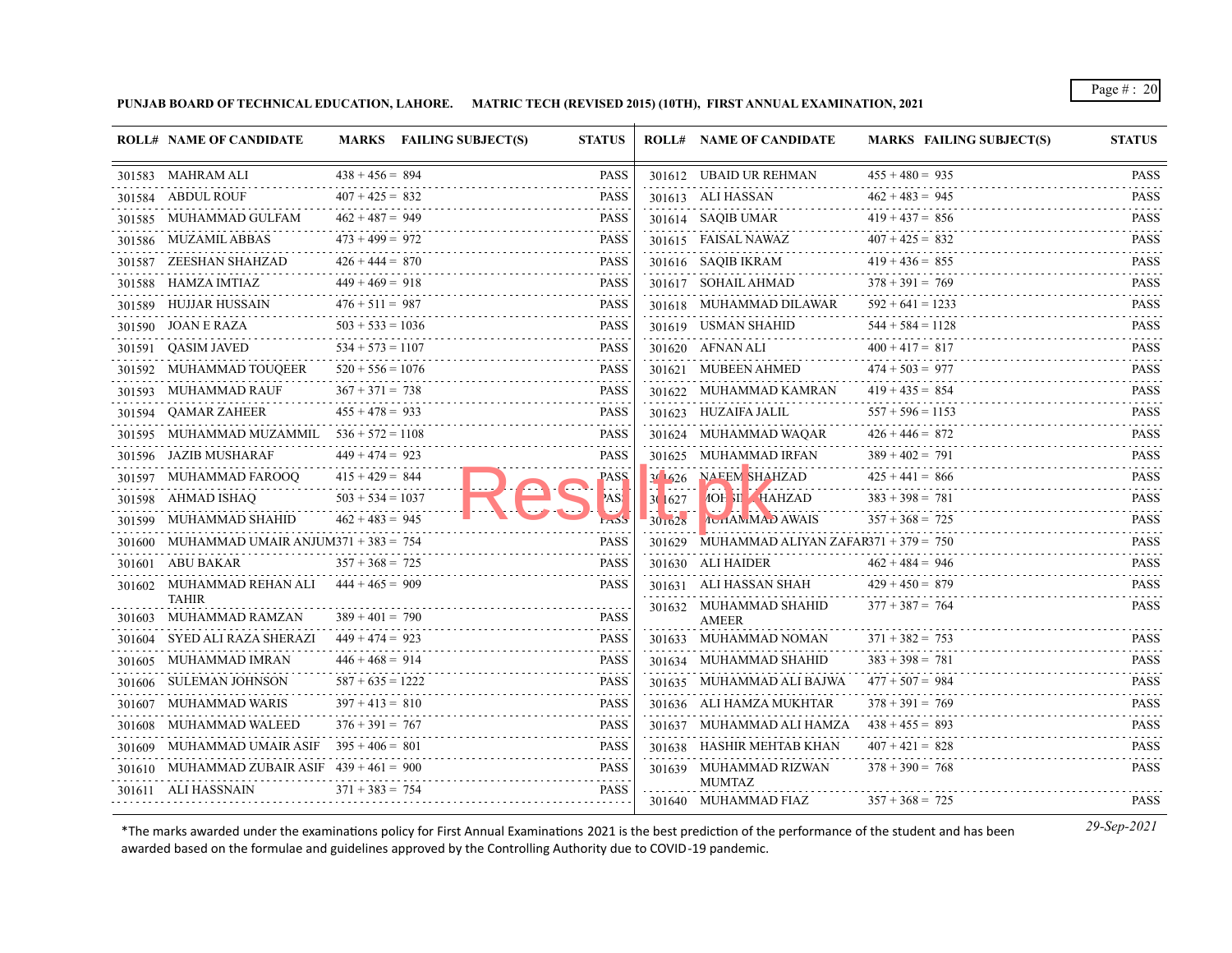**PUNJAB BOARD OF TECHNICAL EDUCATION, LAHORE. MATRIC TECH (REVISED 2015) (10TH), FIRST ANNUAL EXAMINATION, 2021**

|             | <b>ROLL# NAME OF CANDIDATE</b>                                       |                    | MARKS FAILING SUBJECT(S) | <b>STATUS</b> |         | <b>ROLL# NAME OF CANDIDATE</b>                            | <b>MARKS FAILING SUBJECT(S)</b>                                               | <b>STATUS</b>    |
|-------------|----------------------------------------------------------------------|--------------------|--------------------------|---------------|---------|-----------------------------------------------------------|-------------------------------------------------------------------------------|------------------|
|             | 301641 MUDASSAR SARFRAZ                                              | $395 + 406 = 801$  |                          | <b>PASS</b>   |         | 301669 ABDUL GHAFFAR                                      | $371 + 382 = 753$                                                             | <b>PASS</b>      |
|             | 301642 HAFIZ SYED MUHAMMAD $438 + 456 = 894$                         |                    |                          | <b>PASS</b>   |         | 301670 ASIM MUBARAK                                       | $455 + 478 = 933$                                                             | <b>PASS</b>      |
|             | <b>MUSTAFA ASGHAR</b><br>301643 MUHAMMAD ABU BAKAR $395 + 406 = 801$ |                    |                          | <b>PASS</b>   |         | 301671 WALEED AHMAD                                       | CHEM-II(TH, PR) PHY-II(TH,<br>PR) MATH-II(REV12)<br>TDRAWING-II(PR) CS-II(TH, | FAIL             |
|             | 301644 SAYYAM ZAFAR                                                  | $449 + 474 = 923$  |                          | <b>PASS</b>   |         |                                                           | PR)                                                                           |                  |
| 301645      | SYED AWAIS HASSAN SHAH $357 + 368 = 725$                             |                    |                          | <b>PASS</b>   |         | 301672 MUHAMMAD RIZWAN                                    | $449 + 475 = 924$                                                             | <b>PASS</b>      |
|             | 301646 SHAHAR YAR KHAN                                               | $371 + 379 = 750$  |                          | <b>PASS</b>   |         | <b>TARIO</b>                                              |                                                                               |                  |
|             | 301647 MUHAMMAD JAFIR ALI<br>RAZA                                    | $468 + 494 = 962$  |                          | <b>PASS</b>   |         | 301673 MUHAMMAD HAMZA                                     | $455 + 480 = 935$                                                             | <b>PASS</b>      |
| 301648 ATIF |                                                                      | $389 + 402 = 791$  |                          | <b>PASS</b>   |         | 301674 ABDUL RAUF                                         | $444 + 464 = 908$                                                             | <b>PASS</b>      |
|             | 301649 NOUMAN                                                        | $557 + 596 = 1153$ |                          | <b>PASS</b>   |         | 301675 ABDUL REHMAN UZAIR                                 | $429 + 449 = 878$                                                             | <b>PASS</b>      |
|             | 301650 MUHAMMAD SANWAL                                               | $429 + 449 = 878$  |                          | <b>PASS</b>   |         | 301676 MUHAMMAD NABEEL                                    | $449 + 474 = 923$                                                             | <b>PASS</b><br>. |
|             | 301651 KHURAM HADEED                                                 | $367 + 371 = 738$  |                          | <b>PASS</b>   |         | 301677 MUHAMMAD ZAIN IQBAL $371 + 382 = 753$              |                                                                               | <b>PASS</b>      |
|             | 301652 MUHAMMAD FAIZAN                                               | $357 + 368 = 725$  |                          | <b>PASS</b>   |         | 301678 WAJAHAT HUSSAIN                                    | $546 + 584 = 1130$                                                            | <b>PASS</b>      |
|             | ADNAN NAWAZ                                                          | $357 + 368 = 725$  |                          |               |         | 301679 TALHA                                              | $407 + 422 = 829$                                                             | <b>PASS</b><br>. |
| 301653      |                                                                      |                    |                          | PASS          |         | 301680 SAAD HANZALA                                       | $371 + 382 = 753$                                                             | <b>PASS</b>      |
| 301654      | ASAD UR REHMAN                                                       | $383 + 398 = 781$  |                          | PASS          |         | $3\sqrt{1081}$ $\sqrt{J}$ O <sub>E</sub> $9A$ N AN HAIDER | $520 + 556 = 1076$                                                            | PASS             |
|             | 301655 RAHEEL ABBAS                                                  | $357 + 368 = 725$  |                          | AS!           | 30 1682 | <b>IUF AN AND ZAIN MUNIR</b> $487 + 513 = 1000$           | <b>IUF AN AN D ZAIN MUNIR</b> $487 + 513 = 1000$                              | <b>PASS</b><br>. |
|             | 301656 WAQAS ALI                                                     | $357 + 368 = 725$  |                          | <b>PASS</b>   |         | 301683 ISMAN ASLAM                                        | $400 + 417 = 817$                                                             | PASS             |
|             | 301657 MUHAMMAD TAYYAB                                               | $367 + 372 = 739$  |                          | <b>PASS</b>   |         | 301684 ALI AKHTAR                                         | $473 + 499 = 972$                                                             | <b>PASS</b>      |
|             | 301658 MUZAMMIL AHMAD                                                | $526 + 565 = 1091$ |                          | <b>PASS</b>   |         | 301685 MUHAMMAD AYUB                                      | $426 + 445 = 871$                                                             | <b>PASS</b>      |
|             | 301659 MUHAMMAD AMJAD                                                | $389 + 402 = 791$  |                          | <b>PASS</b>   |         | 301686 TALHA MASOOD                                       | $357 + 368 = 725$                                                             | <b>PASS</b>      |
|             | 301660 SUNEEL NASIR                                                  | $371 + 379 = 750$  |                          | <b>PASS</b>   |         | 301687 MUHAMMAD NOMAN                                     | $370 + 378 = 748$                                                             | <b>PASS</b>      |
|             | 301661 MUHAMMAD HAIDER ALI $515 + 553 = 1068$                        |                    |                          | <b>PASS</b>   |         | 301688 MUHAMMAD ASIF                                      | $371 + 382 = 753$                                                             | <b>PASS</b>      |
|             | 301662 RAO ABU HURAIRA                                               | $449 + 469 = 918$  |                          | <b>PASS</b>   |         | <b>MEHMOOD</b>                                            |                                                                               |                  |
|             | 301663 MUHAMMAD TAHA                                                 | $497 + 532 = 1029$ |                          | PASS          |         | 301689 MUHAMMAD ABDULLAH $378 + 390 = 768$                |                                                                               | <b>PASS</b>      |
|             | 301664 MUHAMMAD ABDULLAH $420 + 440 = 860$<br><b>NASEER</b>          |                    |                          | <b>PASS</b>   |         | 301690 SHARJEEL ABBAS                                     | ENG-II<br>PAKISTAN COLLEGE OF TECHNOLOGY, 199-A, CHUNGI NO. 9 SATELLITE       | <b>FAIL</b>      |
| 301665      | MUHAMMAD ABDULLAH $426 + 444 = 870$                                  |                    |                          | <b>PASS</b>   |         | <b>TOWN, SARGODHA</b>                                     |                                                                               |                  |
|             | 301666 MUHAMMAD ALI ASGHAR $357 + 368 = 725$                         |                    |                          | <b>PASS</b>   |         | 301691 MUHAMMAD ABDULLAH $450 + 471 = 921$                |                                                                               | <b>PASS</b>      |
|             | 301667 NAQEEB HASSAN                                                 | $463 + 489 = 952$  |                          | <b>PASS</b>   |         |                                                           | SARGODHA INSTITUTE OF TECHNOLOGY, 6TH COLLEGE ROAD,                           |                  |
|             | 301668 MUHAMMAD ALI IJAZ $370 + 378 = 748$                           |                    |                          | <b>PASS</b>   |         | <b>SARGODHA</b>                                           |                                                                               |                  |
|             |                                                                      |                    |                          |               |         |                                                           |                                                                               |                  |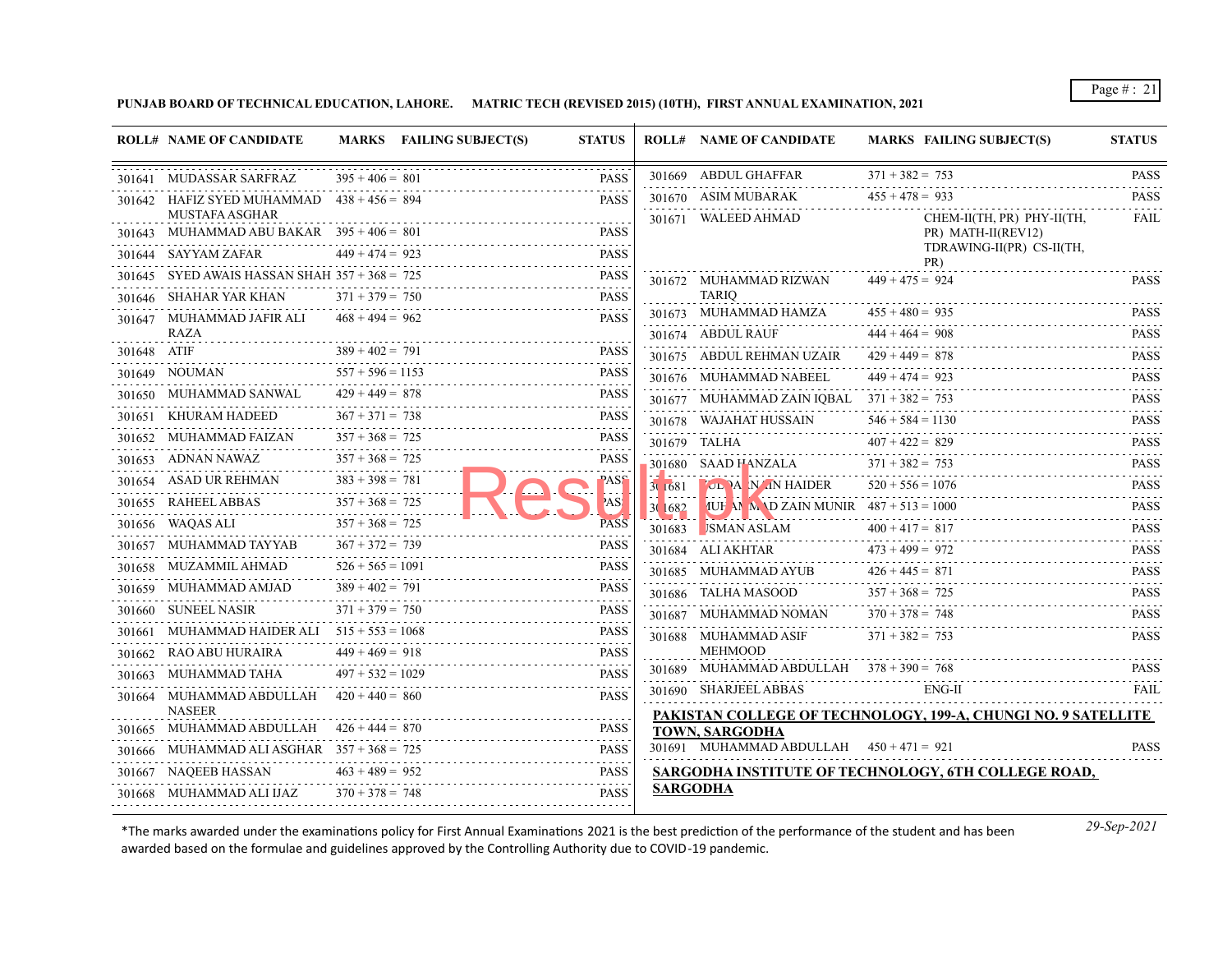**PUNJAB BOARD OF TECHNICAL EDUCATION, LAHORE. MATRIC TECH (REVISED 2015) (10TH), FIRST ANNUAL EXAMINATION, 2021**

|        | <b>ROLL# NAME OF CANDIDATE</b>         |                        | MARKS FAILING SUBJECT(S)                                  | <b>STATUS</b>    |                      | <b>ROLL# NAME OF CANDIDATE</b>               | MARKS FAILING SUBJECT(S)                                         | <b>STATUS</b>           |
|--------|----------------------------------------|------------------------|-----------------------------------------------------------|------------------|----------------------|----------------------------------------------|------------------------------------------------------------------|-------------------------|
|        | 301692 DAUD JOSEPH                     | $365 + 372 = 737$      |                                                           | <b>PASS</b>      |                      | 301716 EMAN FATIMA                           | $MATH-II(REV12)$                                                 | <b>FAIL</b>             |
|        | 301693 ANOSH ARSHAD                    | $370 + 378 = 748$      |                                                           | <b>PASS</b>      |                      | 301717 SUNEHA ASHRAF                         | $413 + 428 = 841$                                                | .<br><b>PASS</b>        |
|        | 301694 DANYAL                          | $376 + 388 = 764$      |                                                           | .<br><b>PASS</b> |                      |                                              | $MAH-H(REV12)$                                                   | FAIL.                   |
|        | 301695 SHAHZAD MASIH                   | $367 + 377 = 744$      |                                                           | <b>PASS</b>      |                      | 301719 NOOR FATIMA                           | $396 + 408 = 804$                                                | <b>PASS</b>             |
|        | 301696 MUHAMMAD ARSLAN                 | $371 + 383 = 754$      |                                                           | <b>PASS</b>      |                      | 301720 DANIA ABID $398 + 418 = 816$          |                                                                  | .<br><b>PASS</b>        |
|        | 301697 YESHWA JAVEED                   | $375 + 389 = 764$      |                                                           | PASS             |                      | 301721 MUHAMMAD ZAID CS-II(TH)               |                                                                  | <b>FAIL</b>             |
|        | 301698 AFAQ ISHFAQ                     | $394 + 409 = 803$      |                                                           | <b>PASS</b>      |                      | 301722 BABAR ALI                             | $CHEM-II(TH)$ $CS-II(TH)$                                        | FAIL                    |
|        | 301699 HAROON $367 + 376 = 743$        |                        |                                                           | <b>PASS</b><br>. |                      | 301723 MUHAMMAD RAMZAN                       |                                                                  | <b>ABSENT</b>           |
|        | 301700 SARAM NAZ                       | $365 + 373 = 738$      |                                                           | <b>PASS</b>      |                      | 301724 AMEER HAMZA                           | $CS-H(TH)$                                                       | <b>FAIL</b>             |
|        | 301701 OFAZ JAVED                      | $371 + 384 = 755$      |                                                           | <b>PASS</b>      |                      |                                              | <b>OXFORD POLYTECHNIC INSTITUTE, HIRAN MINAR ROAD,</b>           |                         |
|        | 301702 HAMZA NAVEED                    |                        | CHEM-II(PR, SE) PHY-II(PR,<br>SE) TDRAWING-II(PR, SE)     | FAIL             |                      | <b>SHEIKHUPURA</b><br>301725 PATRAS MASIH    | $357 + 370 = 727$                                                | <b>PASS</b>             |
|        |                                        |                        | $CS-II(PR, SE)$                                           |                  |                      | 301726 MUHAMMAD ZAFARULLAH $371 + 380 = 751$ |                                                                  | <b>PASS</b>             |
|        | 301703 TABISH HUSSAIN                  | $357 + 369 = 726$      |                                                           | <b>PASS</b>      |                      |                                              | 301727 TAYYAB LIAQAT $376 + 388 = 764$                           | <b>PASS</b>             |
| 301704 | MUHAMMAD MAAZ                          | $382 + 393 = 775$      |                                                           | <b>PASS</b>      |                      | 301728 REHAN ALI                             | $367 + 376 = 743$                                                | .<br><b>PASS</b>        |
|        | 301705 YOUTAN MASIH                    | $365 + 371 = 736$      |                                                           | PASS             | 30 729               | VAL E / ARYAD                                | $365 + 371 = 736$                                                | .<br><b>PASS</b>        |
|        | 301706 SHAZAIB REHMAN                  | $370 + 380 = 750$<br>. |                                                           | AS!              | .<br>$30.73^{\circ}$ | LL IA DE                                     | $357 + 367 = 724$                                                | <b>PASS</b>             |
|        | 301707 ANEEP SHEHZAD                   | $365 + 376 = 741$      |                                                           | <b>PASS</b>      | 301731               | "MTIAZ HUSSAIN                               | $371 + 384 = 755$                                                | <u>.</u><br><b>PASS</b> |
|        | 301708 MUHAMMAD MUBEEN<br><b>IOBAL</b> | $404 + 423 = 827$      |                                                           | <b>PASS</b>      |                      | 301732 DILAWAR HUSSAIN                       | $357 + 369 = 726$                                                | .<br><b>PASS</b>        |
|        | 301709 DANISH                          | $365 + 373 = 738$      |                                                           | <b>PASS</b>      |                      | 301733 NAZAR ABBAS                           | $377 + 391 = 768$                                                | <b>PASS</b><br>.        |
|        |                                        |                        | AFZAL PUBLIC TECHNICAL HIGH SCHOOL, TEACHER HANIF STREET. |                  |                      | 301734 USAMA SARDAR                          | $365 + 375 = 740$                                                | <b>PASS</b><br>.        |
|        | <b>GUJRANWALA ROAD, SHEIKHUPURA</b>    |                        |                                                           |                  |                      | 301735 RAY ALI SHAHBAZ                       | $415 + 428 = 843$                                                | <b>PASS</b>             |
|        | 301710 SAHIL ALI                       |                        | CHEM-II(TH, PR, SE)<br>PHY-II(TH, PR, SE)                 | <b>FAIL</b>      |                      | 301736 YOUSIF BILAL                          | $357 + 369 = 726$                                                | <b>PASS</b>             |
|        |                                        |                        | MATH-II(REV12)<br>TDRAWING-II(PR, SE)                     |                  |                      | ROAD, EID GAH COLONY, SKARDU                 | <b>KARAKURAM INSTITUTE OF COMMERCE &amp; TECHNOLOGY, STADIUM</b> |                         |
|        |                                        |                        | $CS-II(TH, PR, SE)$                                       |                  |                      | 301737 SAKHAWAT HUSSAIN                      | $351 + 356 = 707$                                                | <b>PASS</b>             |
|        | $301711$ NUMAN AFZAL                   | $424 + 447 = 871$      |                                                           | <b>PASS</b>      |                      |                                              | 301738 ZEESHAN HAIDER $363 + 368 = 731$                          | <b>PASS</b>             |
|        | 301712 ALI HAIDER                      | $437 + 459 = 896$      |                                                           | <b>PASS</b><br>. |                      | 301739 ASGHAR ALI                            | PHY-II(TH)                                                       | <b>FAIL</b>             |
|        | 301713 USMAN ALI                       | $425 + 441 = 866$      |                                                           | <b>PASS</b>      |                      | 301740 SYED RAZA SHAH                        | $408 + 421 = 829$                                                | <b>PASS</b>             |
|        | 301714 ABDUL REHMAN                    | $359 + 369 = 728$      |                                                           | <b>PASS</b>      |                      | 301741 SYED RIZWAN ALI SHAH                  | $405 + 421 = 826$                                                | .<br><b>PASS</b>        |
|        | 301715 SUMBAL SHAKEEL                  | $400 + 413 = 813$      |                                                           | <b>PASS</b>      |                      |                                              |                                                                  |                         |
|        |                                        |                        |                                                           |                  |                      |                                              |                                                                  |                         |